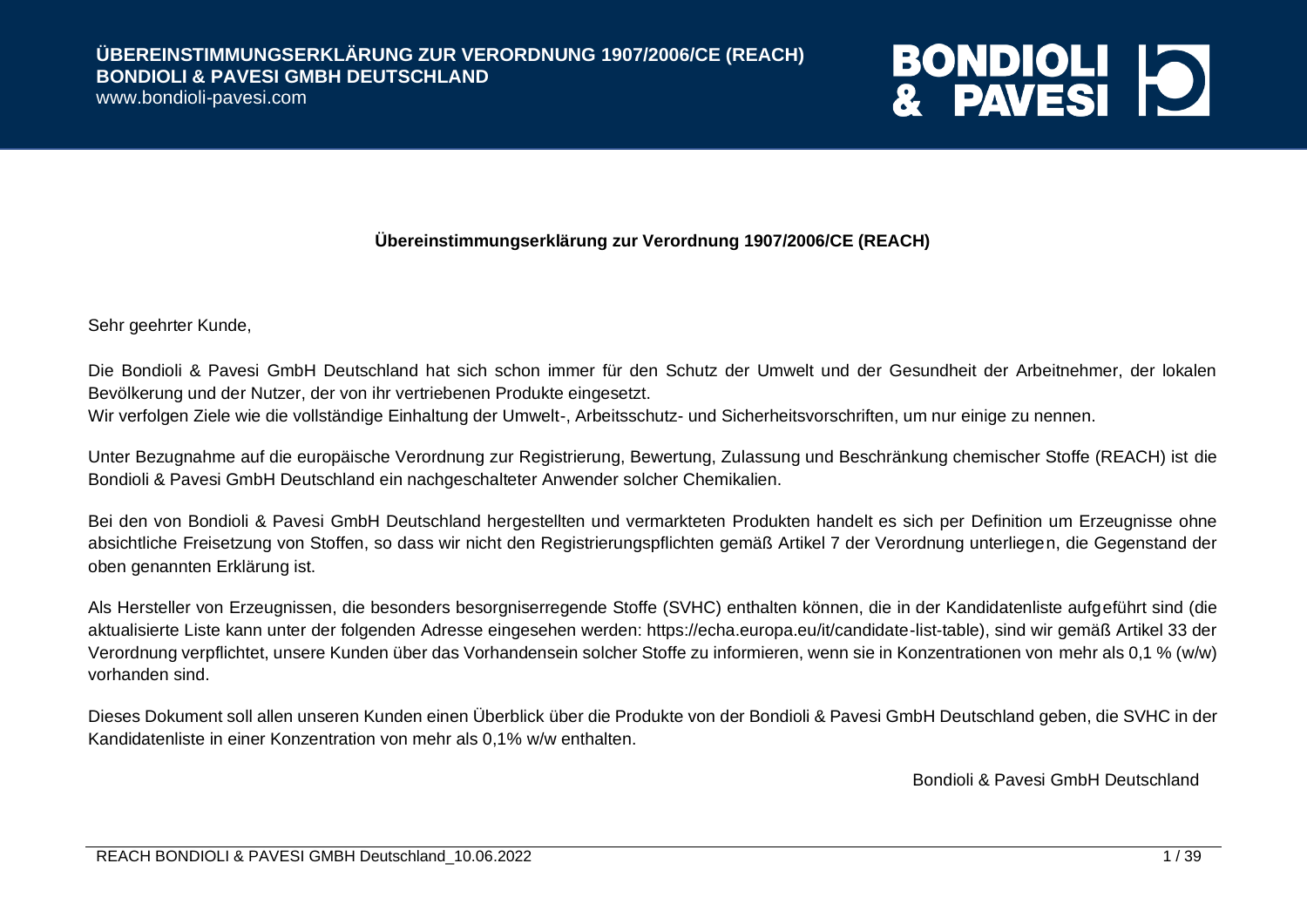www.bondioli-pavesi.com

| <b>DRIVE SHAFTS</b>                          |                      |                                      |             |               |
|----------------------------------------------|----------------------|--------------------------------------|-------------|---------------|
| <b>Article name</b>                          | Item number          | <b>SCIP number</b>                   | <b>SVHC</b> |               |
| Cardan joint drivelines<br>$(100$ series)    | 7/8################# | b7e5d6d9-e8cb-4359-b2e3-58b140ad4730 | Lead        | CAS 7439-92-1 |
| Cardan joint drivelines<br>(Global series)   | #G################   | 91a449b7-9b1c-43a8-9763-9dfae4571073 | Lead        | CAS 7439-92-1 |
| Cardan joint drivelines<br>(SFT series)      | C/D################# | 0f372c29-3a39-47fd-8c7e-5dd6259e5be0 | Lead        | CAS 7439-92-1 |
| Cardan joint drivelines<br>(SFT PLUS series) | #E################   | a79d7221-77e4-4684-83e6-26120aadfbbd | Lead        | CAS 7439-92-1 |
| Cardan joint drivelines<br>(SFT PRO series)  | #F################   | 11d11d20-d1a1-44f3-ae60-15672a07ba89 | Lead        | CAS 7439-92-1 |
| Driveline with splined shaft Q2              | 8Q02###########      | 7edf0f79-c153-4415-859b-7100e8238945 | Lead        | CAS 7439-92-1 |

| <b>CARDAN JOINTS</b>                         |               |                                      |             |               |
|----------------------------------------------|---------------|--------------------------------------|-------------|---------------|
| <b>Article name</b>                          | Item number   | <b>SCIP number</b>                   | <b>SVHC</b> |               |
| SFT Series double cardan joints              | ###DG######## | c35ffd47-9ffd-4d5a-a714-efd257d1b3ca | Lead        | CAS 7439-92-1 |
| SFT Series single cardan joints              | ###GC#######  | 4d0c53ce-922f-461f-ac24-5dcaef345105 | Lead        | CAS 7439-92-1 |
| SFT Series flanged double cardan<br>∣ joints | ###GF#######  | c64997d0-52a9-40e3-9c61-a9dbf7575e16 | Lead        | CAS 7439-92-1 |
| SFT Series 50° Costant Velocity<br>joints    | ###GKK##K##   | 79599e36-e513-4205-a33e-b0784c2a6536 | Lead        | CAS 7439-92-1 |
| SFT Series 80° Costant Velocity<br>joints    | ###GWW##W###  | f9f51773-f182-4e3d-812a-72e2fc07c79d | Lead        | CAS 7439-92-1 |
| 100 Series single cardan joints              | #1G########   | c3350ea0-bdcf-47ee-9cdb-4a011f2e821d | Lead        | CAS 7439-92-1 |
| 100 Series 80° Costant Velocity<br>joints    | #1G#W##W###   | 98740429-2429-4eb9-8dc7-4b4f25555864 | Lead        | CAS 7439-92-1 |
| 100 Series double cardan joints              | #DG########   | 3bbd1738-63cb-4c10-baa8-44932a2280a0 | Lead        | CAS 7439-92-1 |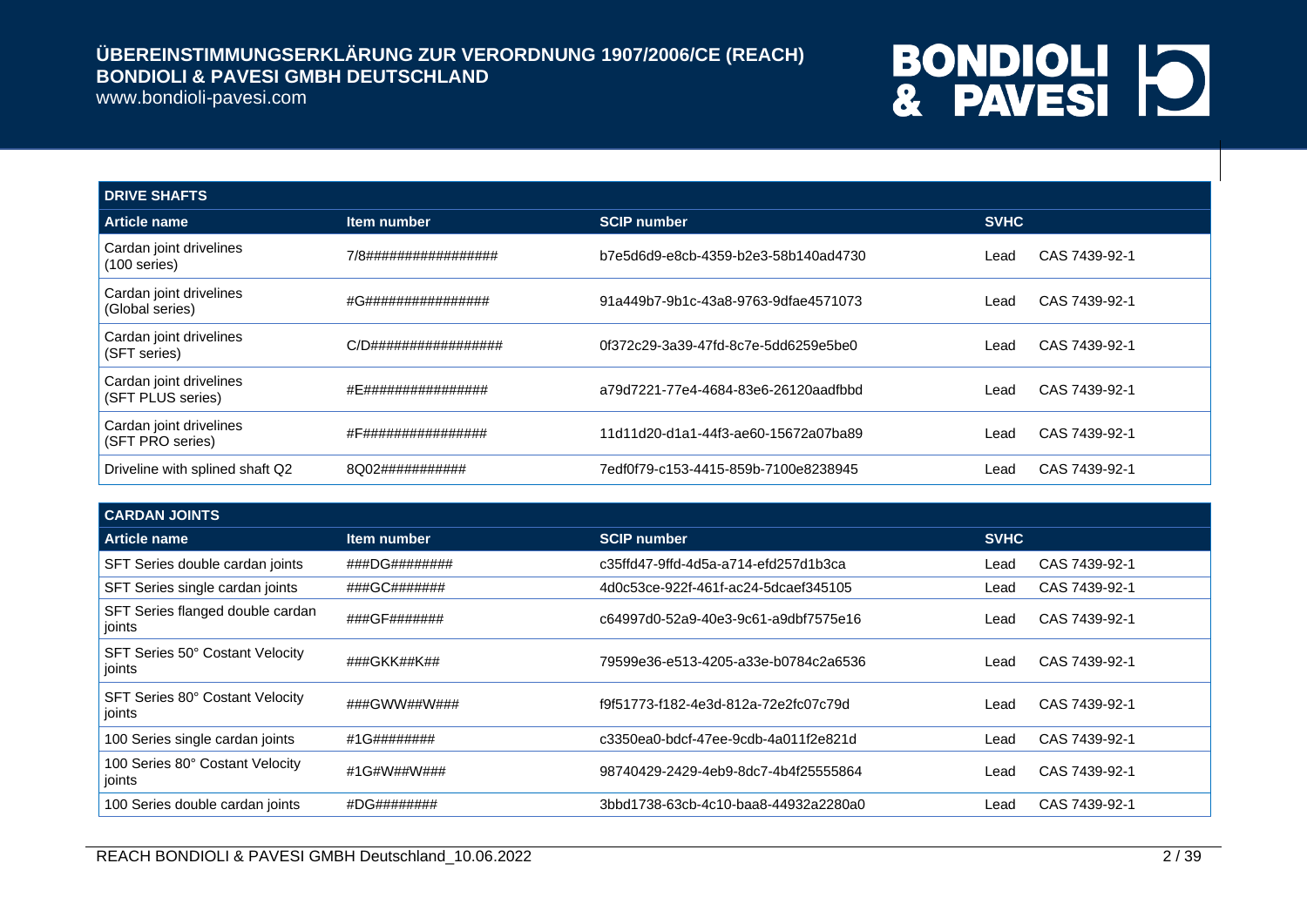www.bondioli-pavesi.com

| Global Series double cardan joints                | #G#DG######## | bb6b58bc-c023-4d04-988e-6a47fa0088d3 | Lead  | CAS 7439-92-1 |
|---------------------------------------------------|---------------|--------------------------------------|-------|---------------|
| Global Series single cardan joints                | #G#GC#######  | 721de3c7-5a5c-4405-99ec-f46a69e1b776 | ∟ead  | CAS 7439-92-1 |
| Global Series flanged double cardan<br>  joints   | #G#GF######   | 5421fc28-8470-4ce1-9e28-f92385e902f7 | Lead. | CAS 7439-92-1 |
| Global Series 80° Costant Velocity<br>ioints      | #G#GWW##W###  | 58a4acbf-7385-407c-9cc3-788056456109 | Lead. | CAS 7439-92-1 |
| 100 Series flanged double cardan<br>joints        | #GF########   | cadf15bc-187a-412e-8f55-d7c7f08617cb | Lead. | CAS 7439-92-1 |
| 650/660/670 Series 70° Costant<br>Velocity joints | 7G5#######    | f46398a2-7c4d-4f2d-915e-fec35a201b71 | -ead  | CAS 7439-92-1 |

| <b>CARDAN TUBES</b>          |              |                                      |             |               |  |
|------------------------------|--------------|--------------------------------------|-------------|---------------|--|
| Article name                 | Item number  | <b>SCIP number</b>                   | <b>SVHC</b> |               |  |
| Outer drive tube             | 237########  | 94aa8714-cd46-4e4c-bed9-0769af4456ff | Lead        | CAS 7439-92-1 |  |
| Outer drive tube             | 537########  | 018a53ff-c841-4dab-8a1b-9545e106c6fa | Lead        | CAS 7439-92-1 |  |
| Spline drive shaft with tube | 506T######   | 9033a910-5fab-4b73-9ce2-2336915365b8 | Lead        | CAS 7439-92-1 |  |
| Spline drive shaft           | 527B######   | 6f673de7-1c30-47a7-a7c8-19d6b1c2521b | Lead        | CAS 7439-92-1 |  |
| Tube with Greasing System    | 528######### | 45f10f1f-1aba-4c02-8a94-197489b39386 | Lead        | CAS 7439-92-1 |  |

| <b>TORQUE LIMITERS</b>                                    |                |                                      |             |               |  |
|-----------------------------------------------------------|----------------|--------------------------------------|-------------|---------------|--|
| <b>Article name</b>                                       | Item number    | <b>SCIP number</b>                   | <b>SVHC</b> |               |  |
| Ratchet torque limiters                                   | 60####### (LN) | f1498479-f145-4594-896b-ed93226dd338 | ∟ead        | CAS 7439-92-1 |  |
| Overruning clutches RA                                    | 60####### (RA) | 50e379b8-2aef-4724-b6c8-2e9eb1cc253b | Lead        | CAS 7439-92-1 |  |
| Shear bolt torque limiters LB                             | 6060######     | 83ad9277-207f-4555-8716-c9ea4cb9e13d | Lead        | CAS 7439-92-1 |  |
| Friction torque limiters FK                               | 60K#######     | 32753aa3-555f-4aa2-8eec-c89605804650 | _ead        | CAS 7439-92-1 |  |
| Ratchet torque limiters SA                                | 61#######      | bb7f9741-d2d3-4d42-8344-1358b8aa49ae | Lead        | CAS 7439-92-1 |  |
| Friction torque limiters with<br>overrunning clutches FNT | 658#######     | a0ed8aa9-b8e0-439f-9f99-d82e5d43917b | _ead        | CAS 7439-92-1 |  |
| Friction torque limiters FN                               | 659#######     | 271c4d08-98e0-48a2-9716-a62398b667cb | ∟ead        | CAS 7439-92-1 |  |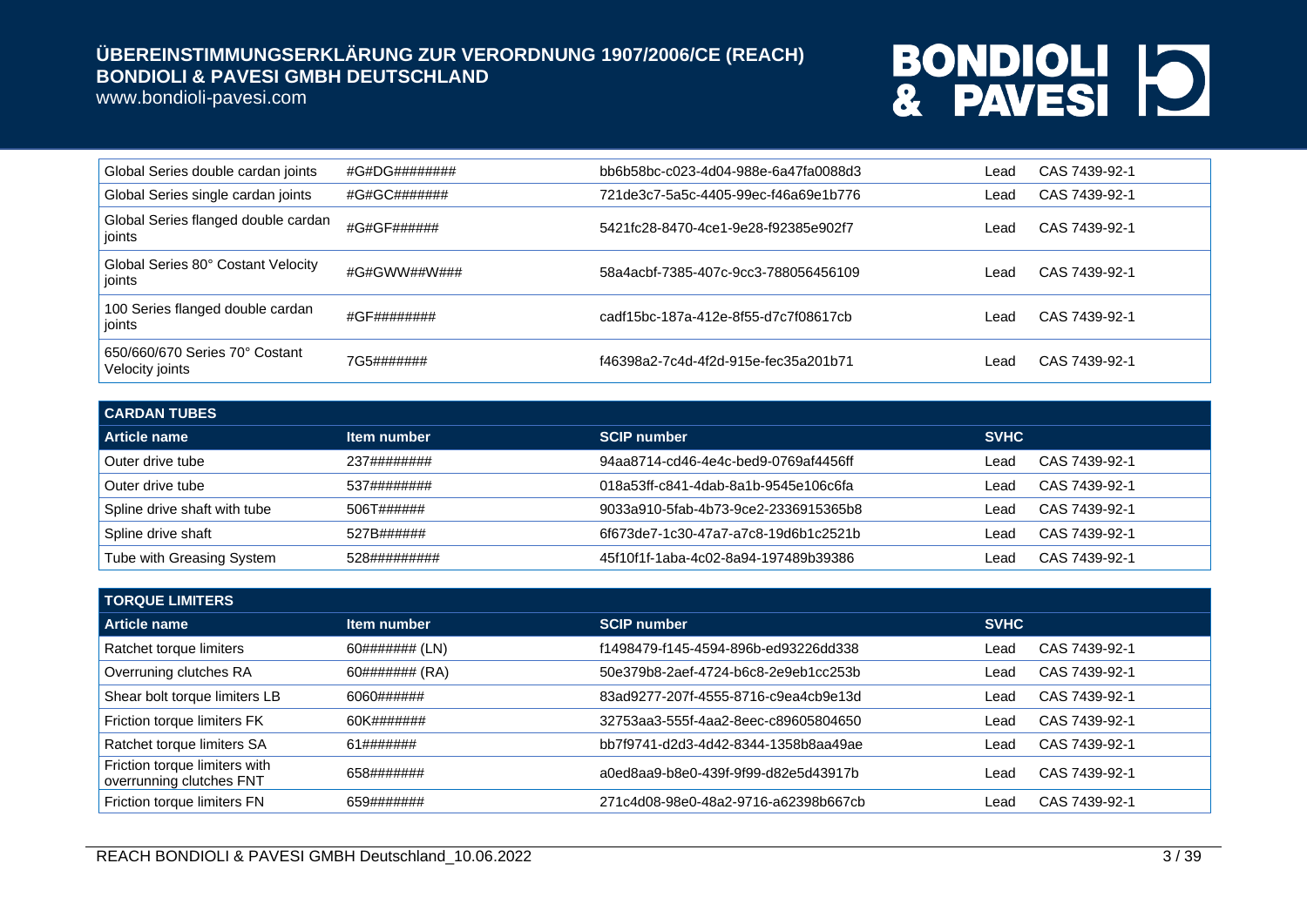www.bondioli-pavesi.com

| Friction torque limiters FV                                | 661#######    | 13879f58-70ad-46e6-8d79-970fde8df95f | Lead | CAS 7439-92-1 |
|------------------------------------------------------------|---------------|--------------------------------------|------|---------------|
| Friction torque limiters FT                                | 663#######    | 8d2a85ac-4986-43c5-9a3b-0c3767bf5169 | Lead | CAS 7439-92-1 |
| Friction torque limiters with<br>overrunning clutches FNV  | 665#######    | ba93eca9-dcaf-4b9d-8092-922184337006 | Lead | CAS 7439-92-1 |
| Friction torque limiters with<br>overrunning clutches FFNV | 667#######    | baaca8e6-156c-4679-addc-cfb993ba17f7 | Lead | CAS 7439-92-1 |
| Automatic ratchet torque limiters SR                       | 6C########    | 8f3c18e8-1dd1-4ec7-b7b9-fd878b909dc5 | Lead | CAS 7439-92-1 |
| Ratchet torque limiters SN/LS                              | 6M########    | df1a0ec4-60f6-42df-aefe-ee771f1822a5 | Lead | CAS 7439-92-1 |
| Automatic torque limiters LR                               | 6W09999###    | e8c5d696-9148-489f-a74c-adc0aa1ff4b1 | Lead | CAS 7439-92-1 |
| Ratchet torque limiters                                    | BR60G######## | f46f1457-cd14-433a-98f9-a56495608631 | Lead | CAS 7439-92-1 |

| <b>SAFETY SHIEDLS</b>        |                |                                      |             |               |
|------------------------------|----------------|--------------------------------------|-------------|---------------|
| Article name                 | Item number    | <b>SCIP number</b>                   | <b>SVHC</b> |               |
| Input connection shields SFT | 395########    | 45967db7-64d6-4d1c-b15e-ab8bcbcba452 | Lead        | CAS 7439-92-1 |
| Complete shield              | 4#S########### | 871460e0-6486-4e10-83e3-2c136a965d9f | Lead        | CAS 7439-92-1 |
| Complete shield              | 4F#########    | 713eee00-9ecd-4e26-b4b1-0156958241a6 | ∟ead        | CAS 7439-92-1 |

| <b>CARDAN JOINTS SPARE PARTS</b>      |              |                                      |             |               |
|---------------------------------------|--------------|--------------------------------------|-------------|---------------|
| <b>Article name</b>                   | Item number  | <b>SCIP number</b>                   | <b>SVHC</b> |               |
| Yokes with grease fitting             | 203######    | 252b566d-5321-4e1f-b8f2-bd0ef5f158d3 | Lead        | CAS 7439-92-1 |
| Yokes with grease fitting             | 204######    | 18e08e56-6a82-4bc6-a022-cf1c53508a90 | Lead        | CAS 7439-92-1 |
| Yokes for 50° costant velocity joints | 2080#####    | 6def78ed-bd6e-4db6-9896-28285aea7370 | Lead        | CAS 7439-92-1 |
| Yokes with grease fitting             | 211######    | 530471c8-b84b-49e3-ba44-45db2e349b3a | Lead        | CAS 7439-92-1 |
| Yokes with grease fitting             | 212######    | f5f12a71-c362-4391-9e5e-8d76d9e3977d | Lead        | CAS 7439-92-1 |
| Yokes with grease fitting             | 213######    | 1569e1b6-6a3d-4322-b3b8-bf77c59263b1 | Lead        | CAS 7439-92-1 |
| Yokes for 45° costant velocity joints | 2180N#####   | 996c00ea-f9f0-4562-8520-f68a3ff67783 | Lead        | CAS 7439-92-1 |
| Grease fittings                       | 348######### | d6a7b356-1e59-4a17-8928-7e8ef8ddae5f | Lead        | CAS 7439-92-1 |
| Grease nipple                         | 349#######   | 2ae4fd74-d55c-4b68-a70d-b950f0d6f4eb | Lead        | CAS 7439-92-1 |
| Cross Kits, Cross kits                | 412######### | c48c0308-a0cc-4ac4-a238-a4ea3d3590db | Lead        | CAS 7439-92-1 |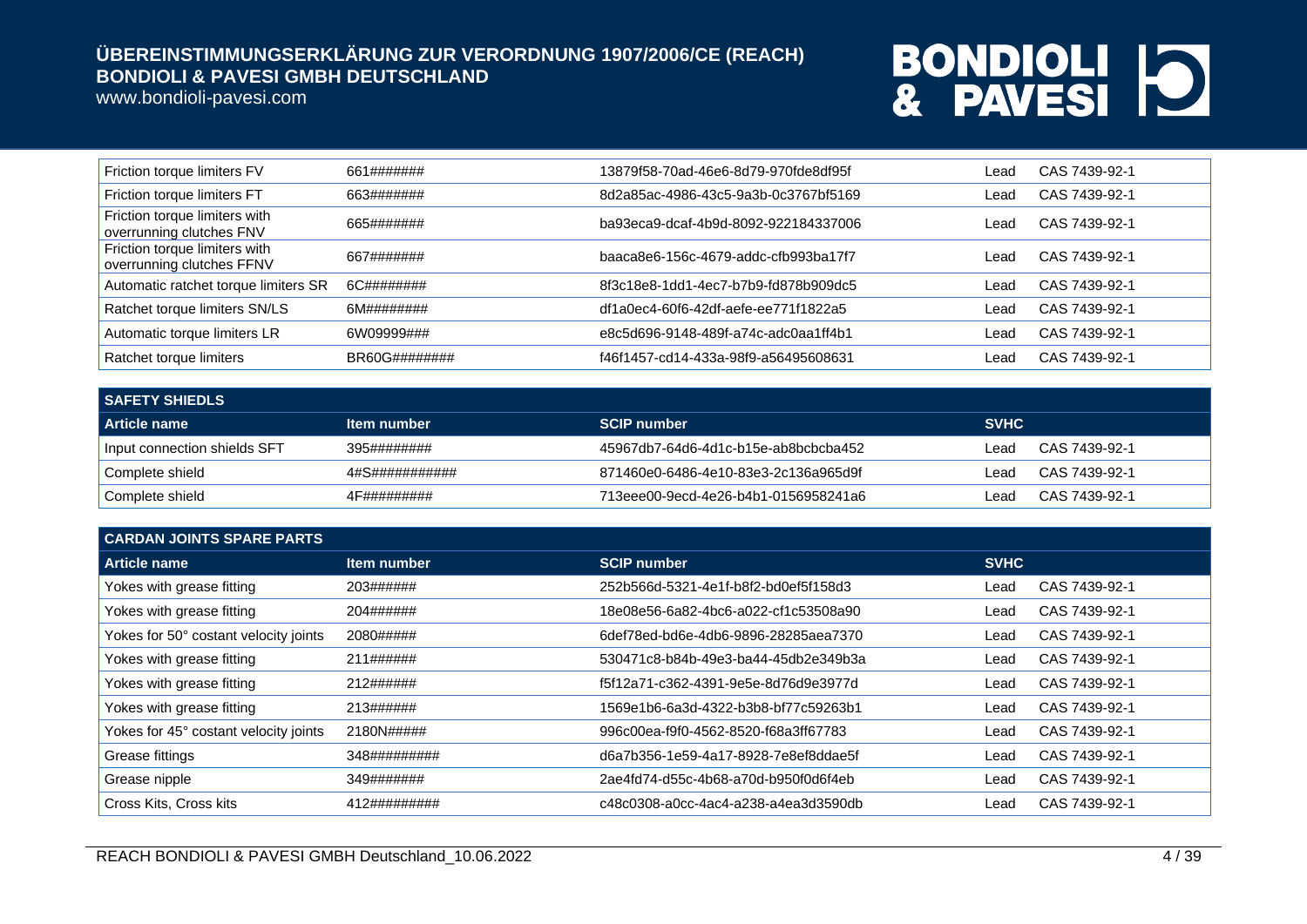www.bondioli-pavesi.com

| Push-pin                              | 40#000###R## | 0671c8f3-a7c2-4860-bf8b-8b547dcbce5b | Lead | CAS 7439-92-1 |
|---------------------------------------|--------------|--------------------------------------|------|---------------|
| Push pin yokes                        | 5070######   | 123335b0-df00-465d-8c4d-aca0b1b0f3d8 | Lead | CAS 7439-92-1 |
| Yokes with bushing                    | 508#######   | f533da5d-4fd7-499d-9482-c6866fa4a9cc | Lead | CAS 7439-92-1 |
| Push pin yokes                        | 510#######   | 9ce71cdf-cf42-43b5-9fc7-a56ae9b8483a | Lead | CAS 7439-92-1 |
| Central body 80° CV joint             | 5110######   | 619b7b2e-7f6b-44b1-8fe3-0783955a744c | Lead | CAS 7439-92-1 |
| Central body 70° CV joint             | 512#######   | 67b6d162-1fc9-4d69-a245-705cb0087ccc | Lead | CAS 7439-92-1 |
| Yokes with bushing                    | 52A#######   | b3378d7a-4787-4346-8be7-42eab58c6381 | Lead | CAS 7439-92-1 |
| Yokes with bushing and tube           | 570#######   | 2d76d971-0f3b-4fc3-b7a9-c040ccae42cc | Lead | CAS 7439-92-1 |
| Push pin yokes                        | 5721#####    | 3b94be91-7f71-45af-8306-63b4defa1683 | Lead | CAS 7439-92-1 |
| Yokes for 75° costant velocity joints | 5730N#####   | 940d6f1e-27c7-40b1-930b-aa0a39c9c498 | Lead | CAS 7439-92-1 |

| I TORQUE LIMITERS SPARE PARTS . |              |                                      |             |               |  |
|---------------------------------|--------------|--------------------------------------|-------------|---------------|--|
| Article name                    | Item number  | <b>SCIP number</b>                   | <b>SVHC</b> |               |  |
| Cap nut                         | 3300000###   | 052c8e20-5948-44af-981c-a62af8bc25fe | Lead        | CAS 7439-92-1 |  |
| <b>Bolts and cap nuts</b>       | 432000140R08 | 4b11eb3e-655c-4a44-8cdf-4ce091a7b449 | Lead        | CAS 7439-92-1 |  |
| Hub with push pin               | 513######### | 947c8380-18e0-43d6-ae21-4656e0b896de | Lead        | CAS 7439-92-1 |  |

| <b>I MISCELLANEUS SPARE PARTS</b> |              |                                      |             |               |  |
|-----------------------------------|--------------|--------------------------------------|-------------|---------------|--|
| <b>Article name</b>               | Item number  | <b>SCIP</b> number                   | <b>SVHC</b> |               |  |
| Direct greasing retrofit          | 436010001    | 14815aae-051a-47e8-84ce-fec58a17359e | Lead        | CAS 7439-92-1 |  |
| Kit shaft                         | 436010013    | 948253d3-9531-46d0-8346-f8eb882e6522 | Lead        | CAS 7439-92-1 |  |
| Spline drive shaft adapter        | 531######### | a34fb034-ca0d-4596-b285-b36ce054b6b5 | Lead        | CAS 7439-92-1 |  |

| <b>GEARBOXES</b> |              |                                      |             |               |
|------------------|--------------|--------------------------------------|-------------|---------------|
| Article name     | Item number  | <b>SCIP number</b>                   | <b>SVHC</b> |               |
| Gearboxes S1000  | S1########## | 38e09e88-58ad-4879-9813-c3c937cde992 | Lead        | CAS 7439-92-1 |
| Gearboxes S2000  | S2########## | 341893fb-a673-4e17-bc4c-936b678d9a77 | Lead        | CAS 7439-92-1 |
| Gearboxes S3000  | S3########## | 944d1709-80eb-45e3-be05-d7f353cf9ae0 | Lead        | CAS 7439-92-1 |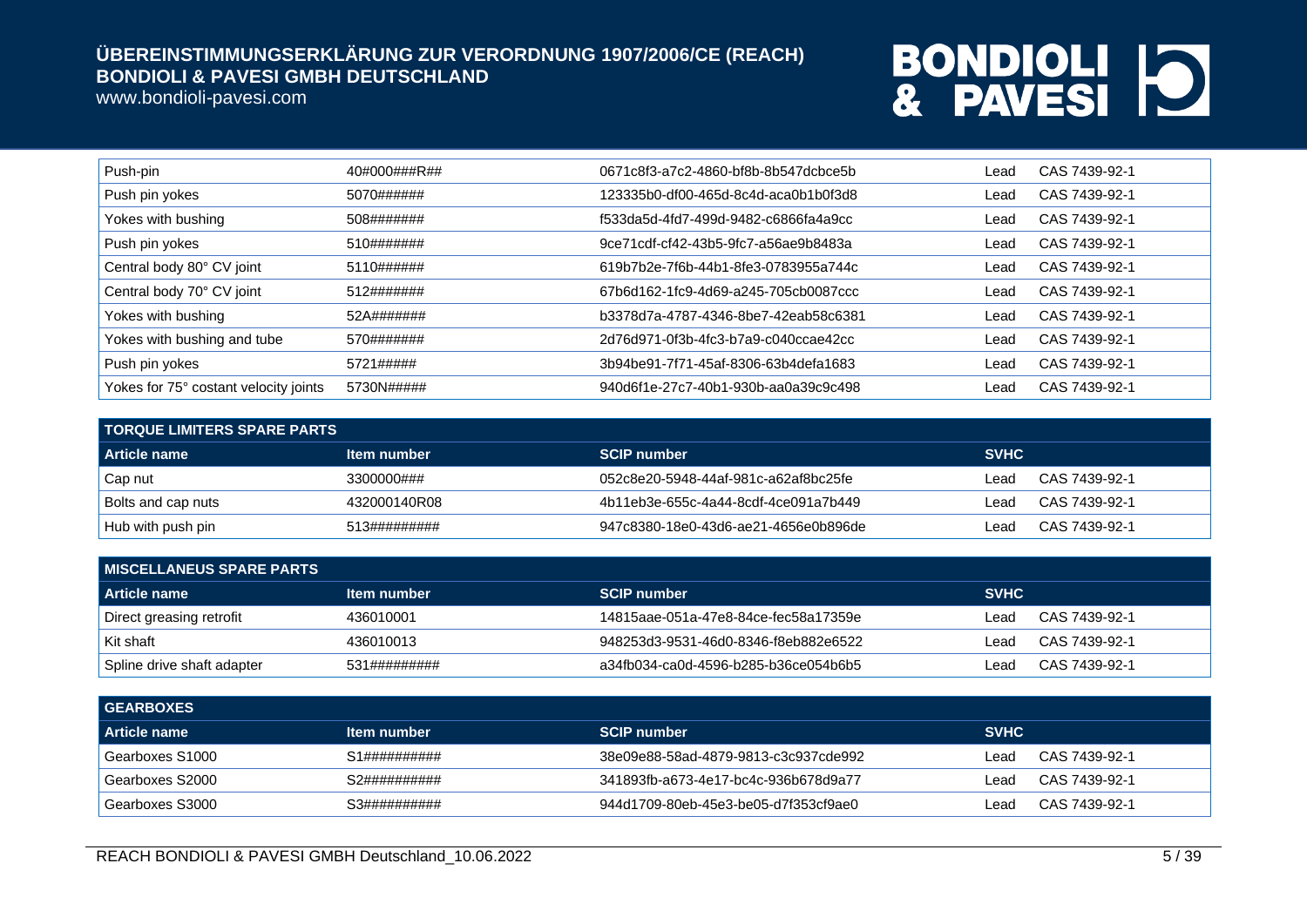www.bondioli-pavesi.com

| Gearboxes S4000              | S4########## | 470c5f58-2a1a-4de5-9ec0-8dc1dcba90e0 | _ead | CAS 7439-92-1 |
|------------------------------|--------------|--------------------------------------|------|---------------|
| Gearboxes S5000              | S5########## | 1e7b8c6b-f190-45c1-a359-e154d9ca18da | _ead | CAS 7439-92-1 |
| <sup>1</sup> Gearboxes S8000 | S8########## | 4d593207-9448-41ec-b2c5-d0cf7bc8b34c | _ead | CAS 7439-92-1 |

| <b>SECONDARY GEARBOXES</b> |               |                                      |             |               |
|----------------------------|---------------|--------------------------------------|-------------|---------------|
| Article name               | Item number   | <b>SCIP number</b>                   | <b>SVHC</b> |               |
| Gearbox subassembly        | 4898354###    | b6a476ab-b991-4555-82df-2f025699bd86 | Lead        | CAS 7439-92-1 |
| Secondary gearbox          | 4908133###### | 2b0e63da-9f99-4625-8eda-ef9c2229d532 | ∟ead        | CAS 7439-92-1 |

| <b>CLUTCHS, HUBS AND CRANKS</b> |               |                                      |             |               |  |
|---------------------------------|---------------|--------------------------------------|-------------|---------------|--|
| Article name                    | Item number   | <b>SCIP number</b>                   | <b>SVHC</b> |               |  |
| Hub for crank arm               | 4908135###### | ac69d819-ea22-4801-879e-e02b157dabee | Lead        | CAS 7439-92-1 |  |
| Hub for crank arm               | 4908148###### | b5e2930c-5d5a-430a-812d-a4917d9168dc | Lead        | CAS 7439-92-1 |  |
| Hub for crank arm               | 4908237###### | dbffd331-7caa-4d93-9880-6ad5ddae7595 | Lead        | CAS 7439-92-1 |  |
| Clutch kit with pulley          | 4908506###### | 57ee80a0-c528-49ef-bcb5-14d0a9eed1ff | Lead        | CAS 7439-92-1 |  |
| Crank arm                       | 49710#####    | 7933480d-6a4b-438d-b54a-b8de337b0089 | Lead        | CAS 7439-92-1 |  |
| Idraulic friction               | 6440######    | 5bc52624-9940-4bcd-bb62-54485ef50175 | Lead        | CAS 7439-92-1 |  |

| <b>GEARBOXES KITS</b>         |               |                                      |             |               |
|-------------------------------|---------------|--------------------------------------|-------------|---------------|
| Article name                  | Item number   | <b>SCIP number</b>                   | <b>SVHC</b> |               |
| Kit for Gearbox S2070         | 4902070###### | eb45183a-f14b-425b-bc8d-77f7df57982b | ∟ead        | CAS 7439-92-1 |
| Support kit for Gearbox S2072 | 490207200000R | 47857abf-5c9f-4cbc-8551-13542a2a30bd | ∟ead        | CAS 7439-92-1 |
| Kit for gearbox S5251         | 4905251###### | e4965c4f-a738-4ad4-a062-aff48807a559 | ∟ead        | CAS 7439-92-1 |
| Kit for gearbox S8224         | 4908224###### | 777bc9ff-d8f4-49f3-a8d0-a13bc56b7c67 | ∟ead        | CAS 7439-92-1 |
| Kit for gearbox 8488          | 4908488###### | 12488429-5627-4540-8f58-8643a2c409ee | ∟ead        | CAS 7439-92-1 |
| Plugs spare part kit          | 497000056R    | 3f2a7332-4a6b-4b86-a6a9-c301dd9e9244 | ∟ead        | CAS 7439-92-1 |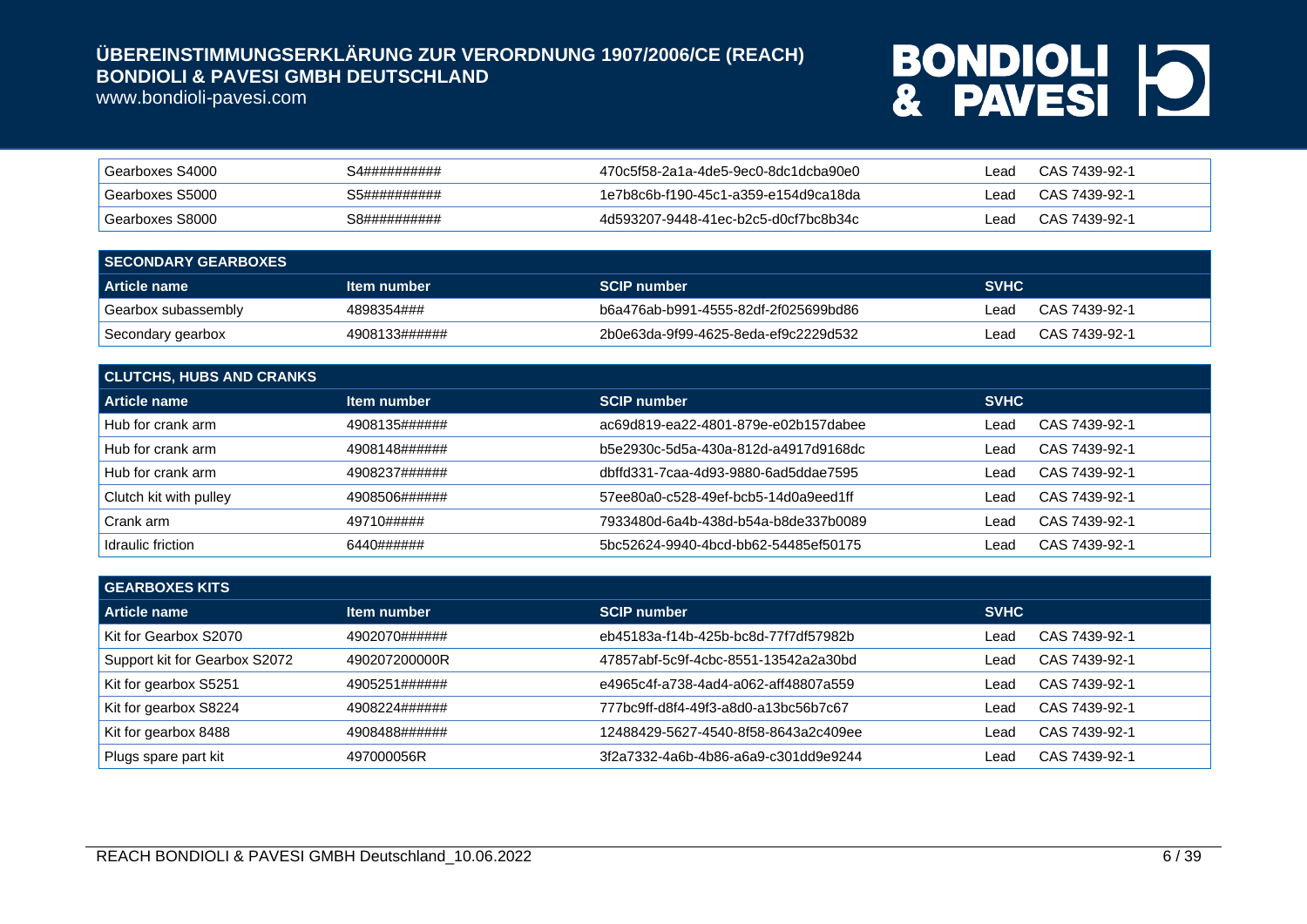www.bondioli-pavesi.com

| <b>COUPLING SYSTEMS</b> |                |                                      |             |               |
|-------------------------|----------------|--------------------------------------|-------------|---------------|
| Article name            | Item number    | <b>SCIP number</b>                   | <b>SVHC</b> |               |
| Coupling joints         | 488########### | 1fd1cd1a-b742-4e83-a746-93035a506fd1 | Lead        | CAS 7439-92-1 |
| Link shaft              | 490000002###   | 26ab33e7-581c-4fb6-a47b-93977d961c75 | Lead        | CAS 7439-92-1 |
| Link shaft              | 4908409#####   | 6b36875c-3e67-4109-87ea-41542f83bcb5 | Lead        | CAS 7439-92-1 |
| Link shaft              | 581#######     | 01bde00a-b82f-4717-a0a8-f1f1f9782cbe | Lead        | CAS 7439-92-1 |

| <b>GEARBOXES SPARE PARTS</b> |                          |                                      |             |               |  |
|------------------------------|--------------------------|--------------------------------------|-------------|---------------|--|
| Article name                 | Item number              | <b>SCIP number</b>                   | <b>SVHC</b> |               |  |
| Caste nut                    | 29820#####               | cf51bbce-4f93-401f-90c3-18ad05fc9ebf | Lead        | CAS 7439-92-1 |  |
| Aluminium plugs              | 373#######               | 95253c4b-1704-436d-bd82-4ca509ac97bd | Lead        | CAS 7439-92-1 |  |
| Brass plugs                  | 373####### - Brass plugs | 1e69dd8d-7ab8-4dbf-a337-0c7a4d054d27 | Lead        | CAS 7439-92-1 |  |
| Steel plugs                  | 373####### - Steel plugs | bbdd85c7-0ef1-45b4-b766-181da2c6f704 | Lead        | CAS 7439-92-1 |  |
| Hydraulic fittings           | 377000####               | ffd455f3-8861-4c30-b37f-c0cdd3e48617 | Lead        | CAS 7439-92-1 |  |
| Hydraulic fittings           | 387000####               | 61b40d21-dbdb-4b3a-86ac-5fe68fced832 | Lead        | CAS 7439-92-1 |  |
| Rotary feedthrough           | DO6K00000M14######       | 6ed7f992-779b-459d-a0c0-5dd1c43df5e1 | Lead        | CAS 7439-92-1 |  |

| <b>GEARBOXES</b> |               |                                      |                       |
|------------------|---------------|--------------------------------------|-----------------------|
| Article name     | Item number   | <b>SCIP number</b>                   | <b>SVHC</b>           |
| Gearboxes S8102  | S8102######## | 5e0875ba-5db0-474b-8798-269f10793bf0 | CAS 7439-92-1<br>Lead |
| Gearboxes S5000  | S5#########   | 168e79e8-34f4-4eea-b13b-d5751e5c3074 | CAS 7439-92-1<br>Lead |
| Gearboxes S3050  | S3050######## | 3ffaedda-9343-4816-85ed-32a4125c95c2 | CAS 7439-92-1<br>Lead |
| Gearboxes S2000  | S20########## | 3e53c024-d6db-472b-bef5-58dd61163d72 | CAS 7439-92-1<br>Lead |
| Gearboxes S8000  | S8########### | 1aa155d6-57f5-4dc2-aa54-ba72b1734d0f | CAS 7439-92-1<br>Leac |

| <b>COUPLING</b>       |                |                                      |      |               |
|-----------------------|----------------|--------------------------------------|------|---------------|
| Article name          | Item number    | <b>SCIP number</b>                   | SVHC |               |
| <b>Shaft Coupling</b> | 488########### | 1fd1cd1a-b742-4e83-a746-93035a506fd1 | _ead | CAS 7439-92-1 |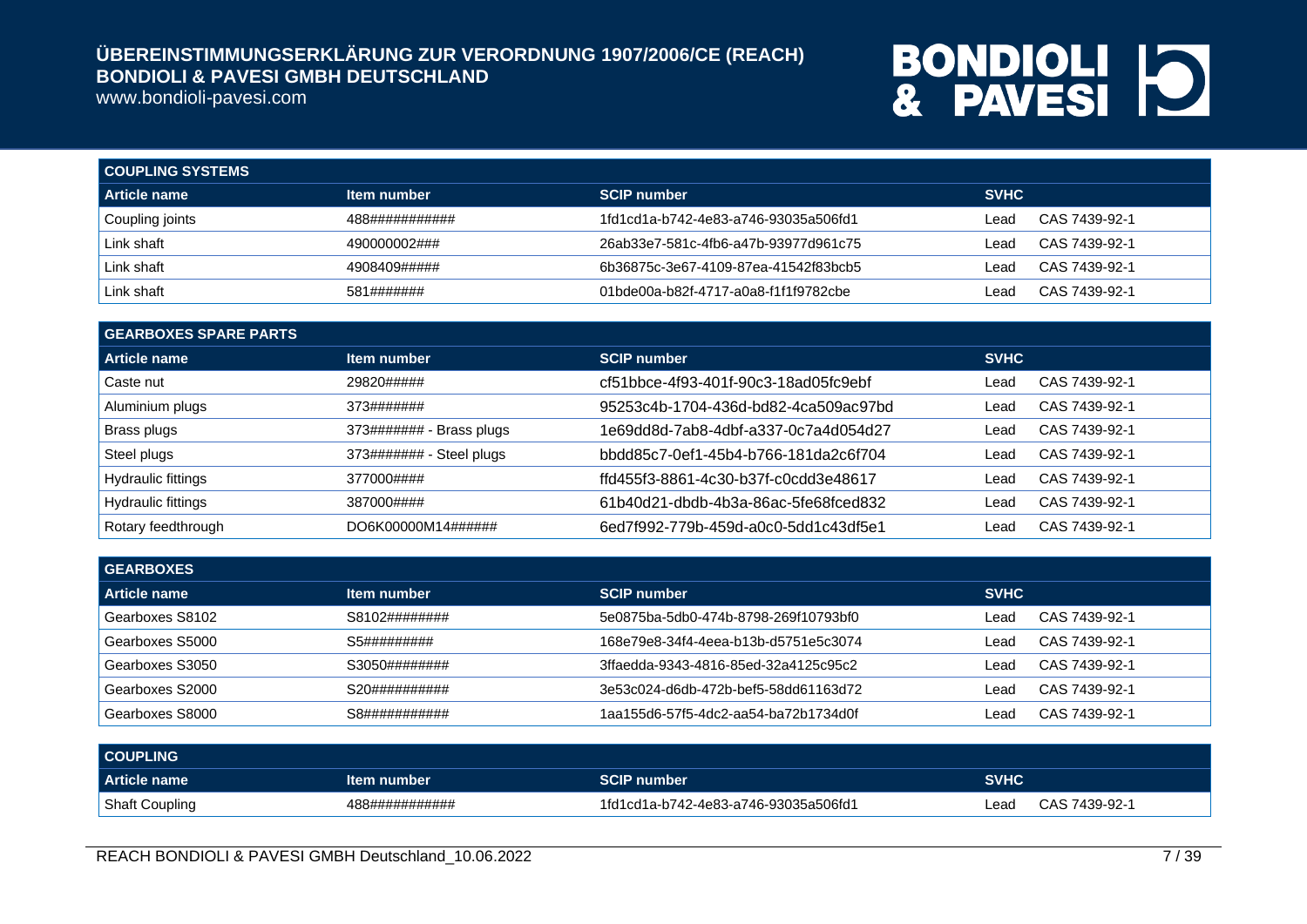www.bondioli-pavesi.com

| <b>GEARBOX SUBASSEMBLIES</b> |               |                                      |             |               |
|------------------------------|---------------|--------------------------------------|-------------|---------------|
| Article name                 | Item number   | <b>SCIP number</b>                   | <b>SVHC</b> |               |
| Gearbox Subassemblies 49784  | 49784#####    | 35d1723f-1260-4235-92a8-a0960074a53d | Lead.       | CAS 7439-92-1 |
| Spare Part Kits 49081        | 49081######## | 6132bb32-2f66-4ff2-a45f-f8695401fa26 | ∟ead        | CAS 7439-92-1 |

| <b>AXIAL PISTON PUMPS</b> |                                    |                                      |             |               |
|---------------------------|------------------------------------|--------------------------------------|-------------|---------------|
| <b>Article name</b>       | Item number                        | <b>SCIP number</b>                   | <b>SVHC</b> |               |
| A3                        | HPA3##############                 | 6e1ca4c0-7169-4df0-a740-0a0252ddeb9e | Lead        | CAS 7439-92-1 |
| A4                        | HPA4##############                 | 836bee5b-be07-4e4b-8b34-03d74e2fa7a3 | Lead        | CAS 7439-92-1 |
| A6                        | HPA6##############                 | 60ebc746-ca72-4eda-9fe6-acbf49914de8 | Lead        | CAS 7439-92-1 |
| HMA0                      |                                    | 2839c737-4761-428d-a888-7b163965ddbb | Lead        | CAS 7439-92-1 |
| HMA1                      | HMA1##############                 | 7c44186e-8159-409b-be8c-e9bd1257dcc9 | Lead        | CAS 7439-92-1 |
| HMA <sub>2</sub>          | HMA2##############                 | 349c8d1a-5f1b-4d06-aad0-35bd8e14192e | Lead        | CAS 7439-92-1 |
| <b>HMAD</b>               | HMAD##############                 | 7baa8e85-f94f-4675-b0c2-c328412d150e | Lead        | CAS 7439-92-1 |
| HMP <sub>0</sub>          | HMPO################               | fa2eeaed-ca5b-4a7b-b7e4-d54ff0167086 | Lead        | CAS 7439-92-1 |
| HMP1                      | HMP1##############                 | fe68b9f0-cd41-413c-864f-8e4cba25aa1a | Lead        | CAS 7439-92-1 |
| <b>HMPF</b>               | HMPF##############                 | 399506aa-7e4c-436f-a164-f471ffee631f | Lead        | CAS 7439-92-1 |
| <b>HMPL</b>               | HMPL##############                 | 1c6d7c3a-29d5-49f4-b416-71c9dd292ce0 | Lead        | CAS 7439-92-1 |
| <b>HMPS</b>               | HMPS##############                 | 3c762716-89e6-45e1-a175-9284aa46d1fd | Lead        | CAS 7439-92-1 |
| <b>HMPZ</b>               | HMPZ##############                 | 3c83af6d-9eda-4012-914a-e976957c2d23 | Lead        | CAS 7439-92-1 |
| <b>HMW</b>                | HMWC1# # # # # # # # # # # # # # # | aa7b380d-0d09-4390-9413-f61e7ad1248d | Lead        | CAS 7439-92-1 |
| M4AP                      | HP398#############                 | 8c9c96ef-261a-4699-ab90-948f0ccda671 | Lead        | CAS 7439-92-1 |
| M4PV                      | HP308#############                 | a3329903-9054-4fab-a902-59d9634d66c7 | Lead        | CAS 7439-92-1 |
| M4PV                      | HP309#############                 | b2a7358e-eb6d-48ef-9a87-e68573174446 | Lead        | CAS 7439-92-1 |
| M4PV                      | HP312#############                 | 61eca7ab-373f-4144-9a87-0d1c21ca6662 | Lead        | CAS 7439-92-1 |
| M4PV                      | HP314#############                 | abe99c2d-cd0e-4bd2-9876-5754476aa31f | Lead        | CAS 7439-92-1 |
| M4PV                      | HP349#############                 | f58b750e-b0c4-480c-b18d-934042d88802 | Lead        | CAS 7439-92-1 |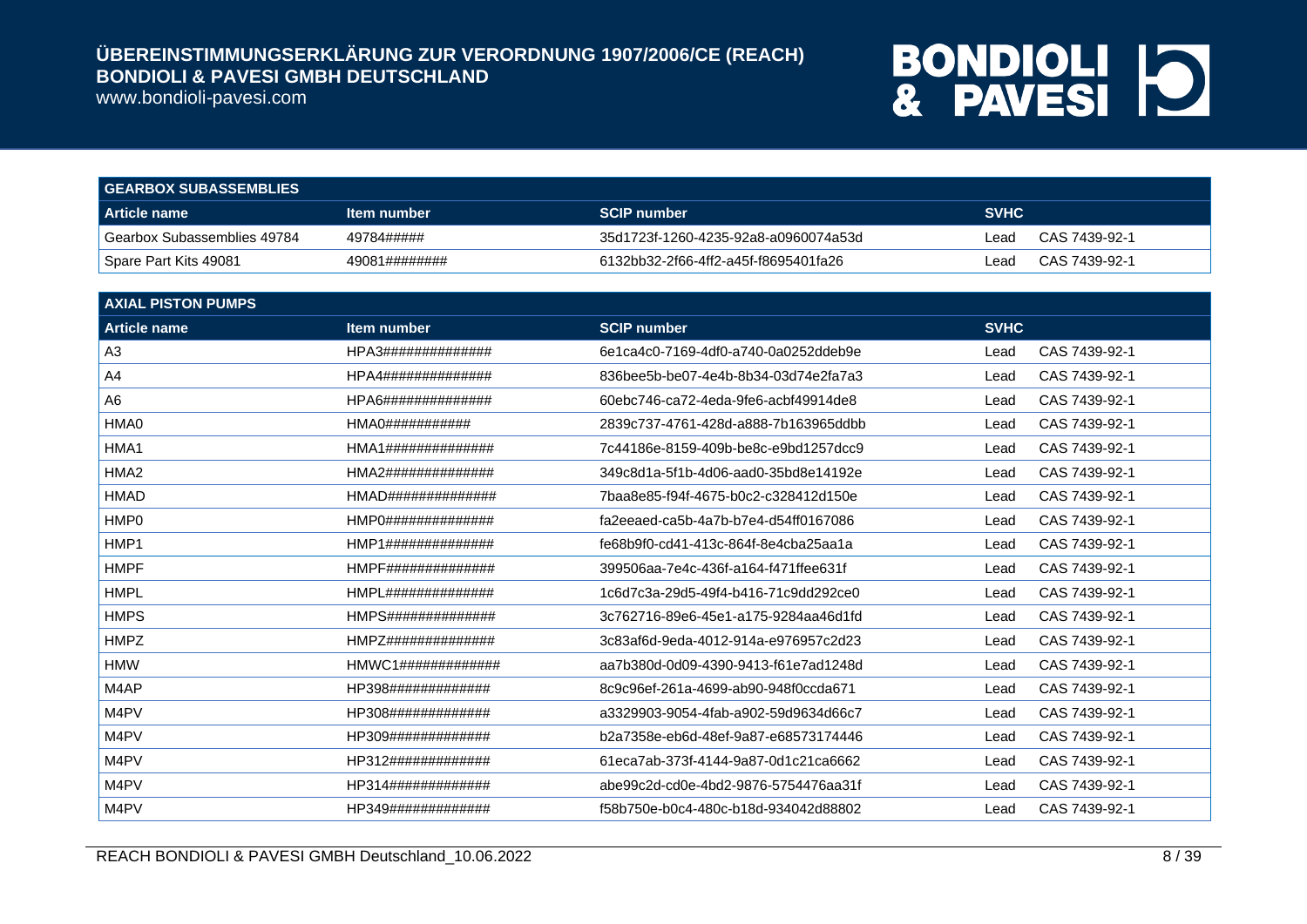#### www.bondioli-pavesi.com

| M4PV                   | HP354############# | cc42fea6-e122-437b-8ab9-2499f37033c3 | Lead | CAS 7439-92-1 |
|------------------------|--------------------|--------------------------------------|------|---------------|
| M4PV                   | HP357############# | 02b1a05e-51c1-4a0b-94b3-1f42a8c44419 | Lead | CAS 7439-92-1 |
| M4PV                   | HP360############# | b4935601-0918-4489-afc6-313a4f531066 | Lead | CAS 7439-92-1 |
| M4PV                   | HP364############# | ae933520-0dc6-4405-8575-a5372b94096a | Lead | CAS 7439-92-1 |
| M4PV                   | HP390############# | 47fce7c6-5432-4426-8837-58b9781692af | Lead | CAS 7439-92-1 |
| M4PV                   | HP393############# | 8a17446d-9b10-4f94-aa0a-dcf8bf45ac55 | Lead | CAS 7439-92-1 |
| M6PV                   | HP307############# | 1215d316-c171-452a-b06b-3522fc0d42ef | Lead | CAS 7439-92-1 |
| M6PV                   | HP367############# | a44fd3e3-b718-4516-8a7e-958cf8f80af4 | Lead | CAS 7439-92-1 |
| M6PV                   | HP381############# | 16d920da-ff7c-4c67-a953-017e63658636 | Lead | CAS 7439-92-1 |
| <b>NT10</b>            | HP334############# | 83883c7c-4185-43e8-8306-2aeb3f2d0bd7 | Lead | CAS 7439-92-1 |
| <b>NT10</b>            | HP335############# | d9d9262e-cf21-433d-942f-f6c1410e3ce9 | Lead | CAS 7439-92-1 |
| <b>NT12</b>            | HP319############# | 489f7dd9-45c4-4f1c-8d74-23ed41753eb4 | Lead | CAS 7439-92-1 |
| P <sub>2</sub>         | HPP2############## | 5ff09610-fd9b-4827-995a-1ff9ca21cc44 | Lead | CAS 7439-92-1 |
| P <sub>4</sub>         | HPP4############## | e4c00a61-b65a-4b23-9fad-22a39e3926a6 | Lead | CAS 7439-92-1 |
| P <sub>5</sub>         | HPP5############## | 641f643a-c41e-4084-8540-af4a71908a9d | Lead | CAS 7439-92-1 |
| P <sub>6</sub>         | HPP6############## | cb00769f-b239-4386-b8f2-2856974fbd81 | Lead | CAS 7439-92-1 |
| P7                     | HPP7############## | 19bb4826-61fb-4b94-80ae-f3b60348e6d2 | Lead | CAS 7439-92-1 |
| P <sub>8</sub>         | HPP8############## | 0bfceb67-d3e9-4b92-9aff-2166f464ca61 | Lead | CAS 7439-92-1 |
| P <sub>9</sub>         | HPP9############## | 27420afa-718a-49ce-a825-4b8956fd6359 | Lead | CAS 7439-92-1 |
| Compact Group          | HP304############# | 322796ae-cdc2-4121-a8c7-c653a4c3606e | Lead | CAS 7439-92-1 |
| <b>Compact Group</b>   | HP305############# | a06266a4-6611-47ef-8959-f928079ad44b | Lead | CAS 7439-92-1 |
| Pumps with belt pulley | HP311############# | 842b3009-a296-42da-af6a-5db3906fc387 | Lead | CAS 7439-92-1 |

| <b>AXIAL PISTON MOTORS</b> |                    |                                      |             |               |
|----------------------------|--------------------|--------------------------------------|-------------|---------------|
| <b>Article name</b>        | Item number        | <b>SCIP number</b>                   | <b>SVHC</b> |               |
| ' BA                       | HMBF############## | cf37aed8-5be6-4ee5-9e0c-3693b70a305e | ∟ead        | CAS 7439-92-1 |
| <b>BA</b>                  | HPBA############## | 42920931-af02-46f0-ae5e-ec86f2638e7e | Lead        | CAS 7439-92-1 |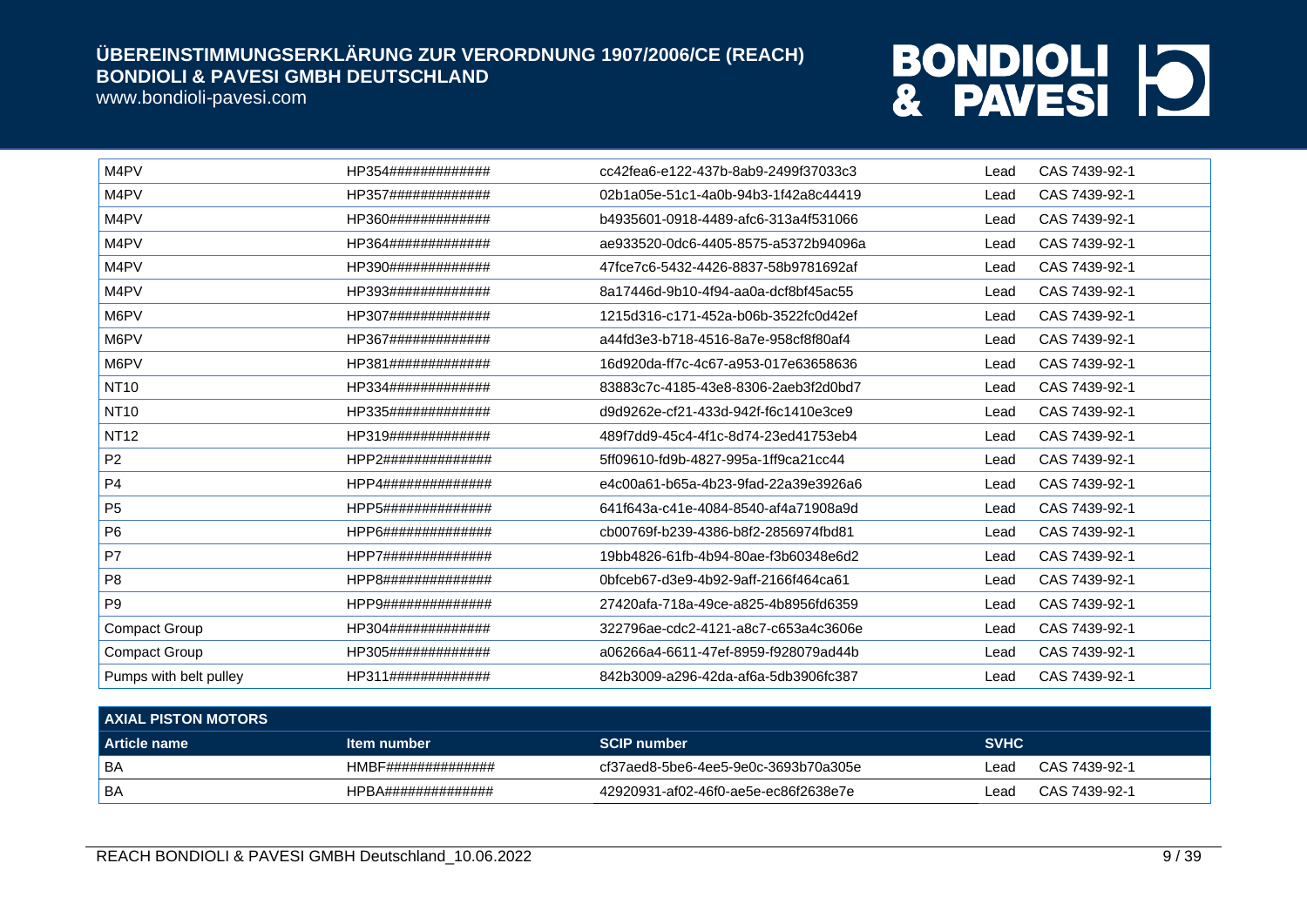### www.bondioli-pavesi.com

| M <sub>0</sub>     | HMM0############## | 24fd2380-017f-41e9-839d-a44bae29e9e8 | Lead | CAS 7439-92-1 |
|--------------------|--------------------|--------------------------------------|------|---------------|
| M4MF               | HP313############# | 423155c4-7a29-4fec-90ca-4e99b4b83cfa | Lead | CAS 7439-92-1 |
| M4MF               | HP315############# | 7b9b6680-32a2-4510-892c-732ddc172cd5 | Lead | CAS 7439-92-1 |
| M4MF               | HP355############# | aa9ce027-7538-4716-9472-aa057ad384dc | Lead | CAS 7439-92-1 |
| M4MF               | HP358############# | 5d3e2068-bb38-4f81-b578-62633c01496f | Lead | CAS 7439-92-1 |
| M4MF               | HP361############# | 96450aad-c162-4e78-8589-c275de21c2aa | Lead | CAS 7439-92-1 |
| M4MF               | HP365############# | 898368e3-cbef-4c4c-a184-ae79756943af | Lead | CAS 7439-92-1 |
| M4MF               | HP391############# | 6ad5fbf7-ff6f-46df-a749-07da69a7546f | Lead | CAS 7439-92-1 |
| M4MF               | HP394############# | 8dd23066-0d91-47a8-ba46-64b20759ad01 | Lead | CAS 7439-92-1 |
| M4MV               | HP356############# | 576e889b-6463-4565-9a47-cf341367e235 | Lead | CAS 7439-92-1 |
| M4MV               | HP359############# | d8542107-c322-4597-8e97-be733ed34066 | Lead | CAS 7439-92-1 |
| M4MV               | HP363############# | 4033e0ed-fe3b-4c82-b842-437e35ec7c0f | Lead | CAS 7439-92-1 |
| M4MV               | HP366############# | 9419f716-4d33-415a-a623-0a8ac1bf7f52 | Lead | CAS 7439-92-1 |
| M4MV               | HP392############# | 2972aa45-489a-426a-a0f6-64704ce80e83 | Lead | CAS 7439-92-1 |
| M5MF               | HP376############# | c206304e-770a-4b2b-88df-34f5f10dbef9 | Lead | CAS 7439-92-1 |
| M5MF               | HP386############# | 2d6ed959-c847-4394-9551-832347866b9d | Lead | CAS 7439-92-1 |
| M5MV               | HP377############# | 8ba5d190-c3ab-4e64-b0ae-2e6e1ceac596 | Lead | CAS 7439-92-1 |
| M5MV               | HP387############# | b7aeff82-9e53-4829-987a-66fa5e285658 | Lead | CAS 7439-92-1 |
| M7                 | HPM7############## | 89fb717f-2aba-465f-93b0-e7c374ebd6c7 | Lead | CAS 7439-92-1 |
| M <sub>8</sub>     | HPM8############## | 90e91a12-a961-4e2e-97e7-63ac0d5f4f67 | Lead | CAS 7439-92-1 |
| V3                 | HPV3############## | 1a3eaa6a-455f-4019-9a07-55981f29a23f | Lead | CAS 7439-92-1 |
| V <sub>4</sub>     | HPV4############## | ac439c27-053e-4ee6-8771-e3ee4b7bfab0 | Lead | CAS 7439-92-1 |
| Bow Thruster motor | HP303############# | 774706ab-6f2d-4976-b0c2-029466482517 | Lead | CAS 7439-92-1 |
| Cartridge motor    | HP399############# | c401d02e-2ba9-48b2-ba0e-b450f4c4be64 | Lead | CAS 7439-92-1 |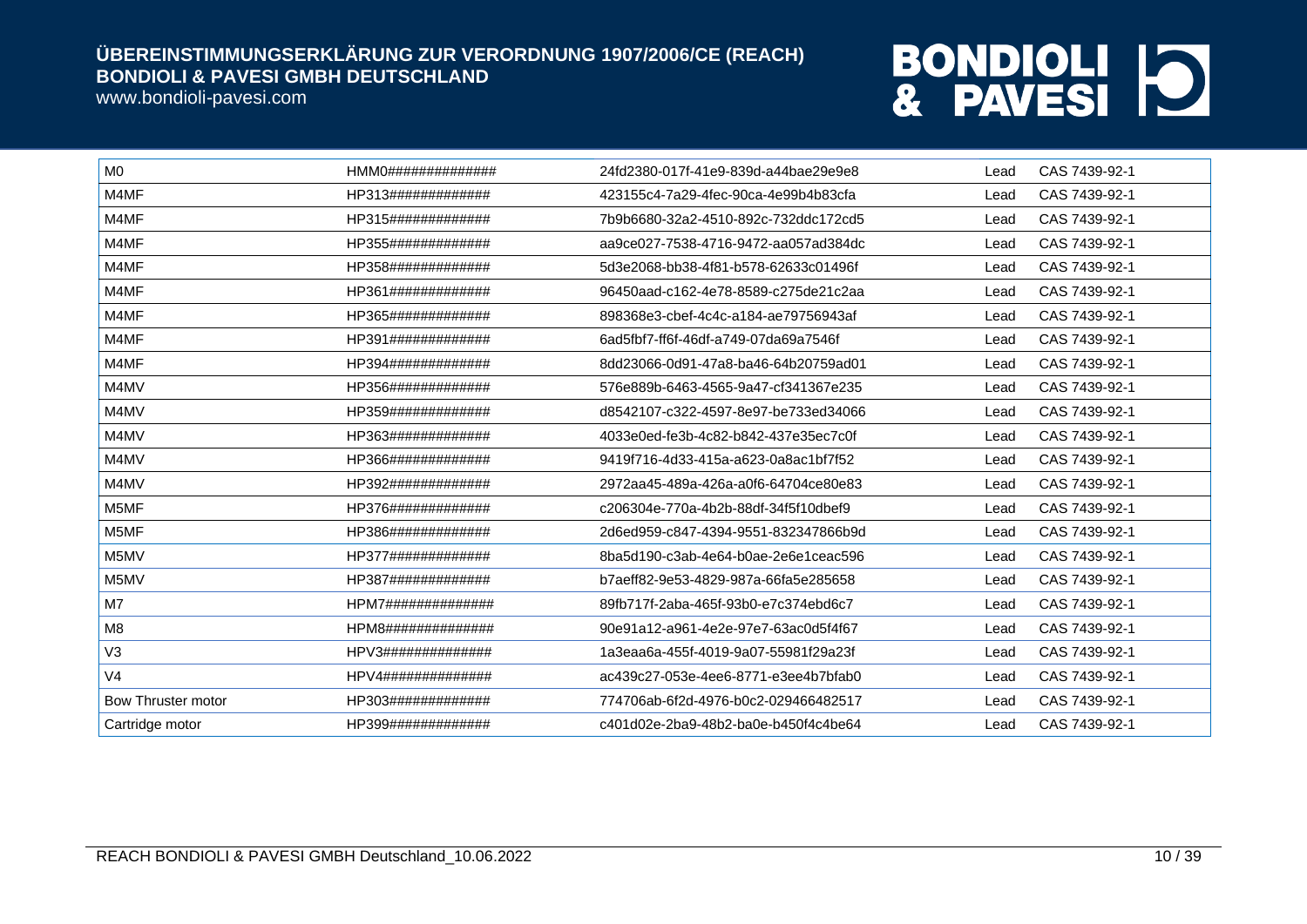www.bondioli-pavesi.com

| <b>COUPLING SYSTEMS</b>                          |                               |                                      |             |               |
|--------------------------------------------------|-------------------------------|--------------------------------------|-------------|---------------|
| <b>Article name</b>                              | Item number                   | <b>SCIP number</b>                   | <b>SVHC</b> |               |
| Belt pulley supports                             | HP301#############            | d56e32aa-cd13-4039-b562-a94610f89be7 | Lead        | CAS 7439-92-1 |
| Bellhousing                                      | HMF26########                 | d384a556-2c82-4427-96ca-09554819b78e | Lead        | CAS 7439-92-1 |
| Hub                                              | HMF25########                 | 3c8a6ef8-1e62-4295-ab18-677c3533b300 | Lead        | CAS 7439-92-1 |
| Kit hub $+$ nylon flange                         | HMFFM#######                  | ad87143b-765f-4c47-ab9b-2ef5a8222450 | Lead        | CAS 7439-92-1 |
| Kit KAS 42                                       | HMFKAS42S8P40GBH01            | f1d6e564-8ef6-4212-866b-f123cb274378 | Lead        | CAS 7439-92-1 |
| Kit KEA                                          | HMFKE#############            | 05fd3c04-c508-4d13-8508-33c9ee6b3144 | Lead        | CAS 7439-92-1 |
| Kit SAE + belt pulley shaft                      | HMFH4500####                  | 280327ed-13ef-448e-9ac4-1dfb56376866 | Lead        | CAS 7439-92-1 |
| PTO rigid coupling systems (4233)<br>series)     | HMFH4233D##                   | 742399b3-7475-429c-af42-aa218420eac7 | Lead        | CAS 7439-92-1 |
| PTO rigid coupling systems (for elect.<br>Motor) | HMFL##############            | d4798afa-7a0e-4189-9ee7-32347fb5c8e9 | Lead        | CAS 7439-92-1 |
| PTO Rigid coupling systems (Hub,<br>Sleeve)      | HMFKM#######                  | e869d40c-d053-41fb-8b10-6145276aa4b6 | Lead        | CAS 7439-92-1 |
| PTO rigid coupling systems (KPS)                 | $HMFKPS\#4\#4\#4\#4\#4\#4\#4$ | ea85533f-06b1-4a36-b673-8451cd328da8 | Lead        | CAS 7439-92-1 |
| Rigid coupling systems _ A series                | HMFA########                  | af5d6dc3-1602-4914-a511-6bbffbfd5e9b | Lead        | CAS 7439-92-1 |
| Rigid coupling systems _ E series                | <b>HMFE##########</b>         | 38b4367f-8842-4828-a6a2-df6d6988e3f8 | Lead        | CAS 7439-92-1 |

| <b>DO VALVES</b> |                       |                                      |             |               |
|------------------|-----------------------|--------------------------------------|-------------|---------------|
| Article name     | i Item number         | <b>SCIP number</b>                   | <b>SVHC</b> |               |
| <b>DO VALVES</b> | $HMWDO5701\#$ ####### | 0750af46-142b-4c1e-817f-ed4b51b89e10 | Lead        | CAS 7439-92-1 |

| I ELECTRONIC CONTROL UNITS & TELEHANDLER KIT. |                    |                                       |        |               |  |
|-----------------------------------------------|--------------------|---------------------------------------|--------|---------------|--|
| Article name                                  | ∣ltem number       | SCIP number                           | ∣ SVHC |               |  |
| I ECU SC                                      | HPFF2############# | 964cf4d7-df48-4b9f-8ae0-3d4cdc251b94  | ∟ead   | CAS 7439-92-1 |  |
| I ECU SSPRO                                   | HPFFS############# | .32ddb872-ed76-418f-837c-7417db412dea | ∟ead   | CAS 7439-92-1 |  |
| Telehandler Kit                               | HPFK############## | 4049d989-39a0-4e76-8e12-dd8fd5beb19d  | _ead   | CAS 7439-92-1 |  |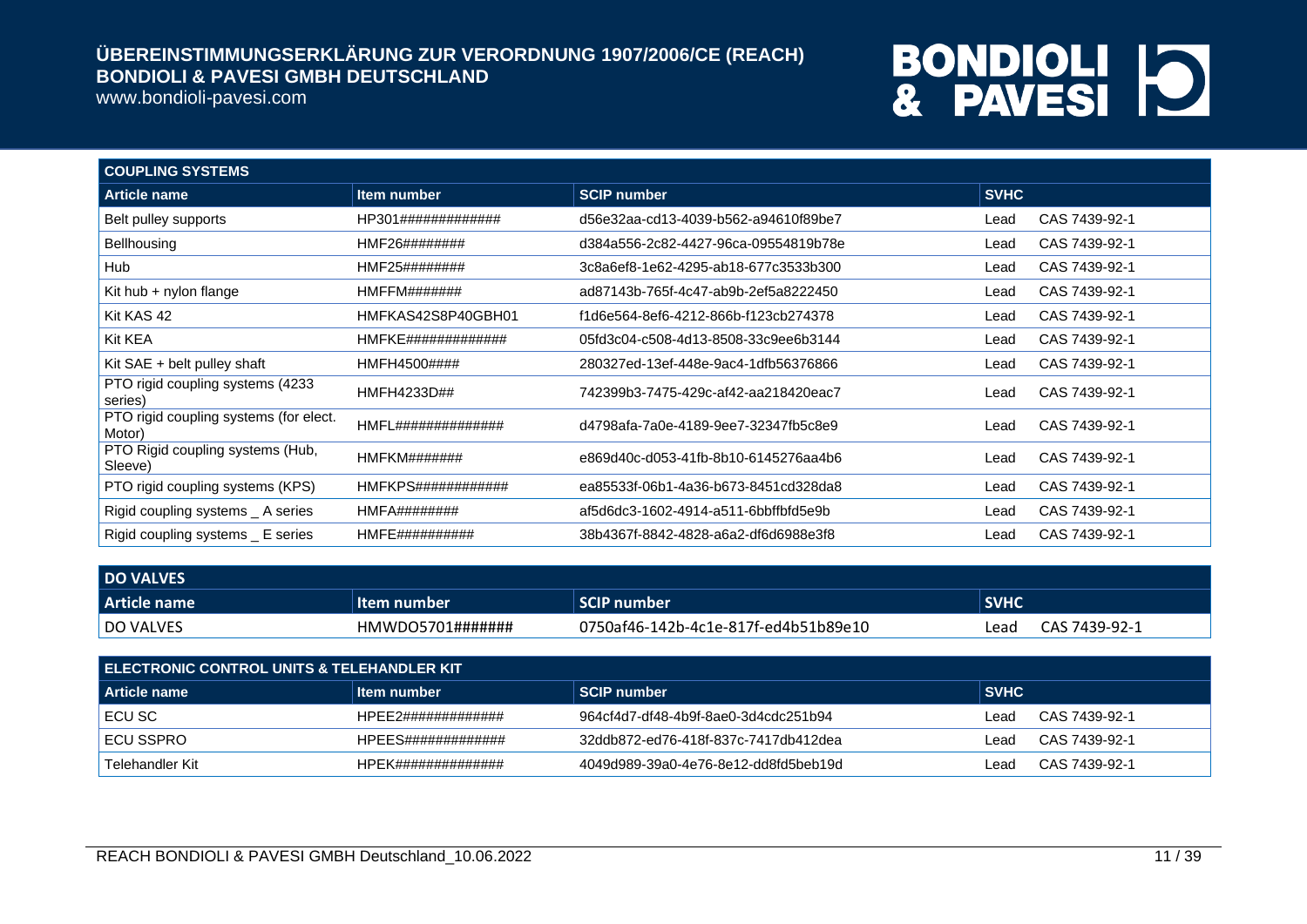www.bondioli-pavesi.com

| <b>FEEDING UNITS</b> |                    |                                      |             |               |  |
|----------------------|--------------------|--------------------------------------|-------------|---------------|--|
| Article name         | Item number        | <b>SCIP number</b>                   | <b>SVHC</b> |               |  |
| Feeding unit         | HPU00############# | 001353a1-05ed-4e61-85ce-7ec2ec4daa13 | Lead        | CAS 7439-92-1 |  |
| Feeding unit         | HPUAA############# | 49774887-f2ed-444b-9d47-5270e63fa883 | Lead        | CAS 7439-92-1 |  |
| Feeding unit         | HPUAC############# | 397f9aea-f5e7-49be-8977-b0ceb10aa95a | Lead        | CAS 7439-92-1 |  |
| Feeding unit         | HPUCC############# | fc2dd10f-969c-4b10-b6c6-5ac65d08e1d9 | Lead        | CAS 7439-92-1 |  |
| Feeding unit         |                    | e0c0d71b-5d6d-4a05-8876-0a8e80a3e94e | Lead        | CAS 7439-92-1 |  |
| Feeding unit         | HPULC############# | bd9395d5-b047-43e8-977a-ca6abd2f3871 | Lead        | CAS 7439-92-1 |  |

| <b>GEAR PUMPS &amp; FLOW DIVIDERS</b> |                     |                                      |             |               |  |
|---------------------------------------|---------------------|--------------------------------------|-------------|---------------|--|
| Article name                          | Item number         | SCIP number                          | <b>SVHC</b> |               |  |
| <b>HPLP</b>                           | HPLP##############  | 1789ba95-b3e5-48f6-a5f8-1b23c29e6c24 | Lead        | CAS 7439-92-1 |  |
| <b>HPGP</b>                           | HPGP##############  | ec24dd42-2864-4c23-bda3-7cba2740bebc | Lead        | CAS 7439-92-1 |  |
| <b>HPXP</b>                           | HPXP##############  | 0f7bab46-46b7-4b8d-940d-3e5d0d23ab6d | Lead        | CAS 7439-92-1 |  |
| <b>HPZP</b>                           | HPZP##############  | 52adb515-c419-4028-99cd-9963c007df92 | Lead        | CAS 7439-92-1 |  |
| Flow dividers                         | HPL D############## | d8054f63-05be-4fd1-ab27-baab38172e04 | Lead        | CAS 7439-92-1 |  |

| <b>GEAR MOTORS</b> |                    |                                      |                       |  |  |
|--------------------|--------------------|--------------------------------------|-----------------------|--|--|
| Article name       | ∣ltem number       | <b>SCIP number</b>                   | <b>SVHC</b>           |  |  |
| HPLM               | HPLM############## | b16f26d6-185f-4383-be14-f66a7373106b | CAS 7439-92-1<br>Lead |  |  |
| <b>HPGM</b>        | HPGM############## | 328527fc-8ec2-4e14-9c59-803e7b7dbd3b | CAS 7439-92-1<br>Lead |  |  |
| HPZM               | HPZM############## | a4a16e3e-52e7-41c9-ba90-79691bb09eaf | CAS 7439-92-1<br>_ead |  |  |

| SERVOCONTROLS, GRIPS  |                    |                                      |        |               |  |
|-----------------------|--------------------|--------------------------------------|--------|---------------|--|
| <b>Article name</b>   | ltem number        | <b>SCIP number</b>                   | ∣ SVHC |               |  |
| Hydraulic manipulator | HP3HJ############# | bc0daff8-0862-4b4f-b8f6-21f26765131c | Lead   | CAS 7439-92-1 |  |
| Hydraulic manipulator | HP3HT############# | 3785fb81-f93f-4d5b-b0c9-95a537ee5ab7 | Lead   | CAS 7439-92-1 |  |
| ' Electronic Joystick | HPEG############## | 7c2bdb13-e50d-4bfc-8c64-6fa79e6f7e6a | _ead   | CAS 7439-92-1 |  |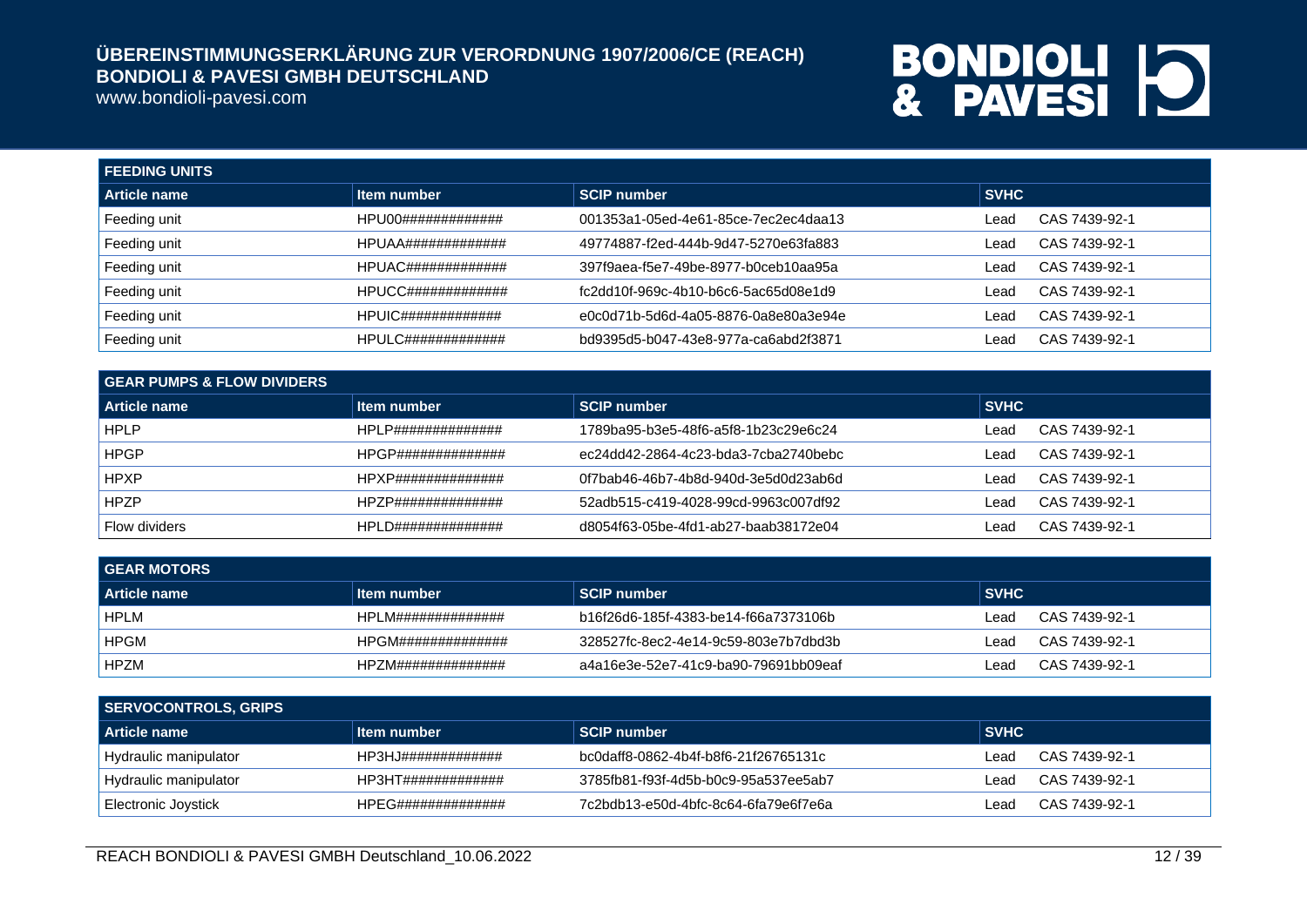www.bondioli-pavesi.com

| Electronic Joystick       | HPEJ############## | 84e879c7-d659-4311-8f3f-cf20e557b183 | Lead | CAS 7439-92-1 |
|---------------------------|--------------------|--------------------------------------|------|---------------|
| Single axis servo control | HPCS############## | 515328a1-caa5-4ecf-a135-7308d8fc5378 | Lead | CAS 7439-92-1 |
| Double axis servo control | HPCJ############## | 5d7ff017-889b-4273-8206-6b69a8df1fec | Lead | CAS 7439-92-1 |
| Three axis servo control  | HPCD############## | 941c9e83-9cc9-4936-bcf7-d69ace1ecb2a | Lead | CAS 7439-92-1 |
| Servo controls with pedal | HPCF############## | 85fb935f-40dc-4ab8-b506-1b18ae0df461 | Lead | CAS 7439-92-1 |
| Grips                     | HPCI############## | c6f6d2ad-516b-4654-b88f-abdc528d26bf | _ead | CAS 7439-92-1 |

| <b>SPARE PARTS &amp; ACCESSORIES</b> |                    |                                      |             |               |  |
|--------------------------------------|--------------------|--------------------------------------|-------------|---------------|--|
| <b>Article name</b>                  | Item number        | <b>SCIP number</b>                   | <b>SVHC</b> |               |  |
| Adapter                              | HPC29############# | 98730198-4998-4ad1-a978-ca6c41b8362b | Lead        | CAS 7439-92-1 |  |
| Adapter                              | HPC41############# | cc36bd2c-27f1-425b-aae7-914cb1dceaa1 | Lead        | CAS 7439-92-1 |  |
| Assembling kit for predisposed pumps | HPLKA############# | bb29d621-3365-4781-a00a-11470e68473b | Lead        | CAS 7439-92-1 |  |
| <b>Ball joint</b>                    | HP287############# | abfd6fdd-1b89-46af-aa25-ddcb6ba0c2b7 | Lead        | CAS 7439-92-1 |  |
| Bearing                              | HP270############# | 022755cc-0d55-4c35-9548-3ca129f133a9 | Lead        | CAS 7439-92-1 |  |
| <b>Bushing</b>                       | HP214############# | fd2e8357-d0d8-4182-ae10-a38f682a68d7 | Lead        | CAS 7439-92-1 |  |
| <b>Bushing</b>                       | HP216############# | eebbb136-e5ec-4a87-b6fd-d916d1fc0ca1 | Lead        | CAS 7439-92-1 |  |
| <b>Bushing</b>                       | HPL21############# | 27b1a9e6-6d58-49f4-b45a-de37b89f2381 | Lead        | CAS 7439-92-1 |  |
| <b>Bushing</b>                       | HPLS############## | 66b3d46d-ff1a-4c35-9cea-6f343b8a2dce | Lead        | CAS 7439-92-1 |  |
| Bypass solenoid                      | HP550############# | 0f6f50f1-7fe6-416f-ab9e-2050778a2f8a | Lead        | CAS 7439-92-1 |  |
| Cartridge valve                      | HP513############# | 4e2b75b6-c136-41df-99fb-dae9159e407f | Lead        | CAS 7439-92-1 |  |
| Cast Iron Housing                    | HPL22############# | 3f725220-efd7-404f-bb63-42a946c08001 | Lead        | CAS 7439-92-1 |  |
| Centering spring                     | HP218############# | 700a087c-bf01-451f-9745-a365b7720e92 | Lead        | CAS 7439-92-1 |  |
| Connecting kit                       | HP478############# | af48240b-e1a9-4a81-8bed-bdb62acfc654 | Lead        | CAS 7439-92-1 |  |
| Connecting rod                       | HP253############# | 7d6431b7-4a5d-4562-b196-c1af08993791 | Lead        | CAS 7439-92-1 |  |
| Connector, switch                    | HP554############# | eab7f57e-4081-4bd3-a142-debdf228357a | Lead        | CAS 7439-92-1 |  |
| Control group                        | HP411############# | 31e08440-196b-4b41-8be7-e7d9ec673e21 | Lead        | CAS 7439-92-1 |  |
| Control group                        | HP413############# | 56855a43-b7a1-407a-846e-d8240e917583 | Lead        | CAS 7439-92-1 |  |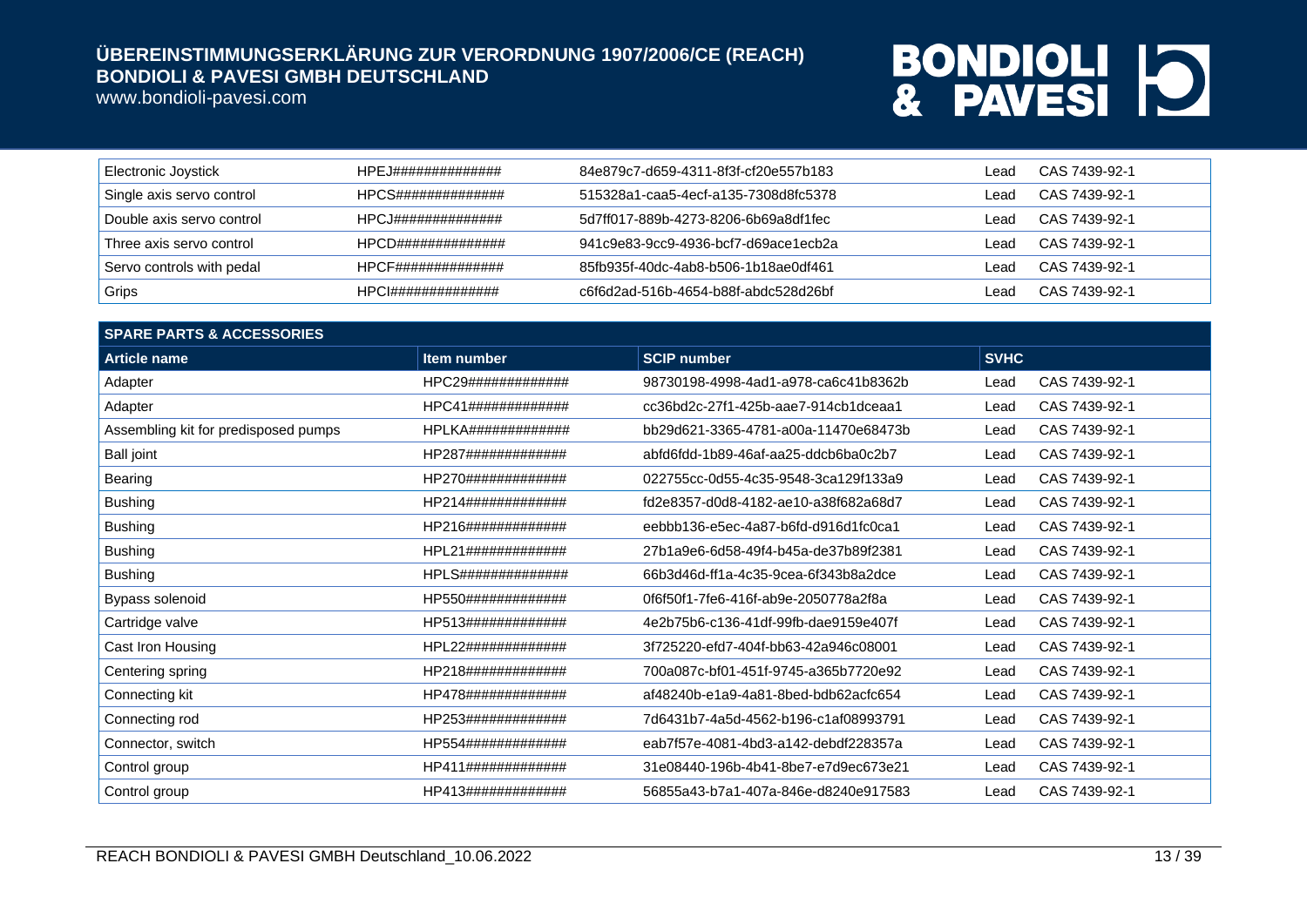www.bondioli-pavesi.com

| Control group                        | HPC44#############  | 1e690434-917a-455e-9f98-b2ff12fa0f44 | Lead | CAS 7439-92-1 |
|--------------------------------------|---------------------|--------------------------------------|------|---------------|
| Conversion kit and other small parts | HPC45#############  | cc87eb05-8a47-463e-bcf6-7dbb5cd8586f | Lead | CAS 7439-92-1 |
| Counter rotation                     | HPC46#############  | 0f1ca895-7a66-4179-88af-e5eb3b3f16cb | Lead | CAS 7439-92-1 |
| Cover                                | HP414#############  | d4244d7b-addc-430c-bf64-54edfd1dadfb | Lead | CAS 7439-92-1 |
| <b>Cylinder Block</b>                | HP112#############  | 1b7aefdc-d1cd-49fa-84d0-3e91df16d08f | Lead | CAS 7439-92-1 |
| <b>Cylinder Block</b>                | HP212############   | 62e5421d-1ea7-4a92-835a-6fba84d20808 | Lead | CAS 7439-92-1 |
| <b>Cylinder Block</b>                | HP408#############  | f19249ee-574d-495a-aea4-0ef392f9cafe | Lead | CAS 7439-92-1 |
| <b>DU</b>                            | HPL51#############  | 2dc63a09-9152-4297-9de5-5863742f2329 | Lead | CAS 7439-92-1 |
| Ducts and pipe connections           | HP295#############  | 2f0d54f2-d8c7-4a2d-9297-06e8413598ef | Lead | CAS 7439-92-1 |
| Electrovalve                         | HP590#############  | 0ce2c7f5-4b06-4fc4-aa48-1f08a92a9272 | Lead | CAS 7439-92-1 |
| Electrovalve                         | HPC47#############  | 27073928-c67c-414b-86f8-3c77b07730e0 | Lead | CAS 7439-92-1 |
| Electrovalve                         | HP450#############  | fc31ad63-f160-46e4-842a-2e0817f7d4e5 | Lead | CAS 7439-92-1 |
| Feeding pump                         | HP446############## | 728357cf-1dac-4ecf-a9a1-e29dae8f4a8f | Lead | CAS 7439-92-1 |
| Filter E084-78                       | HMRE08478#          | 16fd92be-bfc8-4639-b29d-8ec2a0167c5f | Lead | CAS 7439-92-1 |
| Filter E158-268                      | HMRE158268#         | be7ebd53-41d4-44bf-968c-0b2ac1e94fa9 | Lead | CAS 7439-92-1 |
| Filter E198-168                      | HMRE198168#         | 9896984a-0c82-44ee-817e-75ecf064f62e | Lead | CAS 7439-92-1 |
| Filter support                       | HP473#############  | 1335fa68-9cee-446a-a09d-ffbcef002dbe | Lead | CAS 7439-92-1 |
| Flange                               | HP457#############  | fc5b0401-33b2-4ff7-858f-a7873672f097 | Lead | CAS 7439-92-1 |
| Flange                               | HPL20#############  | b0b87bcb-1c9b-44dd-bd8a-71e99bfd98f0 | Lead | CAS 7439-92-1 |
| Flow regulator                       | HP412#############  | 2b36c666-05d7-417e-9ec3-6b984bdb30fd | Lead | CAS 7439-92-1 |
| Friction servocontrol                | HP432#############  | b8fca31a-4434-4b97-9038-1a3983602f85 | Lead | CAS 7439-92-1 |
| Grips acc.                           | HPC48#############  | 5e4ef9c3-8439-4ca3-baff-06ac1c126dd6 | Lead | CAS 7439-92-1 |
| Housing assembly M4MF                | HP416#############  | 00249088-ba2b-4494-8d63-2638e8030c23 | Lead | CAS 7439-92-1 |
| Housing assembly M5MV                | HP417#############  | 782306b3-434f-4d32-ae82-b5b677c83bfa | Lead | CAS 7439-92-1 |
| Housing assembly P2, M4PV, M6PV      | HP426#############  | cba6d414-fa06-417e-8c00-82acac451b21 | Lead | CAS 7439-92-1 |
| Housing assembly P8                  | HP425#############  | 03039d42-1248-4ecf-b9fb-3f45b2d0c500 | Lead | CAS 7439-92-1 |
| Housing assembly SPECIAL CGS28       | HP424#############  | 39702ecb-3a1d-4718-8793-d4528f555a03 | Lead | CAS 7439-92-1 |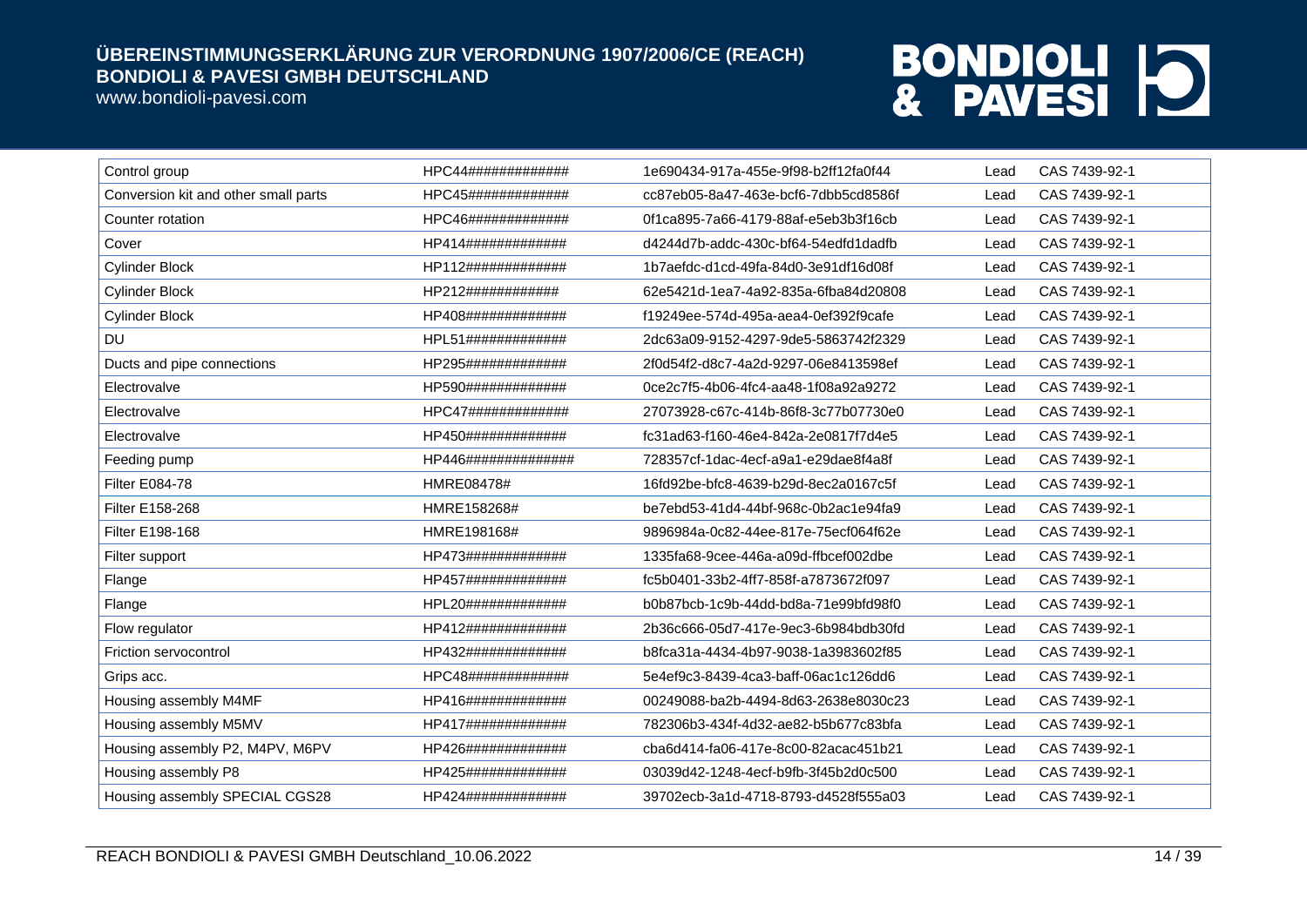www.bondioli-pavesi.com

| Joint                  | HP250#############   | 279916e5-3e58-462b-983d-a213e02321d2 | Lead | CAS 7439-92-1 |
|------------------------|----------------------|--------------------------------------|------|---------------|
| Joint                  | HP576#############   | 0d92881f-291b-4a24-82c7-dbd771df1895 | Lead | CAS 7439-92-1 |
| Max. valve             | HP586#############   | 29916d21-c1fc-4d44-8459-5bb395744282 | Lead | CAS 7439-92-1 |
| Nipples and screws     | HP276#############   | 778b3cf9-9fbc-421e-b9da-0901714b13a2 | Lead | CAS 7439-92-1 |
| Nut                    | HP246#############   | b27253fa-c9ab-437d-8fc1-4e88812504f5 | Lead | CAS 7439-92-1 |
| <b>Nut</b>             | HP529#############   | 0d22d5a5-f3ce-4767-abef-e354ebd809e9 | Lead | CAS 7439-92-1 |
| Oil seal support       | HP292#############   | 16b9f1ff-26e0-4f10-b7d1-26ddf400c976 | Lead | CAS 7439-92-1 |
| Orifice, flow limiters | HP290#############   | e3b061e5-17e6-443b-aaae-deb707a5c9bb | Lead | CAS 7439-92-1 |
| Pedal kit              | HP538#############   | 89ec878d-59e4-419f-92d3-a624618d7e2f | Lead | CAS 7439-92-1 |
| Pin                    | HP261#############   | 51f14f37-9777-4426-ab9d-b97ee905dc3f | Lead | CAS 7439-92-1 |
| Pin                    | HP289#############   | 4cdf3903-1f96-4153-a202-dcbe50710372 | Lead | CAS 7439-92-1 |
| Pin                    | HP574############### | f69839b5-ba53-4c0b-96b5-36cd953d6bcb | Lead | CAS 7439-92-1 |
| Pin                    | HPC24#############   | 9e3eb08d-7410-4ee6-8971-73e9f867ca77 | Lead | CAS 7439-92-1 |
| Piston                 | HP272#############   | 9025b298-2d06-4016-b486-77adb9df0ae3 | Lead | CAS 7439-92-1 |
| Plate                  | HP262#############   | 0ac4cd92-c763-4e4d-b97a-0c049b6219f1 | Lead | CAS 7439-92-1 |
| Plate, cond, screw kit | HPL40#############   | 52eaa027-80bc-4034-828f-4e93b3ee0444 | Lead | CAS 7439-92-1 |
| Plug                   | HP293#############   | 8ca3e7b5-3d6b-460d-8d56-e2a7b89735e6 | Lead | CAS 7439-92-1 |
| Plug                   | HP580#############   | 356bb214-1960-4393-8837-3f9c040b0f8f | Lead | CAS 7439-92-1 |
| Pred. Z43              | HP454#############   | edaa3079-f85e-423f-9db9-15ab1ffbe821 | Lead | CAS 7439-92-1 |
| Pressure reducer       | HP451#############   | cd4a5054-a47d-458c-a415-2388b500eccb | Lead | CAS 7439-92-1 |
| Pressure reducer       | HP591#############   | f331677f-e8ee-43cd-9cdc-732927e66164 | Lead | CAS 7439-92-1 |
| Regulator group        | HP467#############   | d49e6d4c-2ff1-47df-a196-ac9b420b01d1 | Lead | CAS 7439-92-1 |
| Regulator group        | HPC42#############   | 10dfe92d-27e7-4d8d-b046-8a2f242921a6 | Lead | CAS 7439-92-1 |
| Reinforced ring        | HPL29#############   | 09d9a237-590f-4cf4-af52-830dc3a67cb2 | Lead | CAS 7439-92-1 |
| Resin-coated sensor    | HP55401300##         | 57ea843d-dfaf-4dc3-94a3-4b9145615d7d | Lead | CAS 7439-92-1 |
| Retrofitting spring    | HP407#############   | 54966084-da31-4e91-9272-82893c071cf6 | Lead | CAS 7439-92-1 |
| Roller cage            | HP430#############   | ebd4eb19-41bb-427b-ac3c-f8686a76523e | Lead | CAS 7439-92-1 |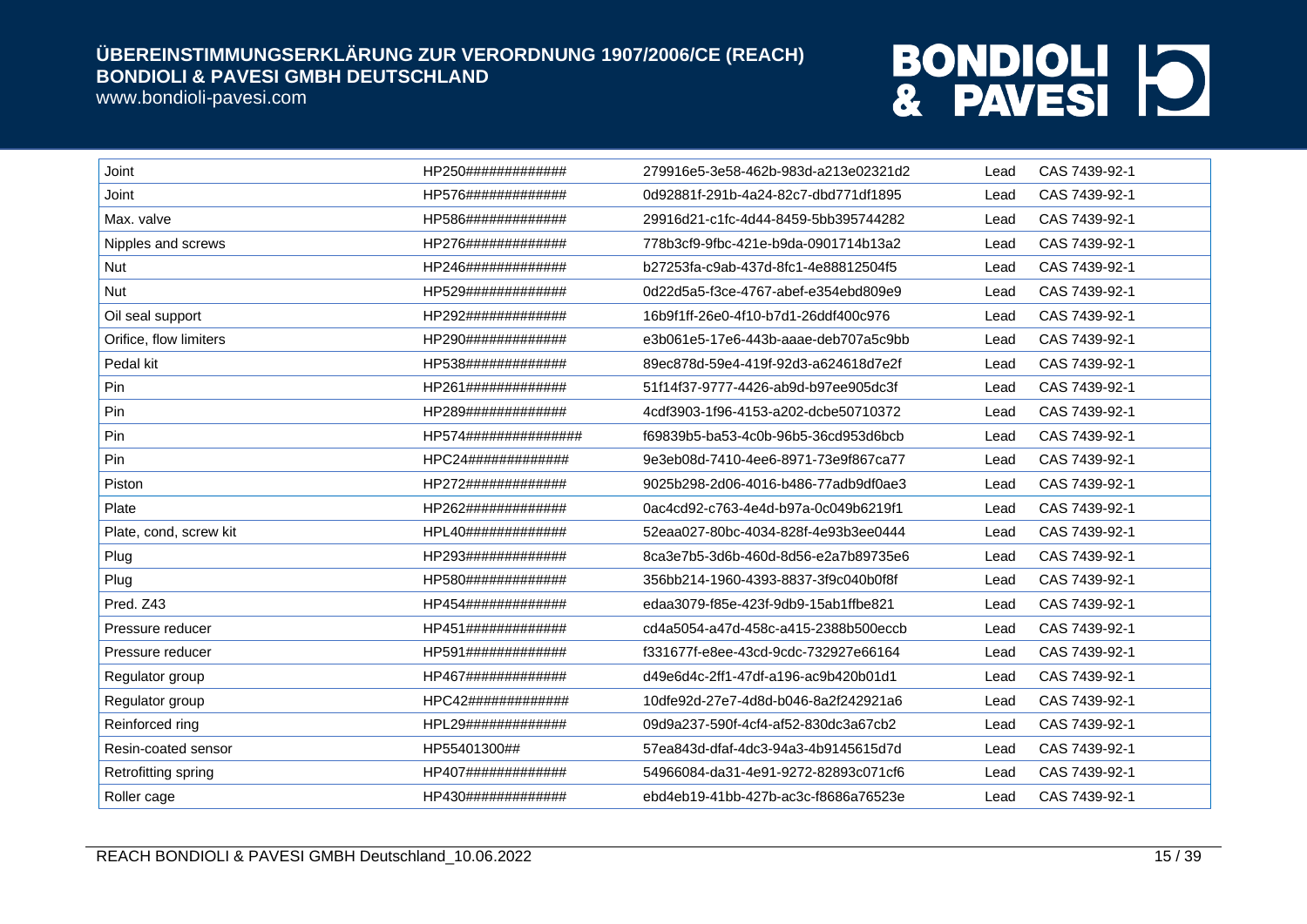www.bondioli-pavesi.com

| Rotating group                         | HP466############# | a87fa295-9e74-491d-a8ba-4b05fed63e23 | Lead | CAS 7439-92-1 |
|----------------------------------------|--------------------|--------------------------------------|------|---------------|
| SAE A pred                             | HP455############# | f3a81302-d326-4e83-8f4e-b8e3964a4b11 | Lead | CAS 7439-92-1 |
| SAE B pred                             | HP456############# | 43444131-f73d-4cd2-8fc7-9f5586e6302e | Lead | CAS 7439-92-1 |
| SAE C pred                             | HP458############# | 84f2084e-f477-4372-a42f-573f8ffdeb77 | Lead | CAS 7439-92-1 |
| <b>Screw</b>                           | HP251############# | c24c963a-145d-4c1b-a539-32b3af84d0e8 | Lead | CAS 7439-92-1 |
| <b>Screw</b>                           | HP298############# | b436a445-cbb9-49c5-acab-33484979be14 | Lead | CAS 7439-92-1 |
| <b>Screw</b>                           | HP593############# | 378464b7-ec66-422a-a0be-27ba8cfa09f5 | Lead | CAS 7439-92-1 |
| Seal kit                               | HP486############# | c13e6c01-dbc5-4798-8d97-ef392b068489 | Lead | CAS 7439-92-1 |
| Seal kit                               | HPL48############# | 43eef708-b8ae-4601-99e7-e478374e3bf6 | Lead | CAS 7439-92-1 |
| Sensor                                 | HP442############# | 0cdda4e8-c3af-4edf-9748-ae836c63d76c | Lead | CAS 7439-92-1 |
| Sensor                                 | HPE50############# | a4c9f0ca-b621-4512-a633-ff704981d2ff | Lead | CAS 7439-92-1 |
| Sensor                                 | HPE55############# | d58fc385-be86-4994-b39a-4dacaec97e64 | Lead | CAS 7439-92-1 |
| Servo flow reducer                     | HP472############# | 2edf534e-8581-4991-b3ec-048f895f63e4 | Lead | CAS 7439-92-1 |
| Servo group                            | HP471############# | c6a89aa8-760a-4361-a2af-f97b026c1fe1 | Lead | CAS 7439-92-1 |
| Servo piston                           | HP441############# | c1fcc154-9099-45d0-8903-50debc479276 | Lead | CAS 7439-92-1 |
| Servo piston P6                        | HPS13######        | c81ee39a-42ad-4bd5-bd6a-dc8458fd532b | Lead | CAS 7439-92-1 |
| Shaft                                  | HP404############# | 1aa2bc31-0b41-464e-95b8-29c4b78682cb | Lead | CAS 7439-92-1 |
| <b>Small Parts</b>                     | HP243############# | aa97a642-6703-4b10-b36d-56068e3f00d2 | Lead | CAS 7439-92-1 |
| <b>Small Parts</b>                     | HP499############# | bfe4366a-2804-4ebd-b465-d231c61b34b9 | Lead | CAS 7439-92-1 |
| <b>Small Parts</b>                     | HPL00############# | 32729786-2758-44ba-9dbd-fca64f521d4d | Lead | CAS 7439-92-1 |
| Spare Parts for HM products_HMW series | HMW26############# | 7bcfb3ff-74ed-448b-a839-eb07eec8b6da | Lead | CAS 7439-92-1 |
| Spare Parts for HM products_HMW series | HMW27############# | 395b6a5a-684a-4150-a5e9-5d1d71e3639d | Lead | CAS 7439-92-1 |
| Spare Parts for HM products_HMW series | HMW29############# | 0f5d5a24-645a-46cf-abc0-d9792e65ecf0 | Lead | CAS 7439-92-1 |
| Swashplate                             | HP438############# | df14628a-2584-4080-af69-cb3cab23373c | Lead | CAS 7439-92-1 |
| Swashplate pusher                      | HP470############# | 56a8bb08-3658-40f5-9723-ddb83ac9bd23 | Lead | CAS 7439-92-1 |
| Swashplate roller bearing              | HP409############# | 1cfea451-ae96-41e9-bce8-78fb3e956728 | Lead | CAS 7439-92-1 |
| Ultrasonic sensor                      | HPE5U#########     | 23e3c16b-35a6-4e7e-aad4-0a60da08f9f8 | Lead | CAS 7439-92-1 |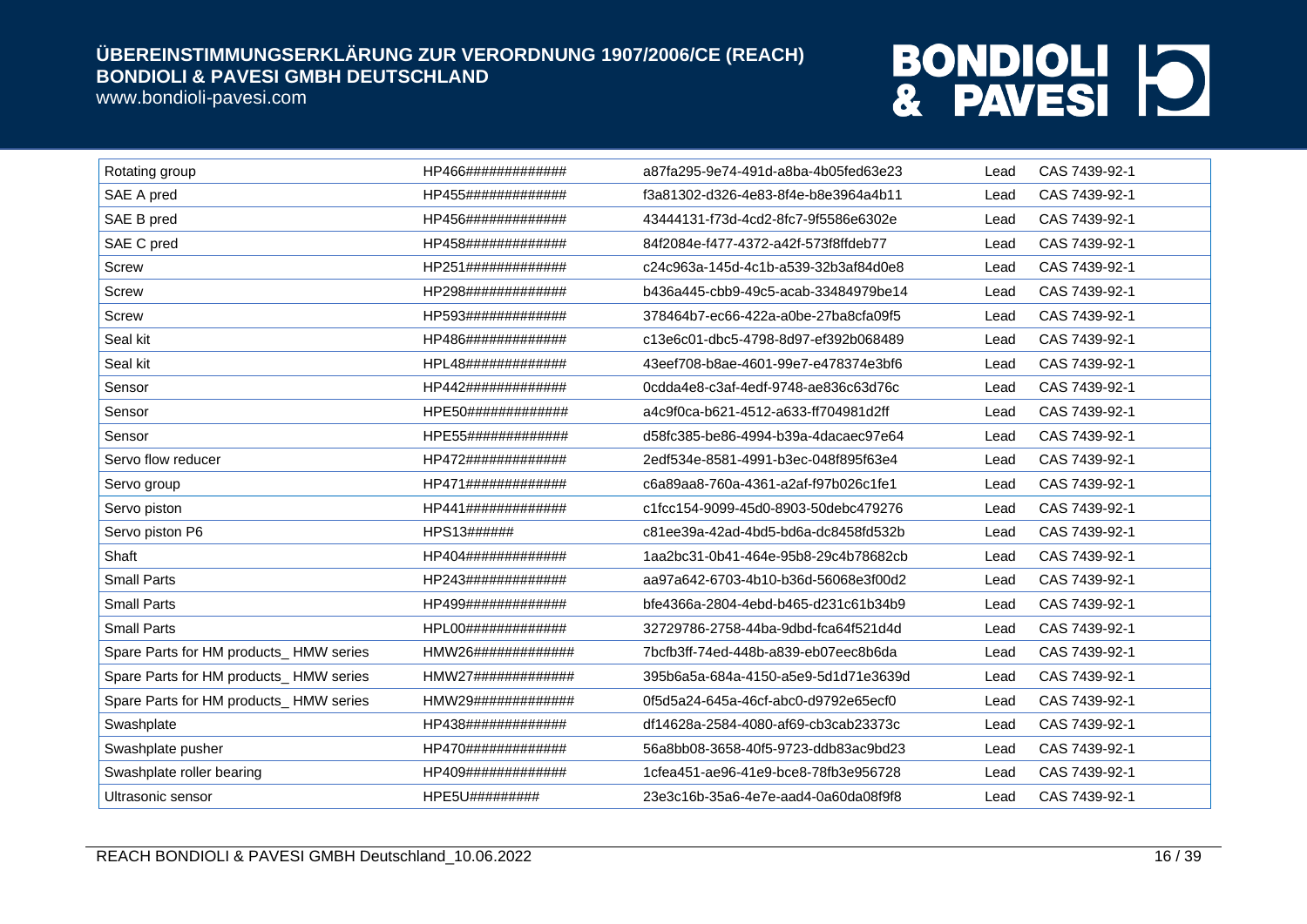### www.bondioli-pavesi.com

| Valve       | HP481#############             | d9652070-c9be-4fb3-8822-36e1d5b4cff9 | Lead | CAS 7439-92-1 |
|-------------|--------------------------------|--------------------------------------|------|---------------|
| Valve       | HPL59#############             | a3d86619-599c-45f8-9967-5f96e310fea0 | Lead | CAS 7439-92-1 |
| Valve plate | HP264#############             | 10263840-6be4-4e53-89bd-c5dc22c203a4 | Lead | CAS 7439-92-1 |
| Valve plate | HP434#############             | cb3d34b9-9464-402d-a8b2-be045a0c420e | Lead | CAS 7439-92-1 |
| Valve plate | HP435#############             | 689a3cdb-59aa-45d9-8c28-f40dffcfcb27 | Lead | CAS 7439-92-1 |
| Valve Plate | HP164#############             | 20ce8262-c6cb-47ab-ab49-c2d1bd650c22 | ∟ead | CAS 7439-92-1 |
| Valve plate | HPS03######                    | d8de20c5-8ba8-4882-be79-1c0e0e811801 | Lead | CAS 7439-92-1 |
| Valve Plate | $HPWP2\#4\#4\#4\#4\#4\#4\#4\#$ | 82fb9900-0175-4db9-8494-f2e45d1c0154 | Lead | CAS 7439-92-1 |
| Valve plug  | HP482#############             | 2c1a6e13-e987-4dde-aef6-eb8b5737aa05 | Lead | CAS 7439-92-1 |

| <b>COMPLETE PRODUCTS</b>                                |                               |                                      |             |               |  |
|---------------------------------------------------------|-------------------------------|--------------------------------------|-------------|---------------|--|
| Article name                                            | Item number                   | <b>SCIP number</b>                   | <b>SVHC</b> |               |  |
| Complete product - bywire valves -<br><b>BW05</b>       | DO6D04############            | f77cb16e-7aaa-44c9-9607-7b66987e2d92 | Lead        | CAS 7439-92-1 |  |
| Complete product - bywire valves -<br><b>BW14</b>       | $DO6D1X\#4\#4\#4\#4\#4\#4\#4$ | 67dbe632-122b-464f-92f6-64df32bc9379 | Lead        | CAS 7439-92-1 |  |
| Complete product - bywire valves -<br><b>BW05</b>       | DO6D40############            | b715f2a2-7fb4-4fce-9d55-c3a7dff94812 | Lead        | CAS 7439-92-1 |  |
| Complete product - bywire valves -<br><b>BW05</b>       | DO6D5T############            | 3a5d9117-e696-4cdc-955f-d0c30e90b5a0 | Lead        | CAS 7439-92-1 |  |
| Complete product - bywire valves -<br><b>BW05</b>       | $DO6D5X\#4\#4\#4\#4\#4\#4\#4$ | b663f4c6-682d-4f8f-b02e-cfd421a66d0b | Lead        | CAS 7439-92-1 |  |
| Complete product - bywire valves -<br><b>BW05</b>       | DO6D44############            | 65e27ddc-710a-4ee9-ba43-fc97bc15c5c7 | Lead        | CAS 7439-92-1 |  |
| Complete product - bywire valves -<br><b>BW10</b>       | DO6D09#############           | 1b891050-a0e2-47ca-b281-dfb9d1981b18 | Lead        | CAS 7439-92-1 |  |
| Complete product - bywire valves -<br><b>BW16</b>       | DO6D95############            | 22d5abc5-55e2-4aac-b17f-cc7b6aaadd07 | Lead        | CAS 7439-92-1 |  |
| Complete product - bywire valves -<br><b>PRESSPAPER</b> | DO6D9E############            | a8058c82-fd9f-4343-a4d5-ec9a90f9282f | Lead        | CAS 7439-92-1 |  |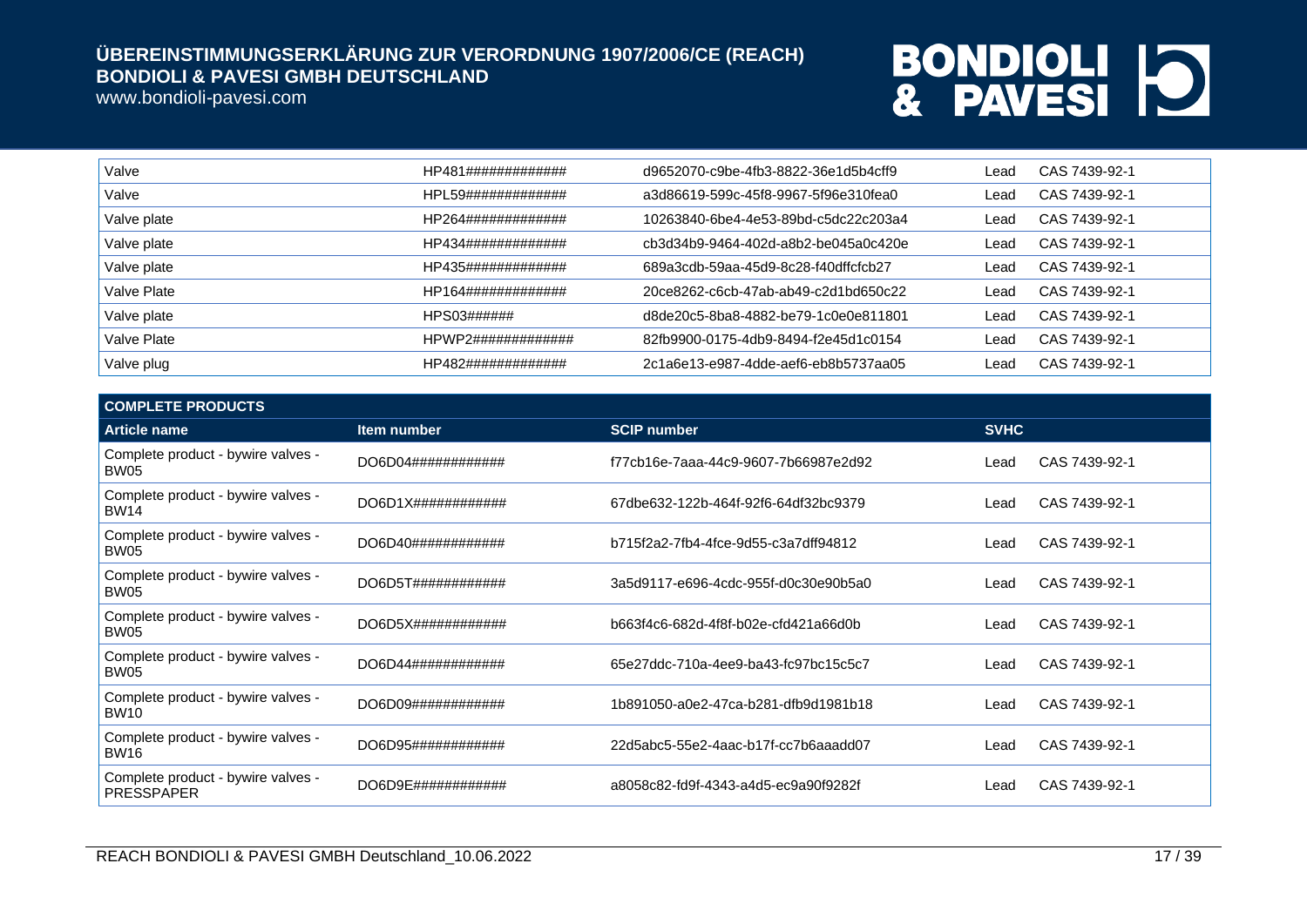www.bondioli-pavesi.com

| Complete product - bywire valves -<br><b>FAN DRIVE</b> | DO6DF2############  | 54dfa043-3df2-414d-b03b-0fc42527959a | Lead | CAS 7439-92-1 |
|--------------------------------------------------------|---------------------|--------------------------------------|------|---------------|
| Complete product - bywire valves -<br>mixed BW         | DO6D10############  | e199b064-901a-4a5e-9ad0-c9d6500aebba | Lead | CAS 7439-92-1 |
| Complete product - bywire valves -<br>mixed BW         | DO6D45############  | 916dfd93-8509-49d1-9e5b-c9007355a9ab | Lead | CAS 7439-92-1 |
| Complete product - bywire valves -<br>mixed BW         | DO6D5E############  | cf994dd8-47b7-46c5-bd8c-148e0118181e | Lead | CAS 7439-92-1 |
| Complete product - bywire valves -<br>mixed BW         | DO6D5P############  | 90708431-7b78-4a8b-a936-07c57a9d68d4 | Lead | CAS 7439-92-1 |
| Complete product - bywire valves -<br>mixed BW         | DO6D9P############# | 21e70bcb-ffaa-4e9e-bdfb-fc9e4ed3b74c | Lead | CAS 7439-92-1 |
| Complete product - bywire valves -<br>special          | DO6DE5############  | 49c7dffd-a859-4aa6-83e7-7dbbd7ffd33b | Lead | CAS 7439-92-1 |
| Complete product - bywire valves -<br>mixed BW         | DO6D94############  | 486d39ee-4e1a-47bb-98c9-07c679cfed80 | Lead | CAS 7439-92-1 |
| Complete product - bywire valves -<br>mixed BW         | DO6D49############  | 802cc421-ced0-4cb9-bd64-c3323a57687a | Lead | CAS 7439-92-1 |
| Complete product -<br>conventional Valves - DNC65      | DO6D65############  | 631584c9-50dd-4ac1-b904-998664d9b365 | Lead | CAS 7439-92-1 |
| Complete product -<br>conventional Valves - ML         | DO6DE#############  | dbcb2d66-2b65-4bae-9e34-8f7e7be61bd8 | Lead | CAS 7439-92-1 |
| Complete product -<br>conventional Valves - DNC75      | DO6D75############  | aa657130-7e8f-4505-b0b2-2214e616a222 | Lead | CAS 7439-92-1 |
| Complete product -<br>conventional Valves - DNC160     | DO6D97############  | b53de683-ad77-4fbf-a864-2f39d17a3165 | Lead | CAS 7439-92-1 |
| Complete product -<br>conventional Valves - LSC90      | DO6D9L############  | f3e346e0-83a9-4ab1-ac53-53898cded4c8 | Lead | CAS 7439-92-1 |
| Complete product -<br>conventional Valves - MDT        | DO6DC#############  | 7a29a463-20a2-41b3-8f82-7bc4d830c1d6 | Lead | CAS 7439-92-1 |
| Complete product -<br>conventional Valves - DNC35      | DO6D35############  | be78ab8c-c375-448c-b88f-8e51054130e8 | Lead | CAS 7439-92-1 |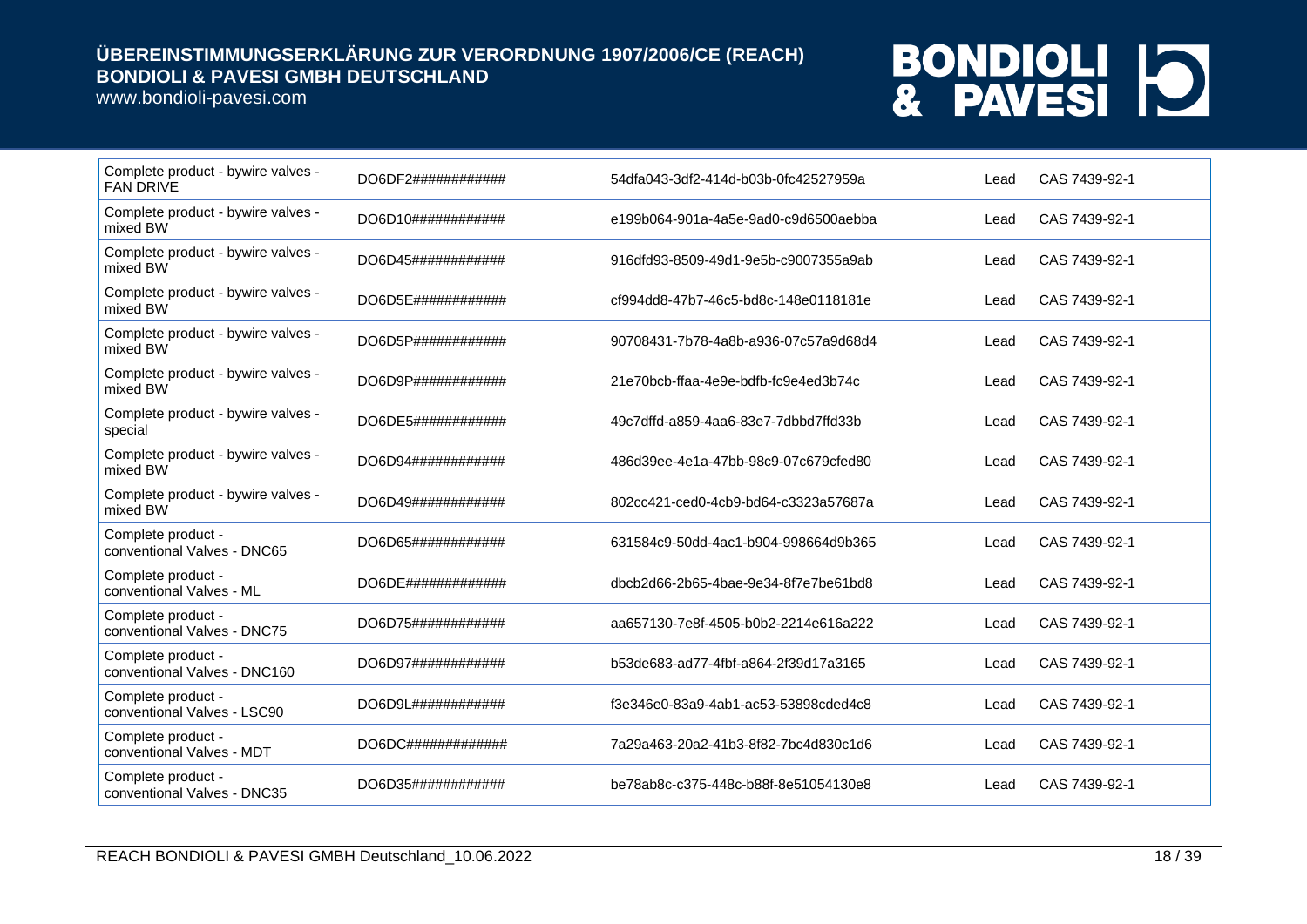www.bondioli-pavesi.com

| Complete product -<br>conventional Valves - DN85          | DO6DR#############               | 9c362ff6-7fa8-4359-aa6a-aa349e10a53d | Lead | CAS 7439-92-1 |
|-----------------------------------------------------------|----------------------------------|--------------------------------------|------|---------------|
| Complete product -<br>conventional Valves - LSM85         | DO6DS#############               | f824e096-4089-424a-8b7f-7d74130bc202 | Lead | CAS 7439-92-1 |
| Complete product -<br>conventional Valves - DN            |                                  | 1acc46df-3883-4399-b7e2-8326685ba8a4 | Lead | CAS 7439-92-1 |
| Complete product -<br>conventional Valves - flow diverter |                                  | 15bb63ea-da57-4ff4-a707-a6dcb6477a9e | Lead | CAS 7439-92-1 |
| Complete product -<br>conventional Valves - DN90FC        | DO6DG#############               | fe349b00-7daf-4b1f-aeb4-3c57511a8296 | Lead | CAS 7439-92-1 |
| Complete product -<br>conventional Valves - DNS           | DO6DJ#############               | 6fc1f765-d383-4f41-9d5a-2494709e23e9 | Lead | CAS 7439-92-1 |
| Complete product -<br>conventional Valves - DN            | DO6DX#############               | 97237e8e-3512-41f5-9202-2abfd9ccd762 | Lead | CAS 7439-92-1 |
| Complete product -<br>conventional Valves - DN90FC        | DO6DL##############              | 609cac0d-03ef-4479-ac57-51e90a0407f3 | Lead | CAS 7439-92-1 |
| Complete product -<br>conventional Valves - DL            | DO6DM# # # # # # # # # # # # # # | 837eb3fc-678a-4e19-ba04-f8cda78eb199 | Lead | CAS 7439-92-1 |
| Complete product -<br>conventional Valves - DN46          | $DO6DZ$ ##############           | 5f19870e-9a3e-4eaa-b2a1-c541ec6049e2 | Lead | CAS 7439-92-1 |
| Complete product -<br>conventional Valves - DN45          | DO6DN#############               | 45b72fba-2da7-442e-9959-5f8050bc77c5 | Lead | CAS 7439-92-1 |
| Complete product -<br>conventional Valves - DNS           |                                  | fb72f393-896a-40b8-a569-d7765bd9e8cb | Lead | CAS 7439-92-1 |

| <b>SPARE PARTS</b>                              |                    |                                      |             |               |  |
|-------------------------------------------------|--------------------|--------------------------------------|-------------|---------------|--|
| Article name                                    | Item number        | <b>SCIP number</b>                   | <b>SVHC</b> |               |  |
| Spare parts - sections / inlet moduls -<br>BW05 | DO6DC5T########### | 695f9e19-c0d0-4c38-a100-f2e7135a1c4b | Lead        | CAS 7439-92-1 |  |
| Spare parts - sections / inlet moduls -<br>BW05 | DO6DF5E########### | d3a05885-d645-4f6b-b9ac-caf6dbec5539 | ∟ead        | CAS 7439-92-1 |  |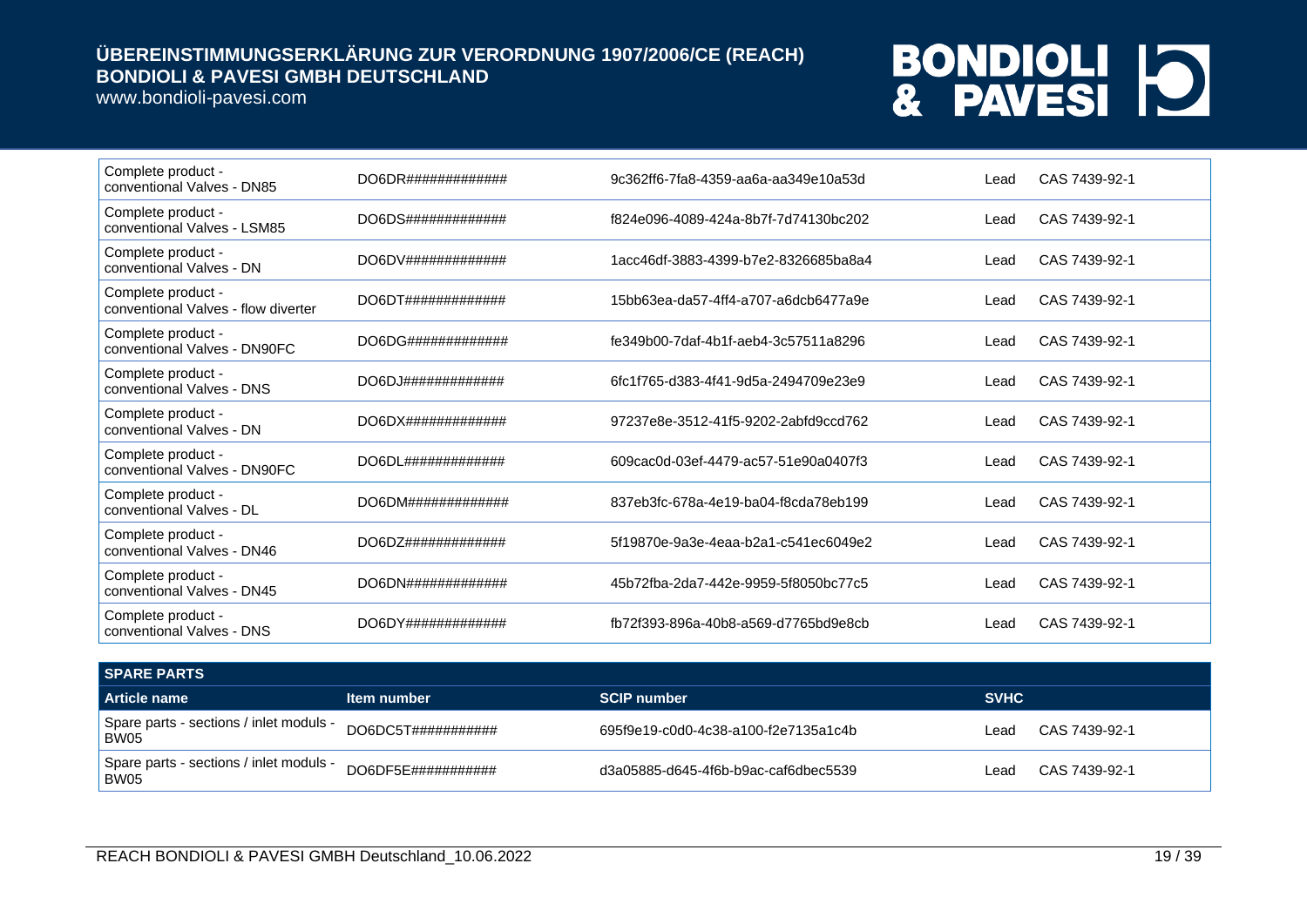www.bondioli-pavesi.com

| Spare parts - sections / inlet moduls -<br><b>BW05</b> | DO6DZ5E###########     | c194fea4-22ed-40b8-9d00-6a2edc1bbff9 | Lead | CAS 7439-92-1 |
|--------------------------------------------------------|------------------------|--------------------------------------|------|---------------|
| Spare parts - sections / inlet moduls -<br><b>BW05</b> | DO6DF5T###########     | 4a73fb40-0ae2-4806-8bc0-2735b17b777b | Lead | CAS 7439-92-1 |
| Spare parts - sections / inlet moduls -<br><b>BW05</b> | DO6DC5E###########     | a7588430-e40b-4ba1-8023-394478d5cc63 | Lead | CAS 7439-92-1 |
| Spare parts - sections / inlet moduls -<br><b>BW05</b> | DO6DA5P###########     | 0afbe9e5-b0ec-4ed6-a92f-6b17c630db26 | Lead | CAS 7439-92-1 |
| Spare parts - sections / inlet moduls -<br><b>BW05</b> | DO6DC5P###########     | 65827b69-2e68-4866-8dd9-b12d4d1c315b | Lead | CAS 7439-92-1 |
| Spare parts - sections / inlet moduls -<br><b>BW05</b> | DO6DA5E###########     | 1cd04e16-92cd-4631-b95f-0eaf4ed8488e | Lead | CAS 7439-92-1 |
| Spare parts - sections / inlet moduls -<br><b>BW05</b> | DO6DA5R###########     | 15317fbd-5e80-45cd-8d0d-a55142feeaba | Lead | CAS 7439-92-1 |
| Spare parts - sections / inlet moduls -<br><b>BW05</b> | DO6DB4P###########     | 6d868713-f648-4c9d-99eb-a51043f2b038 | Lead | CAS 7439-92-1 |
| Spare parts - sections / inlet moduls -<br><b>BW05</b> | DO6DP4P###########     | ca25d176-f4df-4c66-867d-30b800473bbe | Lead | CAS 7439-92-1 |
| Spare parts - sections / inlet moduls -<br><b>BW05</b> | DO6DF5G###########     | e381fde8-28cf-4e2a-8a89-ea9968208e98 | Lead | CAS 7439-92-1 |
| Spare parts - sections / inlet moduls -<br><b>BW05</b> | DO6DE9P############    | 85b04bef-3daa-4d39-9d09-98717a8a0cf4 | Lead | CAS 7439-92-1 |
| Spare parts - sections / inlet moduls -<br><b>BW05</b> | DO6DE5T###########     | f05dc5ed-b4d3-4426-b17d-e61eaea76cd4 | Lead | CAS 7439-92-1 |
| Spare parts - sections / inlet moduls -<br><b>BW05</b> | DO6DE5X###########     | 62ee021a-c0ce-47de-bf86-cfa0079bc27c | Lead | CAS 7439-92-1 |
| Spare parts - sections / inlet moduls -<br><b>BW05</b> | DO6DE9E###########     | 56df5422-9cb8-457e-b292-3a7d33cc3b63 | Lead | CAS 7439-92-1 |
| Spare parts - sections / inlet moduls -<br><b>BW05</b> | $DO6DE9X$ ############ | 681ec96b-f6a3-48d5-8255-655b229f9781 | Lead | CAS 7439-92-1 |
| Spare parts - sections / inlet moduls -<br><b>BW05</b> | DO6DY5R###########     | bd51a4a6-ec73-4ae8-971b-75f9f31e5439 | Lead | CAS 7439-92-1 |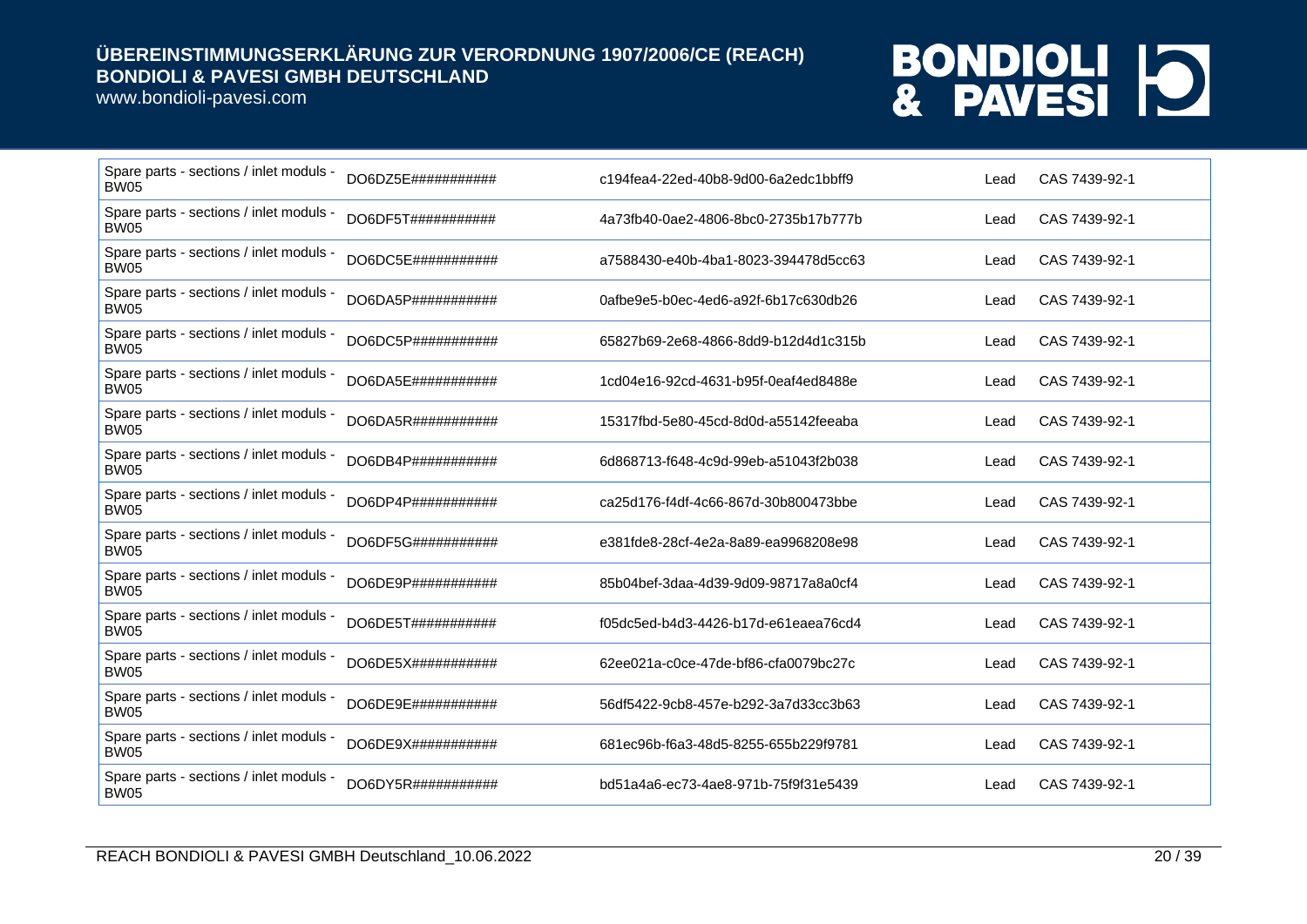www.bondioli-pavesi.com

| Spare parts - sections / inlet moduls -<br><b>BW05</b>   | DO6DZ5R########### | 7b37c890-e489-49c3-be3d-08f1768a7b3a | Lead | CAS 7439-92-1 |
|----------------------------------------------------------|--------------------|--------------------------------------|------|---------------|
| Spare parts - sections / inlet moduls -<br><b>BW05</b>   | DO6DF5P########### | 29a69aee-46dc-41a1-a931-ad79223ff239 | Lead | CAS 7439-92-1 |
| Spare parts - sections / inlet moduls -<br><b>BW05</b>   | DO6DE5P########### | a1b0e341-a6e9-4c25-ace8-f5eff9e7af5f | Lead | CAS 7439-92-1 |
| Spare parts - sections / inlet moduls -<br><b>BW05</b>   | DO6DE5R########### | 252f1925-a6e1-46a3-b0c5-829cbb43ee2f | Lead | CAS 7439-92-1 |
| Spare parts - sections / inlet moduls -<br><b>BW05</b>   | DO6DE5G########### | 9f73db82-9bda-4b09-95e6-24850acb9670 | Lead | CAS 7439-92-1 |
| Spare parts - sections / inlet moduls -<br><b>BW05</b>   | DO6DE5T########### | f05dc5ed-b4d3-4426-b17d-e61eaea76cd4 | Lead | CAS 7439-92-1 |
| Spare parts - sections / inlet moduls -<br><b>BW10</b>   | DO6DZ9E########### | 646c6ca2-0020-4ed5-bcbc-a04ede4bd014 | Lead | CAS 7439-92-1 |
| Spare parts - sections / inlet moduls -<br><b>BW10</b>   | DO6DB5P########### | aa57eb3c-2991-42f5-bbca-08d42257cd1a | Lead | CAS 7439-92-1 |
| Spare parts - sections / inlet moduls -<br><b>BW10</b>   | DO6DB9P########### | 39a41ce9-d7b2-4515-8fbc-7ee66883787f | Lead | CAS 7439-92-1 |
| Spare parts - sections / inlet moduls -<br><b>BW10</b>   | DO6DA9E########### | 7f0d9cab-9e95-46b8-bde2-b6049e9f257d | Lead | CAS 7439-92-1 |
| Spare parts - sections / inlet moduls -<br><b>BW10</b>   | DO6DP9P########### | 58724375-d209-4d5a-97c0-92dea549aace | Lead | CAS 7439-92-1 |
| Spare parts - sections / inlet moduls -<br>DNC65         | DO6DB50########### | 4fd71ec3-df31-449d-b624-963290a35faf | Lead | CAS 7439-92-1 |
| Spare parts - sections / inlet moduls -<br>LSC90         | DO6DB9L########### | 715f28b5-4702-4dd9-88a6-de30a0b0ded8 | Lead | CAS 7439-92-1 |
| Spare parts - sections / inlet moduls -<br><b>DNC100</b> | DO6DC10########### | 6fd5a11b-8e87-4b29-87a9-037431e8da32 | Lead | CAS 7439-92-1 |
| Spare parts - sections / inlet moduls -<br>DNC65         | DO6DH65########### | 90696a49-e2c8-4645-a825-b4869d362777 | Lead | CAS 7439-92-1 |
| Spare parts - sections / inlet moduls -<br><b>DNC160</b> | DO6DE97########### | 2b7a1f00-b4d3-4923-bf60-f656a1e5f5f9 | Lead | CAS 7439-92-1 |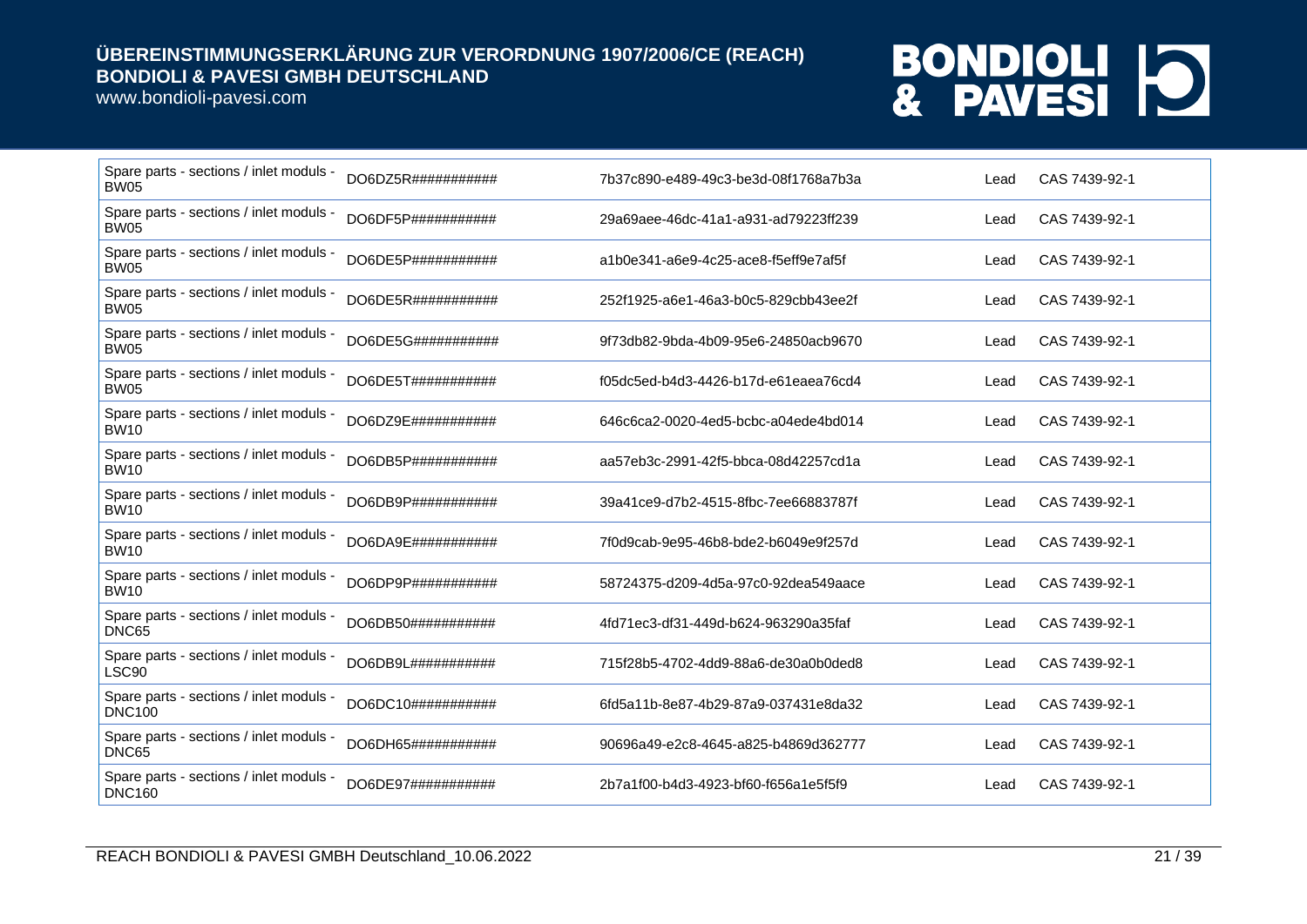www.bondioli-pavesi.com

| Spare parts - sections / inlet moduls -<br>DNC35         | DO6DF35###########          | edfa0002-9507-434b-a408-d6baaf977643 | Lead | CAS 7439-92-1 |
|----------------------------------------------------------|-----------------------------|--------------------------------------|------|---------------|
| Spare parts - sections / inlet moduls -<br>DNC35         | DO6DB35###########          | 1afd2d2c-c64d-4600-9fcc-8bbf9727d7fa | Lead | CAS 7439-92-1 |
| Spare parts - sections / inlet moduls -<br>DNC35         | DO6DA35###########          | 257f4510-5c5d-4714-982f-080861f33b3a | Lead | CAS 7439-92-1 |
| Spare parts - sections / inlet moduls -<br><b>DNC100</b> | DO6DB10############         | 74a1905d-727d-4f68-b11a-beb38e6e836f | Lead | CAS 7439-92-1 |
| Spare parts - sections / inlet moduls -<br>DNC35         | DO6DE35###########          | c7e33176-9116-4af0-8181-8cef474e04fc | Lead | CAS 7439-92-1 |
| Spare parts - sections / inlet moduls -<br>LSC90         | DO6DA9L###########          | dac8d18a-ba96-48a1-a014-b4ad77c93a25 | Lead | CAS 7439-92-1 |
| Spare parts - sections / inlet moduls -<br>DNC35         | DO6DC35###########          | 4e0cf762-90a5-435b-9a66-c889f12cea15 | Lead | CAS 7439-92-1 |
| Spare parts - sections / inlet moduls -<br>DNC65         | DO6DZ65###########          | 7489ce63-4819-4be8-9eff-b79c0c5a970b | Lead | CAS 7439-92-1 |
| Spare parts - sections / inlet moduls -<br>DNC65         | DO6DC65###########          | 7e2ec4f6-eadd-4a18-bca2-6d074e7496e8 | Lead | CAS 7439-92-1 |
| Spare parts - sections / inlet moduls -<br><b>BW14</b>   | DO6DE10############         | b4b18a53-82c8-4916-8411-e5747d797211 | Lead | CAS 7439-92-1 |
| Spare parts - sections / inlet moduls -<br>mixed BW      | DO6D99E###########          | 5e3b88c6-494b-4060-814f-2ffda4914957 | Lead | CAS 7439-92-1 |
| Spare parts - sections / inlet moduls -<br>DNC65         | DO6DA50############         | 76960ce8-03af-4628-8f4c-1968280a84f1 | Lead | CAS 7439-92-1 |
| Spare parts - sections / inlet moduls -<br>DNC65         | DO6DF65###########          | 721e811b-d832-4121-acc5-a8c3aa390dcf | Lead | CAS 7439-92-1 |
| Spare parts - sections / inlet moduls -<br>DNC65         | DO6DT65###########          | a91c07ff-3be9-4324-99ab-7f5303a72ec3 | Lead | CAS 7439-92-1 |
| Spare parts - sections / inlet moduls -<br><b>BW14</b>   | $DO6DE1X\#4\#4\#4\#4\#4\#4$ | 4801a916-8335-43f0-8a95-b69cb73264ca | Lead | CAS 7439-92-1 |
| Spare parts - sections / inlet moduls -<br>DNC75         | DO6DE75###########          | bd303d63-ce28-48ba-a47b-a61101fd2e13 | Lead | CAS 7439-92-1 |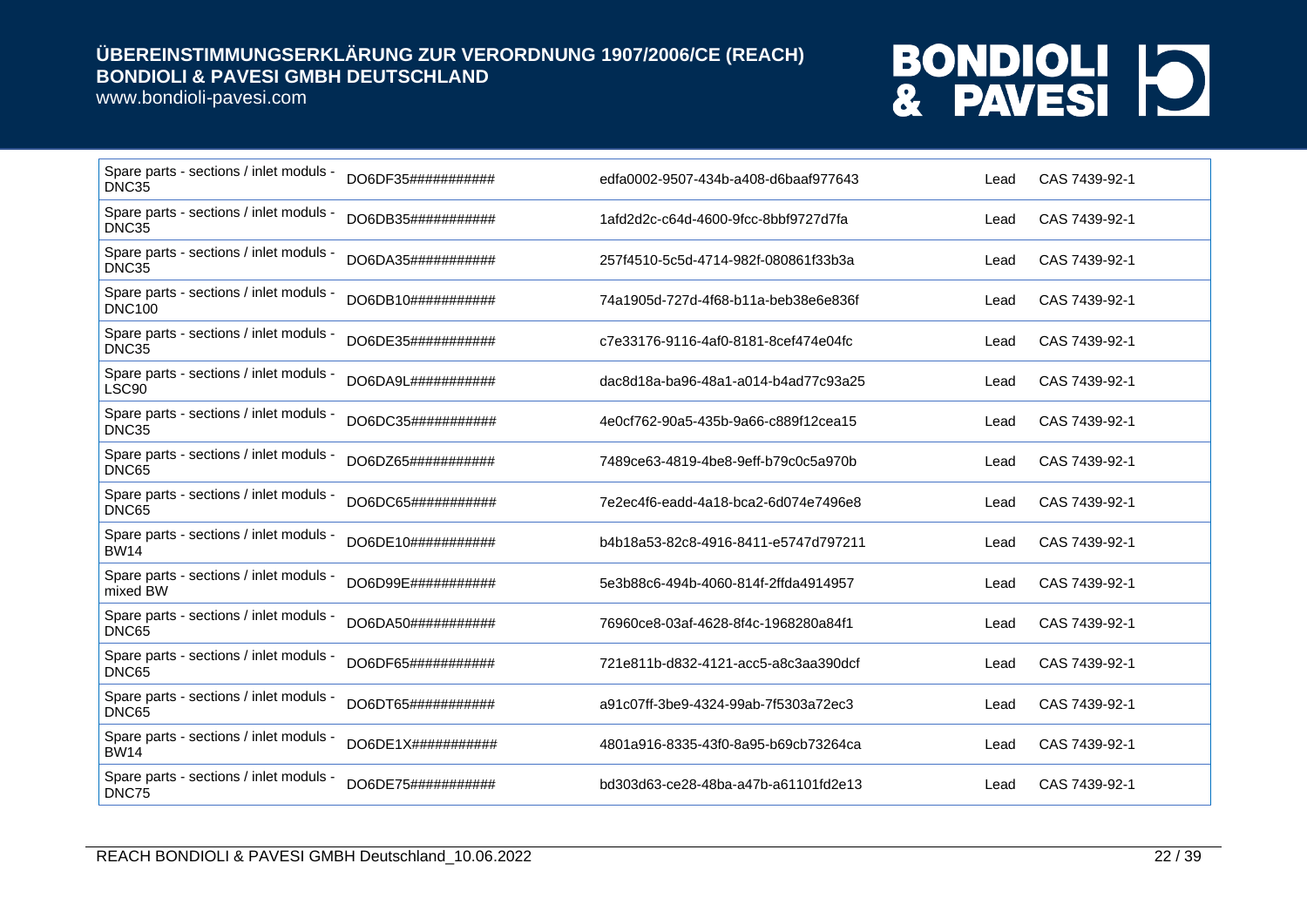www.bondioli-pavesi.com

| Spare parts - sections / inlet moduls -<br><b>DNC160</b>          | DO6DF97########### | 1b0e0e23-c9b5-41e2-93ff-cecbcba50a8f | Lead | CAS 7439-92-1 |
|-------------------------------------------------------------------|--------------------|--------------------------------------|------|---------------|
| Spare parts - sections / inlet moduls -<br><b>DNC100</b>          | DO6DF10########### | 8cf765e1-6326-41e1-99e3-b4236a6cdbbf | Lead | CAS 7439-92-1 |
| Spare parts - sections / inlet moduls -<br>DNC65                  | DO6DE65########### | dada178a-3394-4d1f-99a5-a4b46eb9cac2 | Lead | CAS 7439-92-1 |
| Spare parts - sections / inlet moduls -<br>LSC90                  | DO6DE9L########### | 1c6baa02-d45e-47f5-b7c6-160702849984 | Lead | CAS 7439-92-1 |
| components for distributors -<br>sections / inlet moduls - DNC160 | DO6DA97########### | 215b8433-9d9d-49f6-a2e6-bea20a67fd99 | Lead | CAS 7439-92-1 |
| components for distributors -<br>sections / inlet moduls - BW10   | DO6DD9E########### | 39f75bfe-6b0d-4ab1-a67c-3442b40430be | Lead | CAS 7439-92-1 |
| components for distributors -<br>sections / inlet moduls - BW05   |                    | 3549dbdd-665f-4fbe-9d76-6346fd446bed | Lead | CAS 7439-92-1 |
| components for distributors -<br>sections / inlet moduls - BW05   | DO6DE5E########### | 3d29aec6-a342-4562-82f2-3f4e04c9a70d | Lead | CAS 7439-92-1 |
| components for distributors -<br>sections / inlet moduls - BW05   | DO6DD5E########### | b3292660-d427-432d-a6cc-c0f366496f09 | Lead | CAS 7439-92-1 |
| components for distributors -<br>sections / inlet moduls - DNC120 | DO6DA92########### | cae870c7-a9c0-4734-ae94-43d700f961db | Lead | CAS 7439-92-1 |
| components for distributors -<br>sections / inlet moduls - BW05   | DO6DF############# | 3549dbdd-665f-4fbe-9d76-6346fd446bed | Lead | CAS 7439-92-1 |

| COMPONENTS FOR COMPLETE PRODUCT AND VALVE |                    |                                      |             |               |  |
|-------------------------------------------|--------------------|--------------------------------------|-------------|---------------|--|
| l Article name                            | Item number        | <b>SCIP number</b>                   | <b>SVHC</b> |               |  |
| Appendix                                  | DO20############## | c8583fd7-4455-420e-b85a-0ee7da1fdd64 | _ead        | CAS 7439-92-1 |  |
| Hexagonal shaft                           | DO203############# | f59a15a2-8832-459e-9897-602d030cdbf0 | _ead        | CAS 7439-92-1 |  |
| Actuation appendix                        | DO207############# | 8021373b-1fff-40dc-b21c-0a15694a402c | _ead        | CAS 7439-92-1 |  |
| Rod                                       | DO208############# | 2fb3049e-550e-4b97-8b06-e698051c26af | ead         | CAS 7439-92-1 |  |
| Hexagonal bar                             | DO209############# | d9d69217-0e91-40c5-a7c2-ab840602d34a | _ead        | CAS 7439-92-1 |  |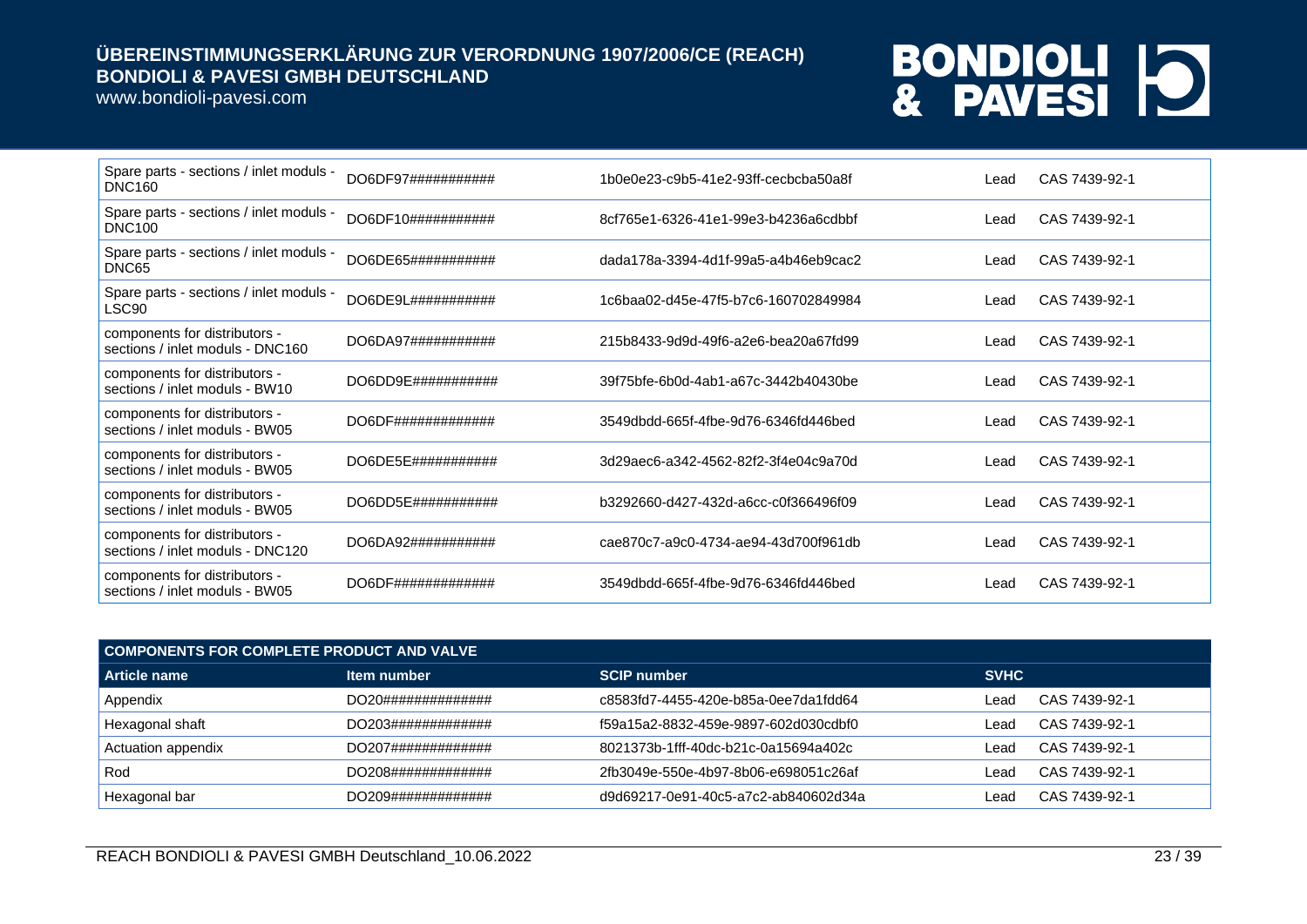www.bondioli-pavesi.com

| Ceh Block                          | DO211############# | 6a9014f4-7571-463a-b4b8-ca50feae302c | Lead | CAS 7439-92-1 |
|------------------------------------|--------------------|--------------------------------------|------|---------------|
| Rough Ceh Block                    | DO21102400117      | b3e5deaa-ef92-46ef-be76-4455640913b9 | Lead | CAS 7439-92-1 |
| Spool control bush                 | DO215############# | f57b695e-c1cc-48fe-98ed-d7f66dd0e9fb | Lead | CAS 7439-92-1 |
| <b>Bush</b>                        | DO2153028          | 663ae2ad-9b1a-412f-9867-ee9742a2f971 | Lead | CAS 7439-92-1 |
| <b>Bush</b>                        | DO2153058          | acf9d8e9-8857-4809-9ffa-bf6b60304de2 | Lead | CAS 7439-92-1 |
| Bush for pneumatic actuator        | DO2153064          | e000da92-7521-434b-b674-af956a710bdc | Lead | CAS 7439-92-1 |
| Kit emergency bush                 | DO2153071          | d017f39f-c83b-46e9-896e-e78da5abd329 | Lead | CAS 7439-92-1 |
| Bush M-F M8 BW05                   | DO2153080          | 79397962-22ea-4e55-a098-4e992b8522c8 | Lead | CAS 7439-92-1 |
| <b>Bush</b>                        | DO21599999901      | 78ebda13-c3ba-4912-add0-087cf03e29ec | Lead | CAS 7439-92-1 |
| Spacer Intentional Lever           | DO217############# | e1370140-0e1e-4f2a-951a-97a9188cebad | Lead | CAS 7439-92-1 |
| Cap                                | DO220############# | 94078282-dfe9-4b8d-9556-fbdb88d54ac4 | Lead | CAS 7439-92-1 |
| Check nut brass                    | DO229############# | 4daaff61-ead3-429c-b26e-6229cf33580e | Lead | CAS 7439-92-1 |
| Cartridge body                     | DO233############# | 92eb4ddd-eb25-4f19-8575-f71003c9596e | Lead | CAS 7439-92-1 |
| Screw nut holder body              | DO233020232        | 2116f1af-0879-49a3-948a-0ef8cfdbe139 | Lead | CAS 7439-92-1 |
| Actuation block body               | DO23305########### | fa340b9f-a88f-46bd-b70a-418025696275 | Lead | CAS 7439-92-1 |
| Power block hydraulic remote 3-way | DO2330500019       | b017d793-4e20-4082-bbb9-3339f1679de7 | Lead | CAS 7439-92-1 |
| Fr bloch for erv mdt               | DO2330500035       | 752d2b21-01f4-4e81-a244-6c0c222d6e0e | Lead | CAS 7439-92-1 |
| VL body                            | DO2330503814       | 0e97961a-08a4-4ef5-a9bc-584453844f7c | Lead | CAS 7439-92-1 |
| Shuttle valve body                 | DO23308########### | 63d83415-eecf-45d5-add9-fe685eb8a379 | Lead | CAS 7439-92-1 |
| Nipple body                        | DO233080########## | ebb38c28-2d2e-4c40-b8d7-e72932737593 | Lead | CAS 7439-92-1 |
| Male - female body                 | DO2330800######### | 46619b1a-1d25-4f2c-b25c-07a9bbd69539 | Lead | CAS 7439-92-1 |
| Check valve body                   | DO2330800049       | ff5d46b6-c5a5-4cfe-b93d-94f58df36a96 | Lead | CAS 7439-92-1 |
| Body for manual regulation kit     | DO2330800103       | 38a44d99-9032-4050-a110-273a35fda10e | Lead | CAS 7439-92-1 |
| Body block side shift lock device  | DO2330800106       | 9de65132-80ea-44b9-9f5d-b46df3756aac | Lead | CAS 7439-92-1 |
| Slider                             | DO236############# | 039bba46-6206-4713-ac60-f4a816b23165 | Lead | CAS 7439-92-1 |
| Kit cursor + restrictor            | DO23601########### | e97ede9f-bbba-4a48-bde4-57792cb5ef3f | Lead | CAS 7439-92-1 |
| Flap ring                          | DO238############# | 6375fee5-a4b7-4f1c-bd3f-9dcf6aed7974 | Lead | CAS 7439-92-1 |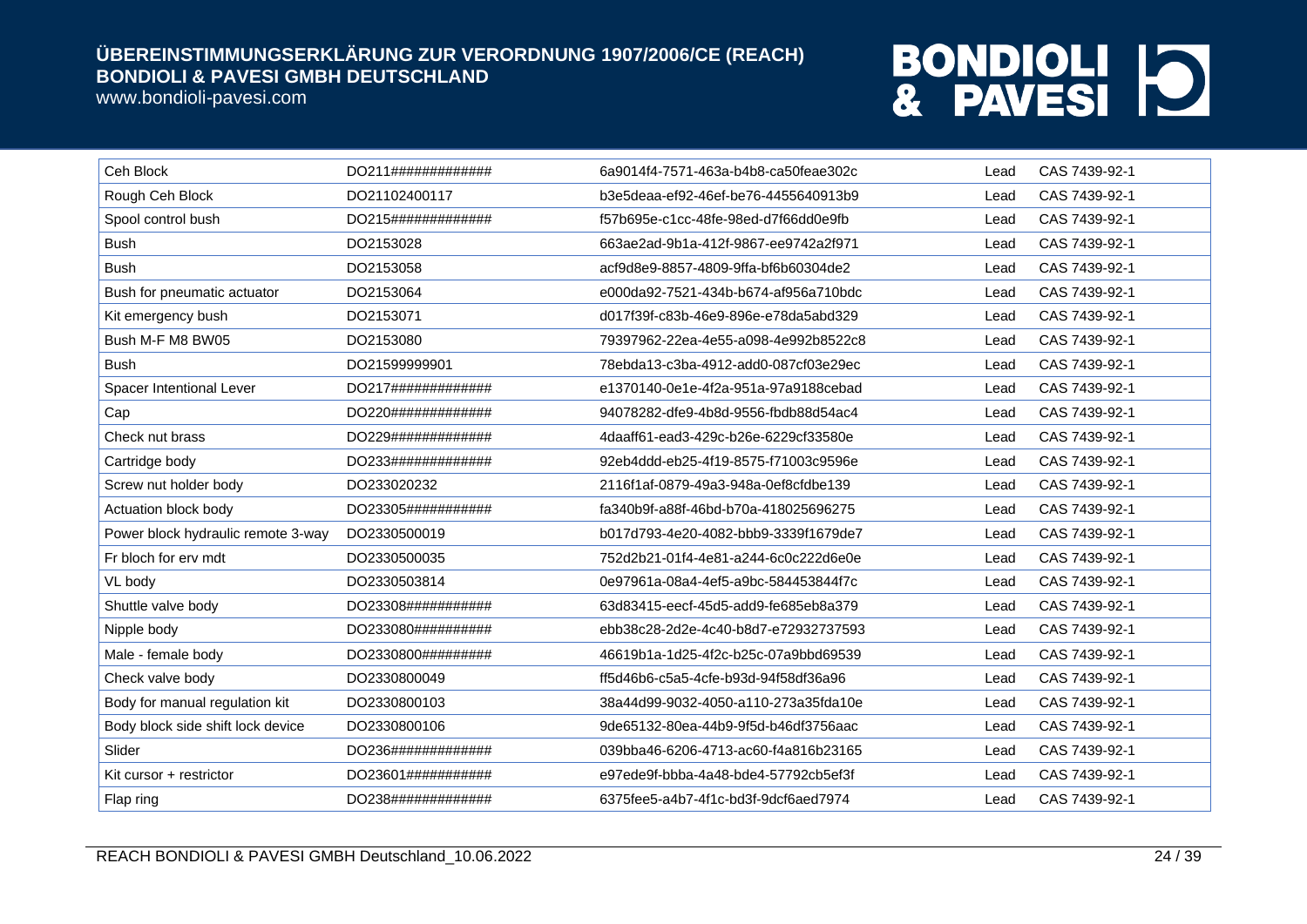www.bondioli-pavesi.com

| <b>Disc</b>                | DO239############# | c498aa7d-46d5-4bd2-a3da-3599f70a57b8 | Lead | CAS 7439-92-1 |
|----------------------------|--------------------|--------------------------------------|------|---------------|
| Spacer for spool control   | DO240############# | aa71b8ce-2c78-4785-89e1-fa38fde378a3 | Lead | CAS 7439-92-1 |
| Spacer                     | DO2400############ | 0b3cfcac-8e09-4104-872d-28b70d217ef2 | Lead | CAS 7439-92-1 |
| Spacer                     | DO2400N5002        | cef7e1a0-34eb-45be-8986-b7d136feac42 | Lead | CAS 7439-92-1 |
| Spacer                     | DO240990055        | 352a4084-17a2-40fd-97e0-273e0c2f0240 | Lead | CAS 7439-92-1 |
| Spacer                     | DO240990056        | fe8027c6-754a-485b-a133-cfa567eaed7f | Lead | CAS 7439-92-1 |
| Filter                     | DO244002           | 78ff9d7f-c09e-4b2f-9a95-16d5b6fac92c | Lead | CAS 7439-92-1 |
| Spring retainer            | DO246############# | 04acb4f8-fa99-4b83-9c14-ca7227b43a5f | Lead | CAS 7439-92-1 |
| Spring retainer            | DO24606########### | bd8344a2-04cd-458b-a729-d750c81d2bce | Lead | CAS 7439-92-1 |
| Valve seat vb              | DO24802001         | ee602bca-165e-49cb-967f-350dab0e8b9c | Lead | CAS 7439-92-1 |
| Fulcrum                    | DO249############# | 8634ac23-264a-4b1b-8d9b-9fb8dc7b5bec | Lead | CAS 7439-92-1 |
| Electric valve             | DO25103003         | 8c1f9512-0448-46da-baec-8922073f17f8 | Lead | CAS 7439-92-1 |
| Retaining nut              | DO252############# | c39d7d80-2088-4935-b3dc-9c1df416636a | Lead | CAS 7439-92-1 |
| Retaining nut              | DO25203########### | e109618d-744a-4384-85e6-66250b593c87 | Lead | CAS 7439-92-1 |
| Retaining nut              | DO2520303######### | 9c4ef9a6-e9a7-44e9-b260-489bf62b86cf | Lead | CAS 7439-92-1 |
| Grub screw                 | DO253############# | af7ad93b-d48e-4cc6-92a4-a025e2c1686e | Lead | CAS 7439-92-1 |
| Regulation screw           | DO2531############ | 7b527b2c-0ba5-4e7b-a0ef-81819319a600 | Lead | CAS 7439-92-1 |
| Grain                      | DO25311########### | a10e046d-38c2-4ece-8037-436584cd0a42 | Lead | CAS 7439-92-1 |
| Actuator lever             | DO257############# | b54dc300-c318-42c8-90e4-7445c01d36ce | Lead | CAS 7439-92-1 |
| <b>Tcf sleeve</b>          | DO25901007         | b832c61a-9726-407b-80f1-776ec37e5894 | Lead | CAS 7439-92-1 |
| Hand grip                  | DO260############# | ab49e139-b372-4a69-b3ef-5c10a3dccb5d | Lead | CAS 7439-92-1 |
| Hand grip                  | DO2600############ | ab7c7a87-dff8-4a99-8746-03da98056c3b | Lead | CAS 7439-92-1 |
| Nipple male/female         | DO264############# | 661328e8-66df-4227-a0c6-3ca1670d7560 | Lead | CAS 7439-92-1 |
| Shutter                    | DO267############# | c485be1e-151c-4548-9cf0-f8b715b62434 | Lead | CAS 7439-92-1 |
| <b>Brass Shutter</b>       | DO26702########### | 3e85c3e2-1a3b-463a-aee8-2515b3d3e5be | Lead | CAS 7439-92-1 |
| Shutter                    | DO267K############ | 79b0895c-6b05-4d58-904c-119edc4c8524 | Lead | CAS 7439-92-1 |
| <b>Threaded Restrictor</b> | DO269############# | 8833219f-fe8f-47b2-9233-869679084bed | Lead | CAS 7439-92-1 |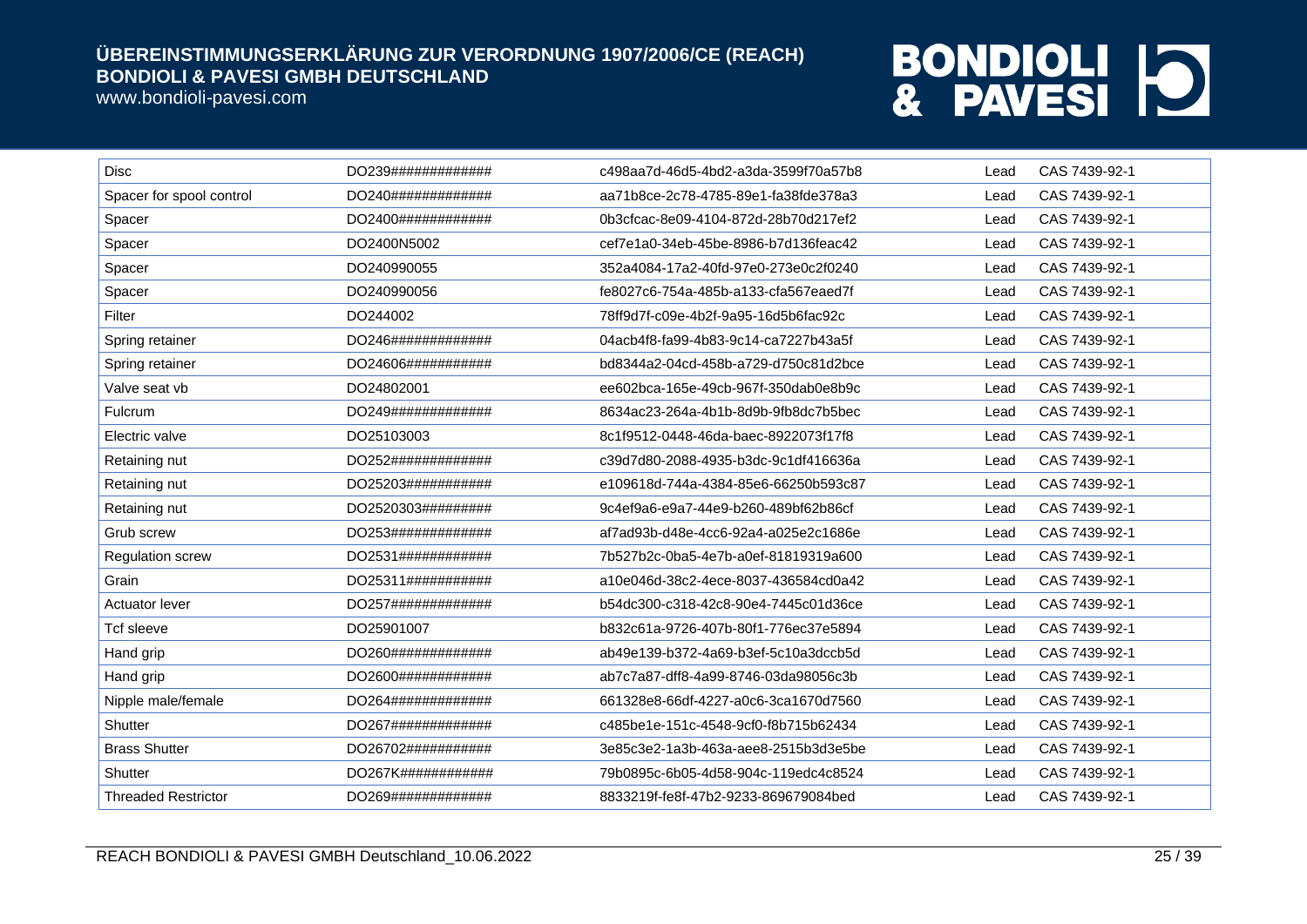www.bondioli-pavesi.com

| Internal Restrictor plug         | DO26905###########           | c769c930-bdab-402e-aaad-3e756f5229cd | Lead | CAS 7439-92-1 |
|----------------------------------|------------------------------|--------------------------------------|------|---------------|
| <b>Brass threaded Restrictor</b> | DO26906###########           | 05dbe24a-5dad-4bb5-91e3-b91c06266252 | Lead | CAS 7439-92-1 |
| Emergency kit pin                | DO270#############           | d1e274c7-f836-4f20-a84b-44a9863c39d9 | Lead | CAS 7439-92-1 |
| Pin for emergency lever          | DO2700############           | 37d6d12e-ed18-4cdb-a059-42e9968cad4f | Lead | CAS 7439-92-1 |
| Flow setting pin                 | DO27002012                   | bf7e9fe7-eb7d-4dc1-a402-efe736518ea3 | Lead | CAS 7439-92-1 |
| Dn - closing pin                 | DO27099006                   | 97d0df43-b647-4e52-b84d-0788103811fe | Lead | CAS 7439-92-1 |
| Plate                            | $DO271\#4\#4\#4\#4\#4\#4\#4$ | ab93ff1f-113f-4c03-9f61-24ee97aa934e | Lead | CAS 7439-92-1 |
| Plate                            | DO27104034                   | 378e76d8-a664-4027-8ab7-1df883deb5d9 | Lead | CAS 7439-92-1 |
| VBD/VBS piston                   | DO27301###########           | de6bc5cf-a1c5-4c75-a40a-2e36a7dd5fd1 | Lead | CAS 7439-92-1 |
| Spool control piston             | DO27302###########           | a4925943-885a-4e2f-a2ed-9aaa2845a12a | Lead | CAS 7439-92-1 |
| Piston for electro hydraulics    | DO27303###########           | a8750640-77ff-4967-ae65-dde6019e08cf | Lead | CAS 7439-92-1 |
| Lever holder raw                 | DO275#############           | 65e349f9-1f28-485d-901a-7fbf73bed70e | Lead | CAS 7439-92-1 |
| M14x1 internal spring holder     | DO27602010                   | bc8e7982-60df-41e1-b2c3-3aa498e681d5 | Lead | CAS 7439-92-1 |
| Spool control cover              | DO277#############           | 1f0ccc07-3ae2-43f6-9f7c-dbaa157181cd | Lead | CAS 7439-92-1 |
| Spool control cover              | DO2779############           | 584ef45f-2a3c-4cfb-b338-1b80252fafdc | Lead | CAS 7439-92-1 |
| Spring holder                    | DO279#############           | fa7779cc-3043-480d-8626-43c24056af25 | Lead | CAS 7439-92-1 |
| Extension                        | DO280019904                  | dd6f01d1-c138-4638-a522-1de89e3d7ad3 | Lead | CAS 7439-92-1 |
| Extension                        | DO280020101                  | 5a349f12-48bc-4b69-8892-2a51cb16f007 | Lead | CAS 7439-92-1 |
| Lever holder pin                 | DO281#############           | 1f17436b-6a02-4c1e-b696-e7b0fe8f2d0e | Lead | CAS 7439-92-1 |
| Adapter                          | DO282#############           | 545d9313-a8ed-4f7b-8bb1-1acee163dc71 | Lead | CAS 7439-92-1 |
| Washer                           | DO283#############           | 55c139d1-1585-44b3-976d-9f3908423698 | Lead | CAS 7439-92-1 |
| Washer                           | DO283011                     | 8595b09f-32d0-443a-a74b-90afa8230772 | Lead | CAS 7439-92-1 |
| Valve shutter                    | DO287#############           | f5f78639-5f9e-4bfb-8bfe-45570b66a20e | Lead | CAS 7439-92-1 |
| Pin                              | DO288#############           | 23f8fbb4-6194-463c-9e9a-35ce59e225dd | Lead | CAS 7439-92-1 |
| Sphere holder                    | DO289#############           | ceba4a8e-3c0f-4247-a55a-d9bbd8ee450d | Lead | CAS 7439-92-1 |
| Spool                            | DO292#############           | f9ee13fb-d55b-4676-9d17-d341be20abf2 | Lead | CAS 7439-92-1 |
| Kit spool DNM35/MD1              | DO2921CC###########          | fded5d09-89bf-4f5e-9f93-d68cb52e9ead | Lead | CAS 7439-92-1 |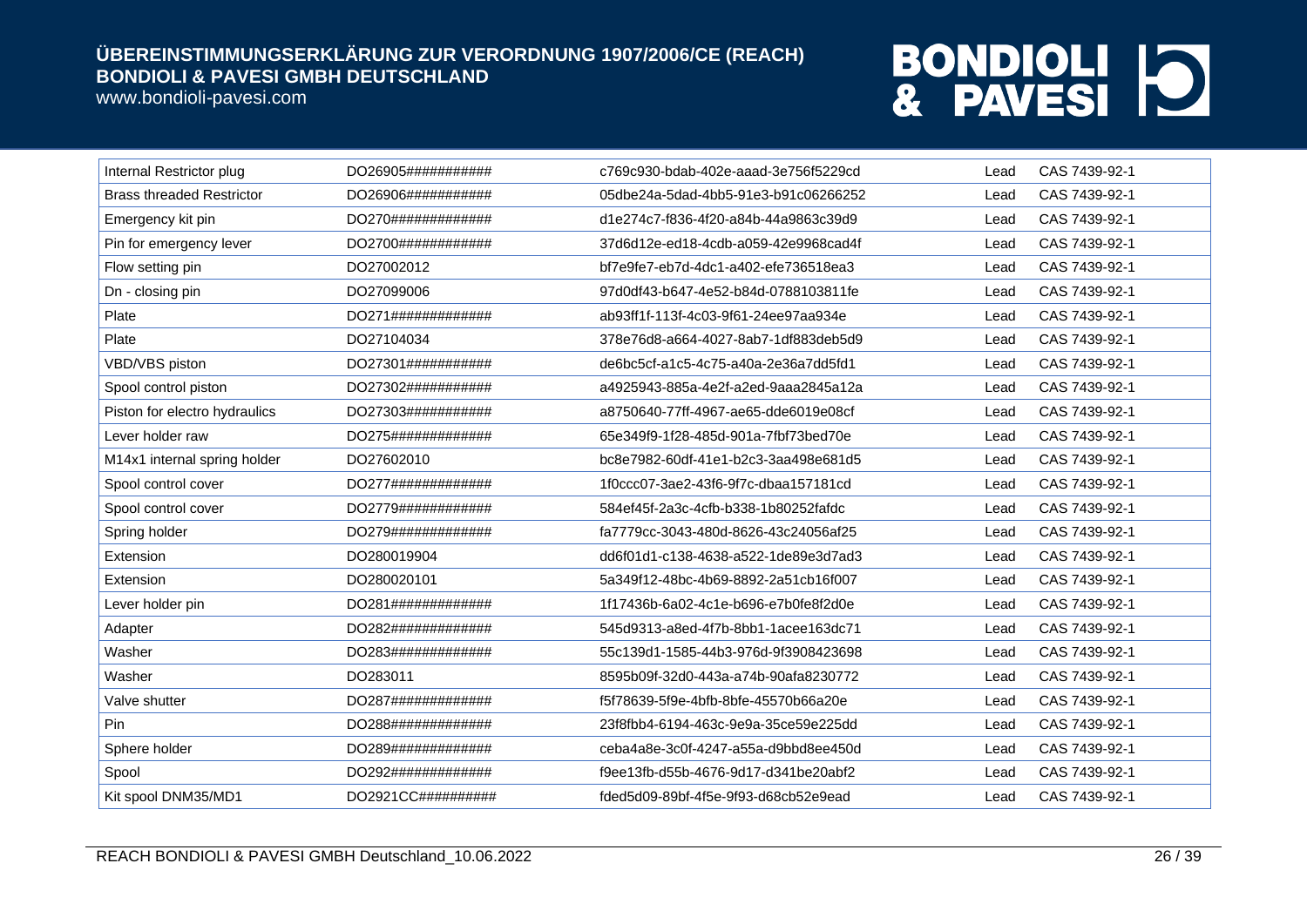www.bondioli-pavesi.com

| DNM35 serial spool 1X                                | DO2921CN01X01      | 839b528d-8318-458d-b4c8-402f10e23cb2 | Lead | CAS 7439-92-1 |
|------------------------------------------------------|--------------------|--------------------------------------|------|---------------|
| Kit spool BW14                                       | DO29221X########## | aed6db07-047e-4b81-9414-c38ab7a6a7b5 | Lead | CAS 7439-92-1 |
| Kit spool BW10                                       | DO29229E########## | 43276f74-ff23-4f87-9fc6-7fbfce987f1b | Lead | CAS 7439-92-1 |
| Kit proportional spool LSC100                        | DO29229P########## | 2357ea2d-3b47-4e3a-bcee-958c73d633cd | Lead | CAS 7439-92-1 |
| Kit spool BW14                                       | DO2925L########### | 740756be-e40d-4b90-94b9-69afacfbf161 | Lead | CAS 7439-92-1 |
| Kit kick out spool MD                                | DO2925S########### | 4d234e3a-90da-49a0-a171-cd84993b5069 | Lead | CAS 7439-92-1 |
| DN46 spool kick out                                  | DO2926S401004      | 3d3d3c06-d64f-499d-bc03-87a7dd4d386d | Lead | CAS 7439-92-1 |
| Check valve plug                                     | DO295############# | bb13c271-1e0a-47f9-b49d-bb3130459b37 | Lead | CAS 7439-92-1 |
| Plug                                                 | DO2950############ | 14afddbd-01bf-4aa9-aa69-c0ed8a08d3e6 | Lead | CAS 7439-92-1 |
| Plug                                                 | DO29501########### | 24c15c4b-92b4-45dc-b94d-6baf4fd4ccb4 | Lead | CAS 7439-92-1 |
| Upper plug erv DNC65                                 | DO29501120006      | f8c231da-7885-4dee-9c2f-427a868410f4 | Lead | CAS 7439-92-1 |
| Spring holder plug                                   | DO29506########### | cf49ca86-01da-48d2-9067-7dbdcf551ff2 | Lead | CAS 7439-92-1 |
| Minimum pressure valve plug 1 1/16-<br><b>12 UNF</b> | DO29506116004      | 733c5d14-33fe-497e-a546-7f20e118d537 | Lead | CAS 7439-92-1 |
| Fan drive check valve plug                           | DO29506180028ZN    | 14a212da-b3ec-4d85-8be4-6fcad2bdea34 | Lead | CAS 7439-92-1 |
| M18x1 fan drive spring holder plug                   | DO29506181008ZN    | f05a71b2-8a50-4401-b7e3-b56abe3f6694 | Lead | CAS 7439-92-1 |
| Spring holder plug                                   | DO29507########### | 7ed0135f-fd0a-4368-91c6-0da101afa438 | Lead | CAS 7439-92-1 |
| Plug for DNS M18x1.5                                 | DO29507180001      | 9b036faa-b02a-499b-9c26-781d1f65cb12 | Lead | CAS 7439-92-1 |
| Fulcrum holder plug M30x1                            | DO29507301002      | 9ac29e68-70b9-4bcd-95f1-b81fb546a05c | Lead | CAS 7439-92-1 |
| Plug relief valve                                    | DO29508########### | 6dc50a17-4aee-42c0-94a7-29c811ea0257 | Lead | CAS 7439-92-1 |
| Plug relief valve                                    | DO29509########### | 3736c073-579a-4f4d-a197-0436265a9084 | Lead | CAS 7439-92-1 |
| Spool control plug                                   | DO29599########### | 4b74970f-478f-4097-b6e8-269d9c4b7972 | Lead | CAS 7439-92-1 |
| Internal shuttle plug BW05 LS                        | DO29599000001      | 2fb185e4-b82c-452d-a553-4aeaba3843cd | Lead | CAS 7439-92-1 |
| DN simple plug                                       | DO29599005         | 3021d3d9-afac-45fa-8087-c27c310b700e | Lead | CAS 7439-92-1 |
| Plug 1/2"Gas                                         | DO29599019         | 8c3ee220-b294-446d-9d51-361427634313 | Lead | CAS 7439-92-1 |
| Plug for electro hydraulics P. 40-42-<br>46          | DO29599020         | 5ebdf1be-3e32-4e36-a7a1-ce5f040822cc | Lead | CAS 7439-92-1 |
| RF plug for DN                                       | DO29599022         | 0c98984f-2f7f-4196-b7f4-8488fd9978b3 | Lead | CAS 7439-92-1 |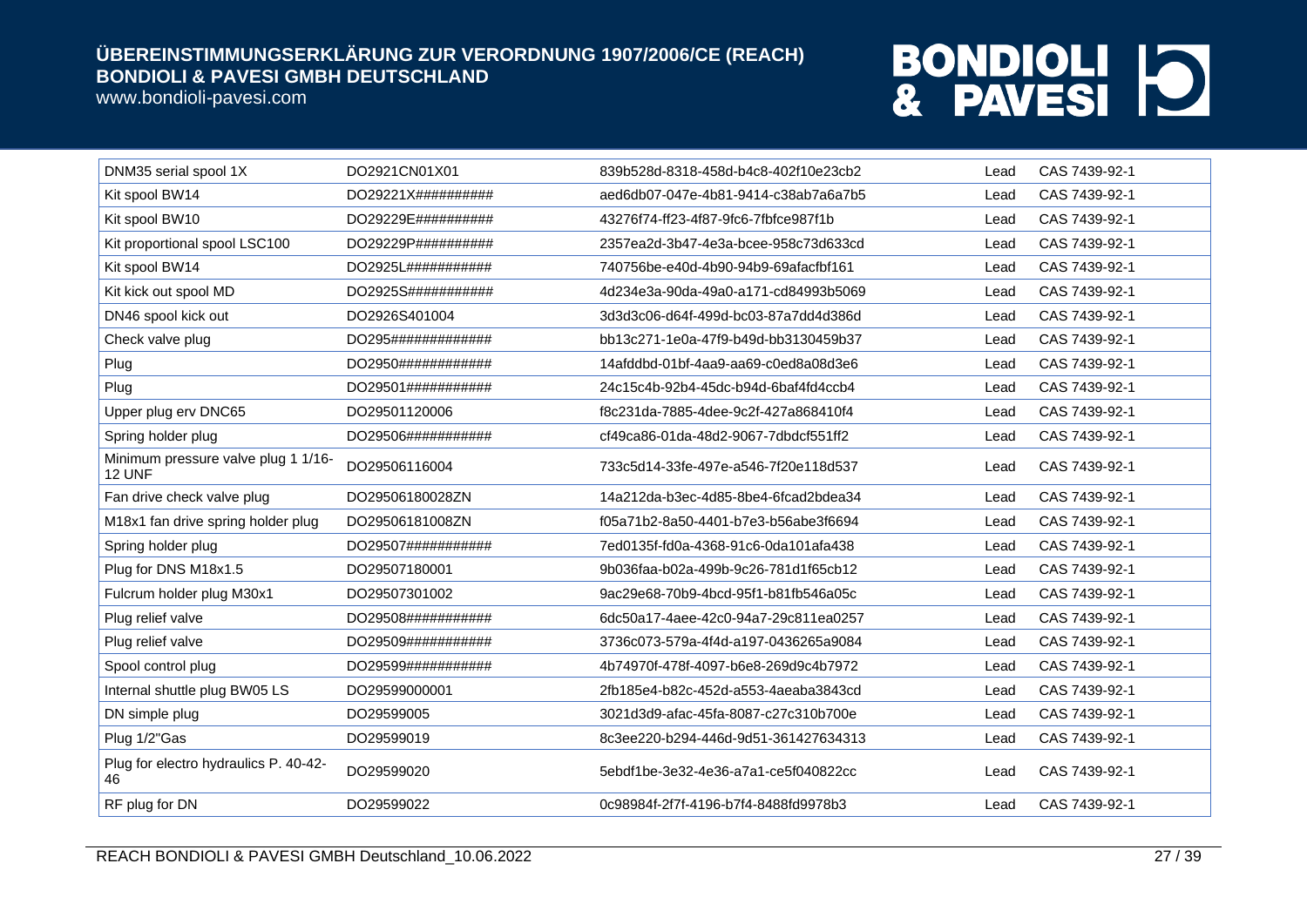www.bondioli-pavesi.com

| Piston holder plug                          | DO2959903#########  | 847d7fc7-d2ea-42b3-b28f-5b0329df0b14 | Lead | CAS 7439-92-1 |
|---------------------------------------------|---------------------|--------------------------------------|------|---------------|
| Plug M8x1                                   | DO29599030001       | 18253954-0732-4c3d-8ea1-173aa077071f | Lead | CAS 7439-92-1 |
| M8x1drilled sphere holder plug              | DO29599030005       | 04d9f7cd-f0e7-4b07-b17d-8c348adb2025 | Lead | CAS 7439-92-1 |
| Ports separation plug BW05                  | DO2959906003        | 6e6d88d5-b5b6-4590-9a66-2752d0623a1f | Lead | CAS 7439-92-1 |
| Plug with spacer cylinder Ø15mm<br>L.25mm   | DO29599061          | a2b6572d-1900-4c7b-b1aa-a2a33fef0ab2 | Lead | CAS 7439-92-1 |
| Plug for regulation kit BW05RF              | DO295991800003      | e2df9704-c026-4fa4-b174-81b26393227a | Lead | CAS 7439-92-1 |
| Plug with hole Ø8mm                         | DO29599180003       | c541cf44-5444-4e5d-8285-40c821be5e6d | Lead | CAS 7439-92-1 |
| Body for manual actuator LSC100             | DO295992200001      | a3f838ee-17cb-4c3e-b0ba-4e53982b5da9 | Lead | CAS 7439-92-1 |
| Plug relief valve                           | DO295K############  | 8a41efbd-305a-4041-902e-b288cdc41e7f | Lead | CAS 7439-92-1 |
| Plug PCE                                    | DO295KKK##########  | b78ef74c-3b8e-4af1-bd7c-95d59560d21b | Lead | CAS 7439-92-1 |
| M20x1.5 Plug for over center                | DO295KKKK00020      | 6cf51a12-37a6-460f-aea3-90481a5734af | Lead | CAS 7439-92-1 |
| Cap screw, flat head, M6x10                 | DO298046010         | c9961de4-f819-4904-9463-0cf9231513f6 | Lead | CAS 7439-92-1 |
| M8x16 screw                                 | DO298048016         | f3ce36cf-defd-4734-bb29-f6c0107bd2b3 | Lead | CAS 7439-92-1 |
| Register screw                              | DO298KM12#########  | ef0ac75a-1db9-4b61-a771-b9787f2ebd77 | Lead | CAS 7439-92-1 |
| Solenoid valve 3 way                        | DO313#############  | 0b64ffbc-3e66-48e1-9da7-ea18d282af5e | Lead | CAS 7439-92-1 |
| Short Column 1/4"G (L. Hexagon<br>20mm)     | DO32301401401       | 53dcff98-af65-4206-a3ff-021242b658a8 | Lead | CAS 7439-92-1 |
| Grub Screw 5924 M10x1x45<br>DIN.913 ZINK    | DO34021039          | 7bd184be-b59f-4569-be77-a5e2d9768859 | Lead | CAS 7439-92-1 |
| Minipress 1/4"G seal                        | DO345090005         | f08d539f-616b-4271-9891-d1574489832c | Lead | CAS 7439-92-1 |
| Nipple                                      | DO349#############  | 360c8ab9-eca4-4d26-b612-4f0fda73e770 | Lead | CAS 7439-92-1 |
| Nipple M14x1.5 DIN EN ISO 8434-1<br>L serie | DO36002062M1401     | 1e0260f9-d75e-4871-9d9e-ba455ba0219a | Lead | CAS 7439-92-1 |
| Plug                                        | DO385#############  | 9a52805b-e281-4b55-8c21-f331d04c6845 | Lead | CAS 7439-92-1 |
| Pipe flexible                               | DO387#############  | b8bc27f2-fdbb-4f78-9f66-17e71b8319d4 | Lead | CAS 7439-92-1 |
| Pressure Gauge                              | DO393#############  | 8e3e57d9-87a3-471d-a641-0ea345c67b69 | Lead | CAS 7439-92-1 |
| block                                       | DO4K###A########### | 9b7b805b-e01e-4697-95ae-9deb2f23adbb | Lead | CAS 7439-92-1 |
| <b>Block</b>                                | DO4K###S##########  | d18b24b0-28de-4668-a985-52a3b951ff89 | Lead | CAS 7439-92-1 |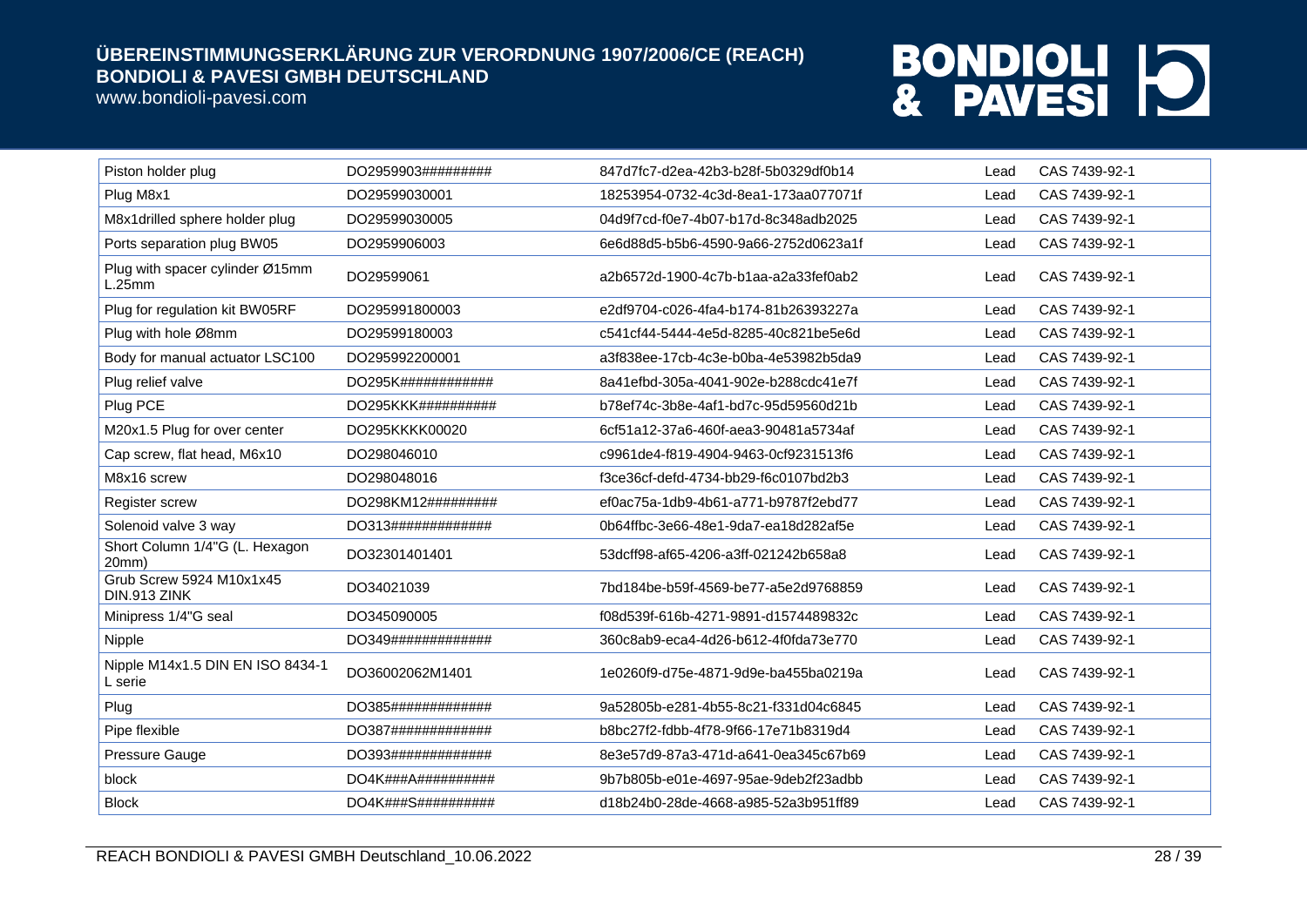www.bondioli-pavesi.com

| Main relief valve block | $DO4K01EAG\#4\#4\#4\#4\#4$    | 0f245a7b-174f-4040-a6e4-4a5612712f6d | _ead | CAS 7439-92-1 |
|-------------------------|-------------------------------|--------------------------------------|------|---------------|
| Limit switch valve body | DO4K01KSG38#######            | 6e5b1eb7-6f9f-44bd-9dc4-0f81d48a3b74 | Lead | CAS 7439-92-1 |
| Block T 3/8"G           | DO4K01SAG38001                | 49933071-44d6-4a93-9e12-9e1a4f85e429 | Lead | CAS 7439-92-1 |
| BW10 inlet body         | DO4WA9F#4#4#4#4#4#4           | 1e1ac209-4850-4ca2-8616-07d7c422b9c5 | ead  | CAS 7439-92-1 |
| BW05 plate              | DO4WZ5E## # # # # # # # # # # | b92f752c-d13b-4278-bdcd-3571a4567b4e | ead  | CAS 7439-92-1 |

| <b>KIT FOR COMPLETE PRODUCT</b>                        |                    |                                      |             |               |
|--------------------------------------------------------|--------------------|--------------------------------------|-------------|---------------|
| <b>Article name</b>                                    | Item number        | <b>SCIP number</b>                   | <b>SVHC</b> |               |
| Electro-Hydraulic Control kit                          | DO515############# | d6c33464-0d2d-476c-8030-466808c01ab2 | Lead        | CAS 7439-92-1 |
| Electro-Hydraulic Control kit                          | DO51540010######## | a98bae79-6c40-4a47-b417-907798f4d12d | Lead        | CAS 7439-92-1 |
| Electro-Hydraulic Control kit                          | DO5154601######### | 531089a4-a5da-49c5-8ee8-80be0214cd48 | Lead        | CAS 7439-92-1 |
| Compensator kit                                        | DO518############# | b1b305fa-b580-4dd5-a770-84523cc8345c | Lead        | CAS 7439-92-1 |
| Plug kit M22x1.5 screw selector                        | DO51822########### | e0051a4d-61b1-4ae2-a6c8-11e78de4cbeb | Lead        | CAS 7439-92-1 |
| Kit restrictor prop.                                   | DO51899########### | 8ba01f9a-df5a-4f83-9193-8400c4f844d5 | Lead        | CAS 7439-92-1 |
| Carry-over nipple                                      | DO531############# | 7c22139b-667c-43e9-8412-8817c6c37fc9 | Lead        | CAS 7439-92-1 |
| Kit filter cartridge                                   | DO53201            | 169cadb9-e00f-4608-a4f5-f4395c630e5b | Lead        | CAS 7439-92-1 |
| Cavity plug for replace the electric<br>control        | DO533############# | c94b3329-8a75-4b9c-a985-fcd4a3a18765 | Lead        | CAS 7439-92-1 |
| lever kit                                              | DO535############# | 7ec123c3-b7c0-4ade-bd41-78bdafdb537d | Lead        | CAS 7439-92-1 |
| vnr kit                                                | DO536############# | d916d609-e17c-4707-8fcc-44818ed0ac0f | Lead        | CAS 7439-92-1 |
| By-pass kit electric hydraulic                         | DO5374004001       | f43b2015-2fcd-4255-a1a5-37549c93cffe | Lead        | CAS 7439-92-1 |
| Intentional lever                                      | DO540############# | 0a935c77-d6e4-4d9c-8996-a100204252ef | Lead        | CAS 7439-92-1 |
| Kit camshaft $+$ rod end M8 $+$ spring<br>for Joystick | DO55408004         | 7bc566fc-79c8-4d43-b6dd-ae529013d7cc | Lead        | CAS 7439-92-1 |
| Joystick                                               | DO555############# | 0ca4aad7-75c6-4c58-9e32-0e16e7d87852 | Lead        | CAS 7439-92-1 |
| microswitch                                            | DO560############# | e71dd9b0-f5ba-4310-b941-11ee633613cf | Lead        | CAS 7439-92-1 |
| microswitch                                            | DO561############# | 24617db0-4682-4094-932b-e3a808d22e46 | Lead        | CAS 7439-92-1 |
| <b>Restrictor kit</b>                                  | DO563############# | cc11cfa4-3253-494b-b066-6c205d173daf | Lead        | CAS 7439-92-1 |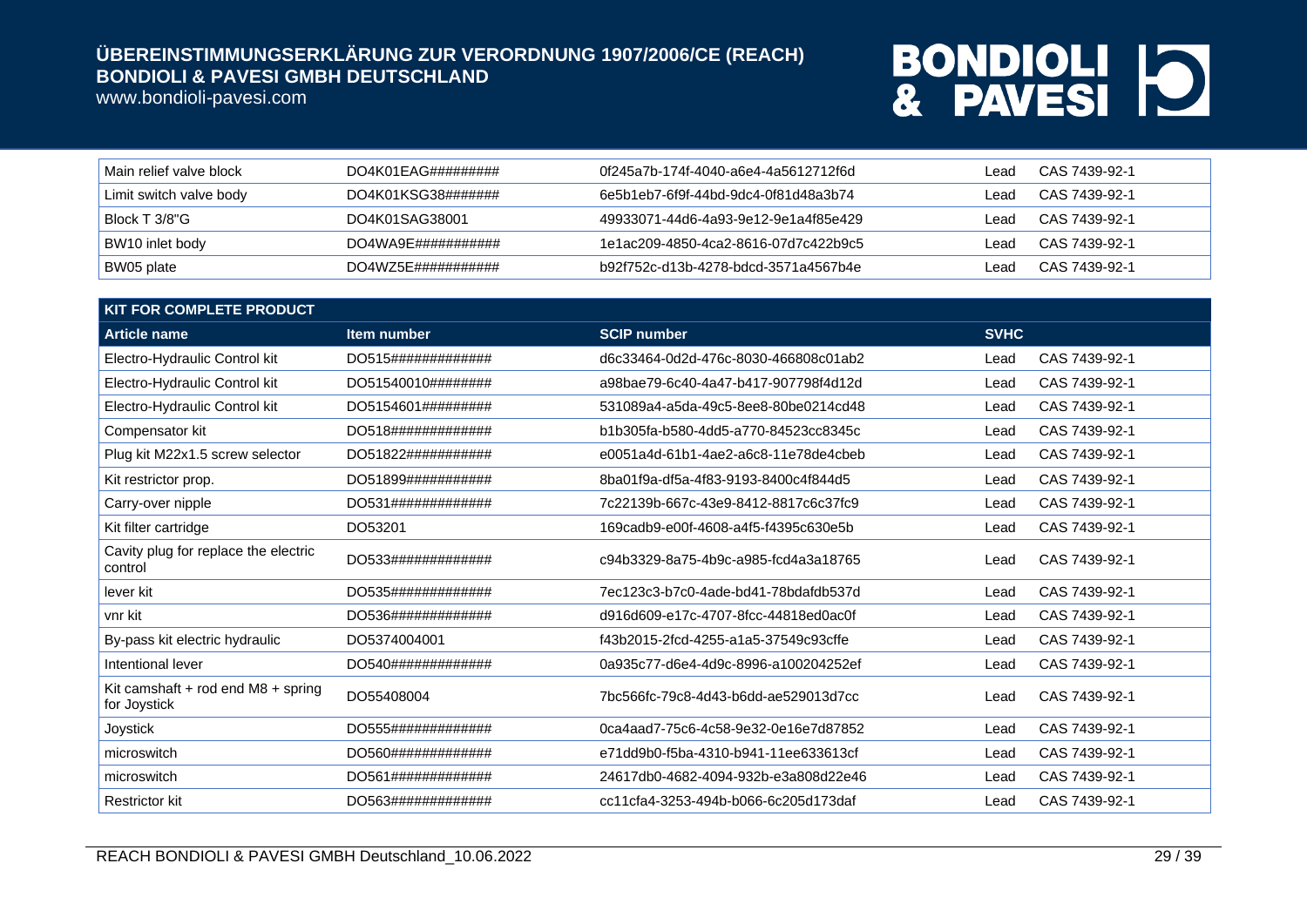www.bondioli-pavesi.com

| Plate kit                                           | DO564#############     | ad9a2d4b-4ff1-42ab-903c-9dbb030e8d7d | Lead | CAS 7439-92-1 |
|-----------------------------------------------------|------------------------|--------------------------------------|------|---------------|
| Lever holder kit                                    | DO570#############     | e0416324-6f0e-4cce-84bc-be8b67378632 | Lead | CAS 7439-92-1 |
| Kit spool control cover with<br>microswitch         | DO575370604            | 88e241ff-5612-475c-ac73-afa9ce6bb679 | Lead | CAS 7439-92-1 |
| Spool control kit                                   | DO580#############     | b41b9ad8-e285-4a8a-b0e2-a051b8530d0f | Lead | CAS 7439-92-1 |
| Bonden plug kit                                     | DO587#############     | 95971ba4-a0b9-49a1-914d-a7f7b62d8c9a | Lead | CAS 7439-92-1 |
| Shuttle valve                                       | DO587300001            | fe162dcf-92fe-4a6e-a352-6c52d8e2e9b1 | Lead | CAS 7439-92-1 |
| Plug kit 3 way compensator                          | DO587318##########     | 0932919a-0d92-4bcc-bcf4-57ee759322c6 | Lead | CAS 7439-92-1 |
| pce plug kit                                        | DO587320002            | a2def2a8-1885-400f-aed0-a6a4eb9b2002 | Lead | CAS 7439-92-1 |
| Kit plug for PCE                                    | DO587334002            | 5fbe806e-dd1b-455a-863d-00860be9dce8 | Lead | CAS 7439-92-1 |
| Replacement vbd kit                                 | DO587S34##########     | 61610d4e-cc42-4c1d-a720-69cb1876d86a | Lead | CAS 7439-92-1 |
| Plug kit                                            | DO587S34001            | 43ed47c1-5ae8-48a6-88b8-d6c54ebdad8b | Lead | CAS 7439-92-1 |
| stroke limiter / actuator                           | DO588#############     | 16c0ac67-2104-4994-9a5d-c701faa23e55 | Lead | CAS 7439-92-1 |
| Kit compensator + restrictor                        | DO5882############     | af18c0b0-db92-4f41-a137-4b385d6bfd1d | Lead | CAS 7439-92-1 |
| Kit compensator + restrictor                        | DO5883############     | df3e56c7-f3ef-44c1-a2f0-16adf428d73e | Lead | CAS 7439-92-1 |
| Kit plug PCE080 M24x1.5                             | DO58868                | dfa62c9a-41a0-4240-ac89-754ed67460eb | Lead | CAS 7439-92-1 |
| Kit plug                                            | DO588K############     | 76bc03e8-3da3-48cf-901d-c9e1adfbe892 | Lead | CAS 7439-92-1 |
| stroke limiter / actuator                           | DO588KKKK#########     | b925b981-f32a-4923-935e-f8403c69487b | Lead | CAS 7439-92-1 |
| Kit nipple                                          | DO589#############     | da355869-90d1-4159-bd56-bf4efce8c140 | Lead | CAS 7439-92-1 |
| Check valve kit                                     | DO596#############     | ff1a3e15-67b0-46a4-aa15-418e5c3f624b | Lead | CAS 7439-92-1 |
| Over center kit                                     | DO596M20##########     | df85b073-ff43-49ac-af21-bd0085127347 | Lead | CAS 7439-92-1 |
| <b>Regulation kit</b>                               | DO597R4###########     | e80f4684-0ce0-48ac-b113-40699576a943 | Lead | CAS 7439-92-1 |
| Kit electric proportional actuator                  | DO598#############     | 9d53873a-63e9-431c-9f38-0890ea882ba1 | Lead | CAS 7439-92-1 |
| Kit spare part (plate + screw +<br>sphere + spring) | DO59900010R            | 95e2fe87-cc3d-4da9-a86c-76356ba20215 | Lead | CAS 7439-92-1 |
| Kit pneumatic control                               | $DOSXG$ ############## | e0b44d3f-bec6-41c5-8451-3137001de7a1 | Lead | CAS 7439-92-1 |
| Kit CEH                                             | $DOSX$ H#############  | 13b00b4d-58da-46dd-9bc8-4619702aa7f8 | Lead | CAS 7439-92-1 |
| Kit cable drive with block for terv                 | $DO5XC$ ############## | 6fafd5ba-df6d-489e-aa89-fd1e97eda373 | Lead | CAS 7439-92-1 |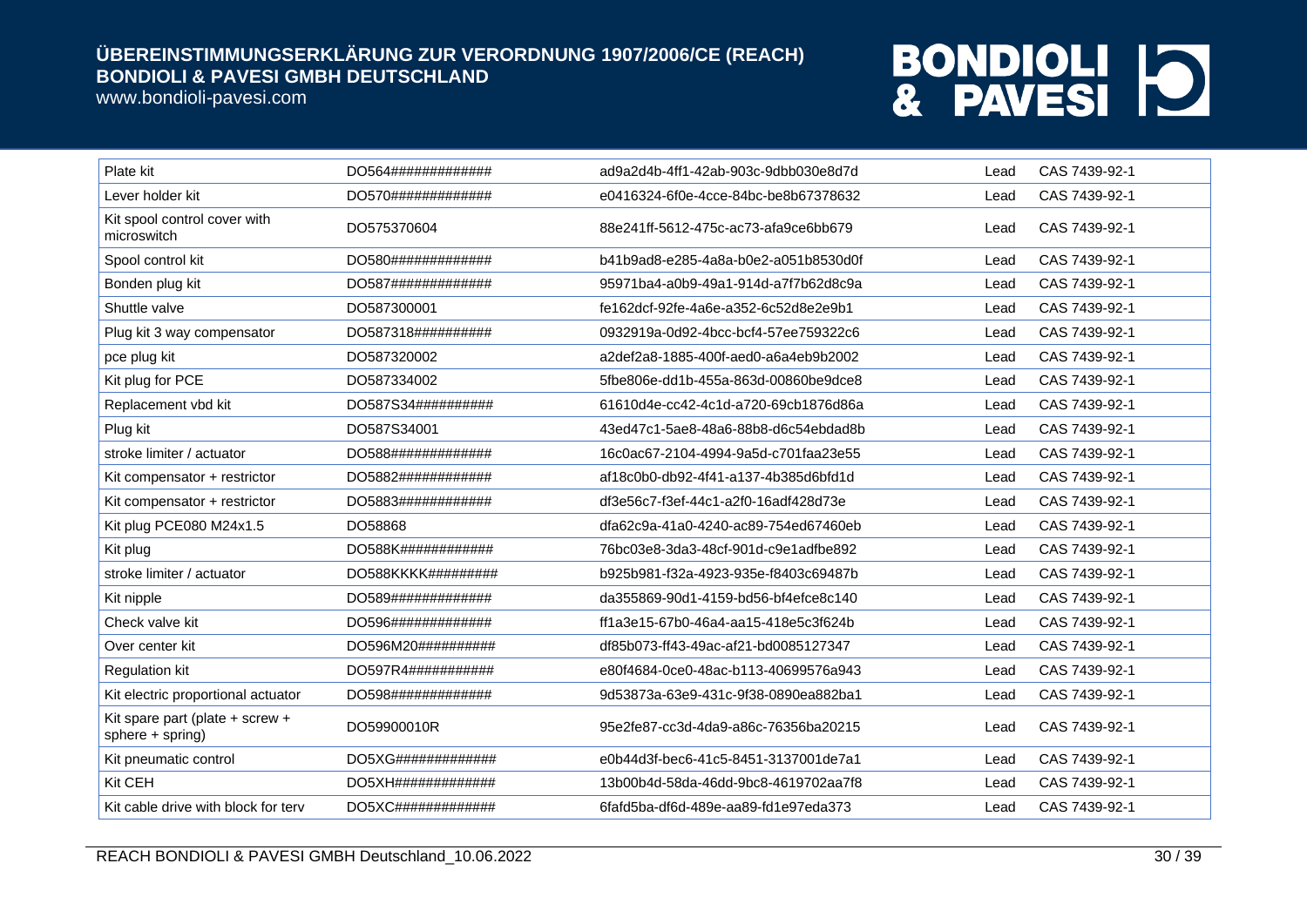www.bondioli-pavesi.com

| Double effect pneumatic spool<br>control | DO5XG65402001      | a50e22c2-7e79-43f0-87a3-7acaf566e47e | ∟ead  | CAS 7439-92-1 |
|------------------------------------------|--------------------|--------------------------------------|-------|---------------|
| Kit CEH                                  | DO5XM############# | bf89234b-b659-430c-b3dd-fb0f599c0cca | ∟ead  | CAS 7439-92-1 |
| Sphere actuator                          | DO5XB############# | f62f92b8-18b0-4c5b-9552-3c469b19377f | ∟ead  | CAS 7439-92-1 |
| Sphere actuator                          | DO5XA############# | e2efc610-95ad-4bdd-861d-3a30b53bf31b | ∟ead  | CAS 7439-92-1 |
| kit on-off actuator                      | DO77############## | 52d6ece6-4222-4348-82dd-065c785a8210 | ∟ead  | CAS 7439-92-1 |
| Spool position sensor                    | DO73273299######## | ba108ef8-d30a-4188-8a4b-0e391284504a | Lead. | CAS 7439-92-1 |
| Pilot                                    | DO770############# | d948cee3-3e2e-4f32-998d-71032b8e1dd1 | ∟ead  | CAS 7439-92-1 |
| Kit TCF                                  | DO745############# | 1942e983-e294-4577-9d95-146046b1e5de | _ead  | CAS 7439-92-1 |

| <b>VALVE</b>               |                                 |                                      |             |               |
|----------------------------|---------------------------------|--------------------------------------|-------------|---------------|
| <b>Article name</b>        | Item number                     | <b>SCIP number</b>                   | <b>SVHC</b> |               |
| Cartridge valve PCE        | DO5KPW############              | cb02a9b2-6f96-42b9-b12b-021081095a7e | Lead        | CAS 7439-92-1 |
| Cartridge                  | DO5KD#############              | adbb9a0d-92e6-44eb-b38e-ca88fcc810ad | Lead        | CAS 7439-92-1 |
| Cartridge                  | $DO5KPA$ #############          | cf30bfe3-1030-4b28-af84-81a1626f3c20 | Lead        | CAS 7439-92-1 |
| Cartridge valve PCE        | DO5KPY# # # # # # # # # # # # # | 129a01cc-33c4-46d6-882f-4f57a475ff0e | Lead        | CAS 7439-92-1 |
| Valve PSP10                | DO5KPM############              | b995ba5d-5b69-4bdb-b2bd-a01ab4011f14 | Lead        | CAS 7439-92-1 |
| Compensated bleeding valve | DO5KFG############              | 5a5c794a-a56a-4685-b13e-88afcd6e4691 | Lead        | CAS 7439-92-1 |
| Cartridge valve PCE        | DO5KPK############              | a064073f-95fb-4672-9dc1-38fdb98a95c8 | Lead        | CAS 7439-92-1 |
| Valve PCE                  | DO5KPZ# # # # # # # # # # # # # | 00037af6-027a-4b8f-aac5-173c82f69899 | Lead        | CAS 7439-92-1 |
| Valve PCF                  | $DO5KPB$ #############          | 214b72e9-b6dc-4089-955d-e7b17c70a5f1 | Lead        | CAS 7439-92-1 |
| Electro-valve SPA08        | DO5KS#############              | 82080d05-05dc-4b51-9d73-f570c26c5cb2 | Lead        | CAS 7439-92-1 |
| Kit compensator RF1        | DO5KLPRF##########              | c00e0984-2220-4f8a-a588-404ae6c22bdc | Lead        | CAS 7439-92-1 |
| Valve PSS08                | DO5KPH# # # # # # # # # # # # # | 3896af3b-7e8d-49d9-9172-fdf7ede11b95 | Lead        | CAS 7439-92-1 |
| Cartridge valve PCE        | $DO5KPX$ #####################  | 15ec2d84-c443-4305-808c-6c758a6dabc9 | Lead        | CAS 7439-92-1 |
| Valve FCC10320             | $DO5KFC\#4\#4\#4\#4\#4\#4\#4$   | 7d5e4c66-c6d7-4cfe-a384-671194b5df87 | Lead        | CAS 7439-92-1 |
| Valve FSC10430             | $DO5KFE$ #############          | 93ce23e3-52fa-4dc0-b4e0-2aa37a454d9f | Lead        | CAS 7439-92-1 |
| Valve FCM                  | DO5KFA# # # # # # # # # # # # # | 2e5f6af8-20dc-4a8c-a4cc-f5ad3777090e | Lead        | CAS 7439-92-1 |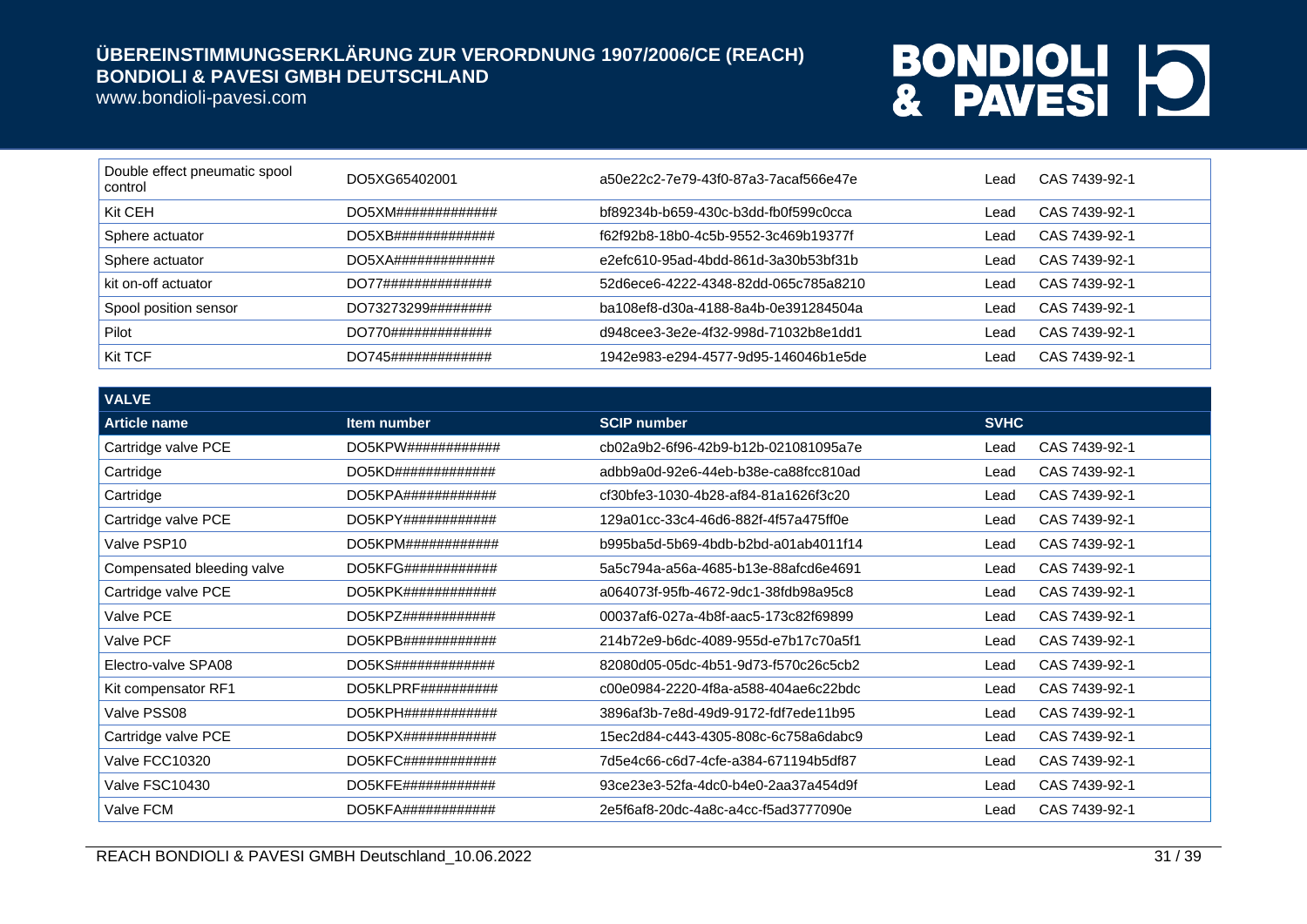www.bondioli-pavesi.com

| Cartridge PSU                                    | DO5KPL############              | 497260fa-12e4-4814-80d8-ab0d35226ddd | Lead | CAS 7439-92-1 |
|--------------------------------------------------|---------------------------------|--------------------------------------|------|---------------|
| Cartridge PRD                                    | DO5KPD############              | 29123ef1-8635-445d-aa44-4ad3a4dba16a | Lead | CAS 7439-92-1 |
| Valve FSC10320                                   | DO5KFB############              | 605f2892-db9c-4720-812b-8b321eeae0dc | Lead | CAS 7439-92-1 |
| Valve FCU08220                                   | DO5KFD############              | 942e6c7b-97a6-46b1-aa2b-3f2394352683 | Lead | CAS 7439-92-1 |
| Relief valve                                     |                                 | f908d6b6-5c86-47a6-8fd8-98ec6ae2a10d | Lead | CAS 7439-92-1 |
| Check valve                                      | DOWBH#############              | b97b28eb-1c98-4865-a81a-e46d7c0bdad8 | Lead | CAS 7439-92-1 |
| Differential cartridge 180 BAR                   | DOWMFC06R018001                 | e098a0d6-090a-4b35-bb58-8289e1191098 | Lead | CAS 7439-92-1 |
| Solenoid directional valve WS08                  | DO7KSGH###########              | 864b27e1-3972-4175-8801-18749a5965f6 | Lead | CAS 7439-92-1 |
| Electric valve FP-22-PD                          | DO7KSGFP##########              | a4eef62c-76e8-4c97-81df-4a9849f65b31 | Lead | CAS 7439-92-1 |
| Valve (SPA) - (SPC) - (SCC) - (SCA)<br>$-$ (SCC) | DO7KSBAA##########              | 786b9516-fecc-48f4-ab93-1d4b4416092c | Lead | CAS 7439-92-1 |
| 3/2 solenoid directional valve                   | DO7KSDHD##########              | 3293278f-503b-461f-b6e8-fe2c3fe6d12c | Lead | CAS 7439-92-1 |
| Relief valve PCDA                                |                                 | 2f94ff16-d627-4286-8bd4-6b10ac3d2b4c | Lead | CAS 7439-92-1 |
| Valve VPP                                        | $DOWPP$ ##############          | 6485c363-62b4-4d28-bb4d-8eae0d4b2e1c | Lead | CAS 7439-92-1 |
| Unidirectional valve                             | $DOVUS\#$ #############         | df805adc-2fb4-4f11-93b5-83b03e66036f | Lead | CAS 7439-92-1 |
| Relief valve DNC65-DN85                          | DOWLDC06G025001                 | a4e97328-c311-4bbf-8853-8d90ebfb3b66 | Lead | CAS 7439-92-1 |
| Cartridge SV08 - SV12 - SV16                     | DO7KSBHY##########              | 6e468ea5-46fe-40b7-9981-0df46e97ddfa | Lead | CAS 7439-92-1 |
| 2 way valve TT-S2A-00                            | DO7KSBTN000100001               | 58c5cfa5-330f-4f19-bf53-97dbc08ab6f5 | Lead | CAS 7439-92-1 |
| Over-center valve                                | $DOVFC\#4\#4\#4\#4\#4\#4\#4\#4$ | 3df81c10-4f8d-4b57-a1b5-f5ec1902ed00 | Lead | CAS 7439-92-1 |
| Pressure reducing/relieving DR08                 | DO7KPEHD##########              | 7779e930-a633-4af4-88f3-ff176d2364f8 | Lead | CAS 7439-92-1 |
| Over center valve                                | DO7K0CFP##########              | e5ce013c-40de-4ad8-9a65-5e2d0d876ccb | Lead | CAS 7439-92-1 |
| Electro valve EE PRB                             | DO7KPCTN##########              | 1a888d4e-e6c1-48f9-9645-8e7574f462ea | Lead | CAS 7439-92-1 |
| Electro proportional valve                       | DO7KRFTN# # # # # # # # # # #   | f4ee0c87-3f93-46a4-b707-3622add8fd4f | Lead | CAS 7439-92-1 |
| Electric valve SV12-21P-0-N                      | $DO7KPLHY$ ##########           | f6159699-7b70-45da-bea5-201a0fda6729 | Lead | CAS 7439-92-1 |
| Pressure relief valve PDB08P                     | DO7KPDHD000060001               | 6ff83c5c-c7fa-4a90-a894-b56b9a87fb2e | Lead | CAS 7439-92-1 |
| Priority unloading pilot operated                | DO7KPG0C080030001               | 9a5396e1-bc54-4fcd-93f4-7fa27d22f6a4 | Lead | CAS 7439-92-1 |
| Flow regulator valve                             | DOVRF##############             | 81b816cd-402f-417f-b9be-40efeaff9c23 | Lead | CAS 7439-92-1 |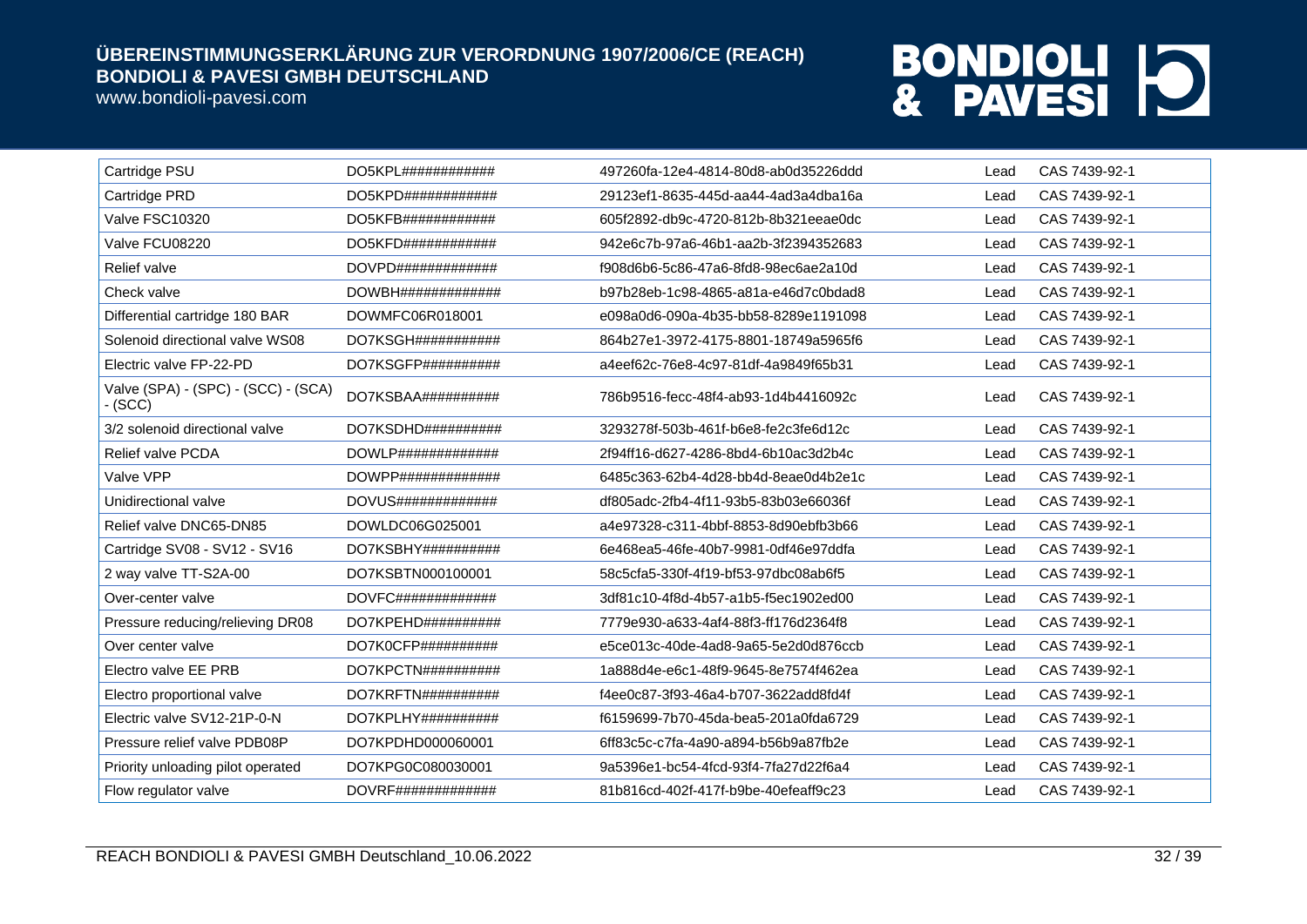www.bondioli-pavesi.com

| <b>Valve FX61914C01</b>            | DO7KDBFP000001                          | f5c09514-fb7b-42f9-8798-ef4f97cff698 | Lead | CAS 7439-92-1 |
|------------------------------------|-----------------------------------------|--------------------------------------|------|---------------|
| Check valve 7/8"14UNF              | DO7KDAHY000060001                       | 95d532bc-921d-4486-84f3-bacd9e36e14b | Lead | CAS 7439-92-1 |
| <b>Relief valve</b>                | DOWPC#############                      | 5ceef134-d891-4bda-90bf-9254f1276c78 | Lead | CAS 7439-92-1 |
| Pressure reducing valve            | DOWRP#############                      | 053a4111-5e2b-403a-8e04-15d3ce1aa8d6 | Lead | CAS 7439-92-1 |
| <b>VNR</b>                         | $DOVNR$ #############                   | 872262b8-cf43-4d8d-8149-57c60988c4aa | Lead | CAS 7439-92-1 |
| manual flow regulator              |                                         | 362d0947-c3ad-4ad2-a66f-15861cf463e1 | Lead | CAS 7439-92-1 |
| Check valve block                  | $DOVBHDE$ ############                  | 938145c2-f6fb-42db-983d-6e5b6ef80e3c | Lead | CAS 7439-92-1 |
| Valve for DN                       | DOVBHLPM20170                           | 4a792e42-eb19-448e-af85-a58d70a968d9 | Lead | CAS 7439-92-1 |
| VLB (150 BAR) relief valve 3/8"G   | DOVBHLP038060SE                         | 53bda45b-dedf-4f3e-a36a-ad9069a38257 | Lead | CAS 7439-92-1 |
| Flow limiter valve                 | $DOVLP$ ##############                  | f1717dc9-7ca2-4f01-a392-078e5dc7488c | Lead | CAS 7439-92-1 |
| <b>Relief valve</b>                | $DOWPD\#4\#4\#4\#4\#4\#4\#4$            | 006432ad-599f-473a-9644-11763a1eefc2 | Lead | CAS 7439-92-1 |
| Check valve                        | DOWUS#############                      | 05823651-4b2f-4176-880f-b0bc60edde3c | Lead | CAS 7439-92-1 |
| Cross relief valve VCRB1           | DOVPDPP012########                      | 45ea05a0-a649-41f9-b473-1e03d9109c3e | Lead | CAS 7439-92-1 |
| Compensated bleeding valve         | $DOWFC\# \# \# \# \# \# \# \# \# \# \#$ | 6fb35c48-7226-4141-b33e-6c0a3a802ea0 | Lead | CAS 7439-92-1 |
| In line relief valve               |                                         | b9a230c4-85d5-455d-9111-05ba637bbc8d | Lead | CAS 7439-92-1 |
| Check valve                        | DOVBH############                       | aee2b6f1-038d-461c-abf6-223d9e89e18e | Lead | CAS 7439-92-1 |
| Solenoid valve                     | DO74005CE6NC12                          | 2cb0efaa-ae7f-435c-8661-e41be477d827 | Lead | CAS 7439-92-1 |
| Cartridge valve TS10               | DO7KPAHY##########                      | ca3a81b4-a385-4fa1-a2c9-679412bccb53 | Lead | CAS 7439-92-1 |
| <b>Proportional Cartridge</b>      | $DO7KRFHY$ ##########                   | 4b1b66db-74bd-4b16-9fc3-97a8ceb6356c | Lead | CAS 7439-92-1 |
| Electric valve 3 way               | DO7KSD5TKKK#######                      | ed6918e4-a00f-4ee4-b7c8-407496a5750e | Lead | CAS 7439-92-1 |
| Valve SP12                         | DO7KSPHY##########                      | b1e4a848-8aa2-4182-9c97-1f6b8c7039e3 | Lead | CAS 7439-92-1 |
| Valve electro-proporz. TS38 - TS08 | DO7KPEHY##########                      | f534b89b-0cd8-42db-91fe-c85a384fdd10 | Lead | CAS 7439-92-1 |
| Electric valve FP-22-CS            | $DO7KSCF$ ############                  | 500313f1-065a-473c-b19d-b8b73eb20994 | Lead | CAS 7439-92-1 |
| Flow regulator valve               | DOVRF##############                     | 81b816cd-402f-417f-b9be-40efeaff9c23 | Lead | CAS 7439-92-1 |
| electric valve 2 way               | DO8KS#############                      | b32bfb16-e281-4cfd-a092-0246abbb9e6c | Lead | CAS 7439-92-1 |
| electric valve 2 way               | DO8KA#############                      | 3d83d146-abda-49d6-9dfa-a45eb04e7776 | Lead | CAS 7439-92-1 |
| <b>VRF02CS Flow restrictor</b>     | DOVSR00S3401                            | d23ed1e9-8f3c-4459-a988-8b499e216c38 | Lead | CAS 7439-92-1 |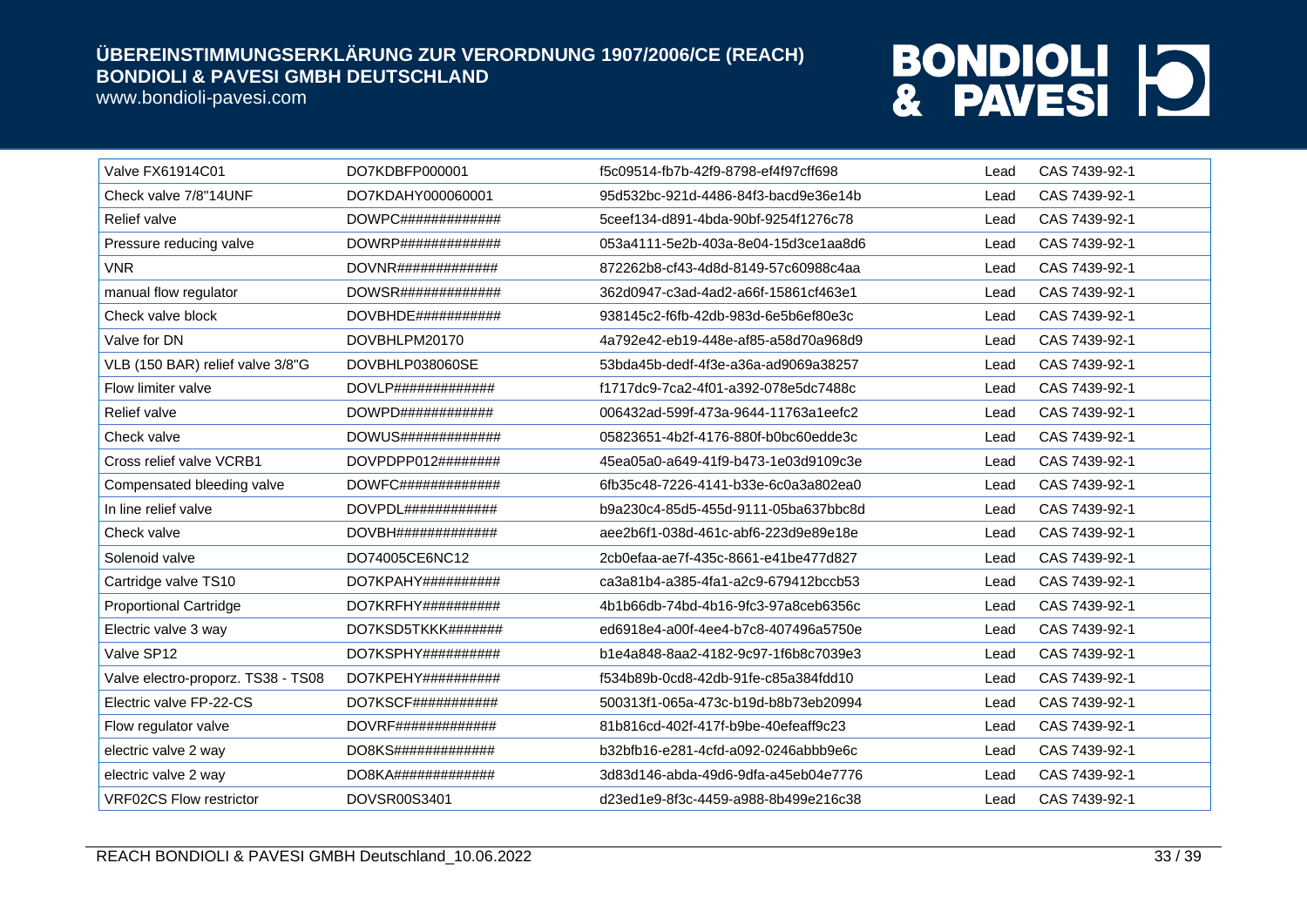www.bondioli-pavesi.com

| MDT RF                      | DOVCRF002           | 5abfc4d4-fdd2-4fae-b224-94a745747d74 | _ead   | CAS 7439-92-1 |
|-----------------------------|---------------------|--------------------------------------|--------|---------------|
| Flow divider                | DOVFC023-4075LHC    | 9987ecb3-8792-4e1f-8bca-101a51981581 | Lead   | CAS 7439-92-1 |
| Flow divider                | DOVFC161/2050LHC    | c744506a-f25e-4374-bcb6-d9087507520e | ead    | CAS 7439-92-1 |
| ' Simple effect check valve | DOVBHSES34003       | aa2b8961-1000-4915-b3db-c621ecaa6750 | l ead. | CAS 7439-92-1 |
| pressure reducing valve     | DOVXH############## | e206ee4c-0b29-4996-b54b-c1a8d9893535 | ead    | CAS 7439-92-1 |

| <b>INTEGRATED SYSTEM</b>     |                       |                                      |             |               |
|------------------------------|-----------------------|--------------------------------------|-------------|---------------|
| <b>Article name</b>          | Item number           | <b>SCIP number</b>                   | <b>SVHC</b> |               |
| Flanged block                | DO6KWUSG12000002      | 0086eb71-a9f0-42c0-b546-ba20979b53a9 | Lead        | CAS 7439-92-1 |
| Integrated system            | DO6KSB8G##########    | 41805d7a-213c-4d24-a44c-e06689444013 | Lead        | CAS 7439-92-1 |
| Hydraulic clutch valve block | DO6K999S910000003     | 84b34841-3e7b-4d50-a6fc-73bfde791501 | Lead        | CAS 7439-92-1 |
| S.I. block+PRD 10323+wus     | DO6K05040M160001      | bf8c2cc0-c0c1-499f-9643-d50e17298e1d | Lead        | CAS 7439-92-1 |
| Rotary feedthrough           | DO6K00000M14######    | 6ed7f992-779b-459d-a0c0-5dd1c43df5e1 | Lead        | CAS 7439-92-1 |
| Manifold n°6 cavity          | DO6K06015G000001      | e89bc91d-596b-4992-9a64-e140704e1e14 | Lead        | CAS 7439-92-1 |
| Integrated system VPDB1      | $DO6KPLB$ ########### | 97281322-bd4e-4883-b086-4e97ac50bb46 | Lead        | CAS 7439-92-1 |
| Relief valve crossover ports | DO6KPCB130S34C001     | de98d3bd-2f3c-46c3-8e81-fb8549968b0a | Lead        | CAS 7439-92-1 |
| N°4 cavity manifold          | DO6K04############    | d10fe877-dc8b-4a4c-8b54-5ee909655618 | Lead        | CAS 7439-92-1 |
| <b>Block</b>                 | DO6K030############   | db3a9b5c-d94a-4e20-ab64-094865ca94f0 | Lead        | CAS 7439-92-1 |
| Hitch control valve          | DO6K03100#########    | a17ba874-425d-4d27-86bd-34edbd917077 | Lead        | CAS 7439-92-1 |
| Integrated system block      | DO6KSB8G140000002     | d68c9d3b-c262-4e37-a064-9f81a9d2d7a0 | Lead        | CAS 7439-92-1 |
| Hydraulic reversing valve    | DO6K999############   | e98d3863-1e47-47da-9922-c765588b64bb | Lead        | CAS 7439-92-1 |
| <b>Block</b>                 | DO6K010###########    | a5377fb7-3ef0-4b76-9eb7-d73d0d566677 | Lead        | CAS 7439-92-1 |
| <b>Block</b>                 | DO6K040###########    | 1ebbe3bb-6ac6-419d-ac0a-cd8187acc191 | Lead        | CAS 7439-92-1 |
| Valve FRF                    | DO6KRF############    | 9840a3bd-adc8-4ec4-aedc-820288ef955d | Lead        | CAS 7439-92-1 |
| Limit switch valve           | DO6KFS############    | c921a773-2218-439d-998c-24455398a441 | Lead        | CAS 7439-92-1 |
| N°9 cavity manifold          | DO6K09############    | 28dd1dd1-f3fa-4a44-a921-9331be5216c4 | Lead        | CAS 7439-92-1 |
| N°7 cavity integrated system | DO6K07040G000004      | 2968fc01-b563-4497-98ee-a6dd98741dfc | Lead        | CAS 7439-92-1 |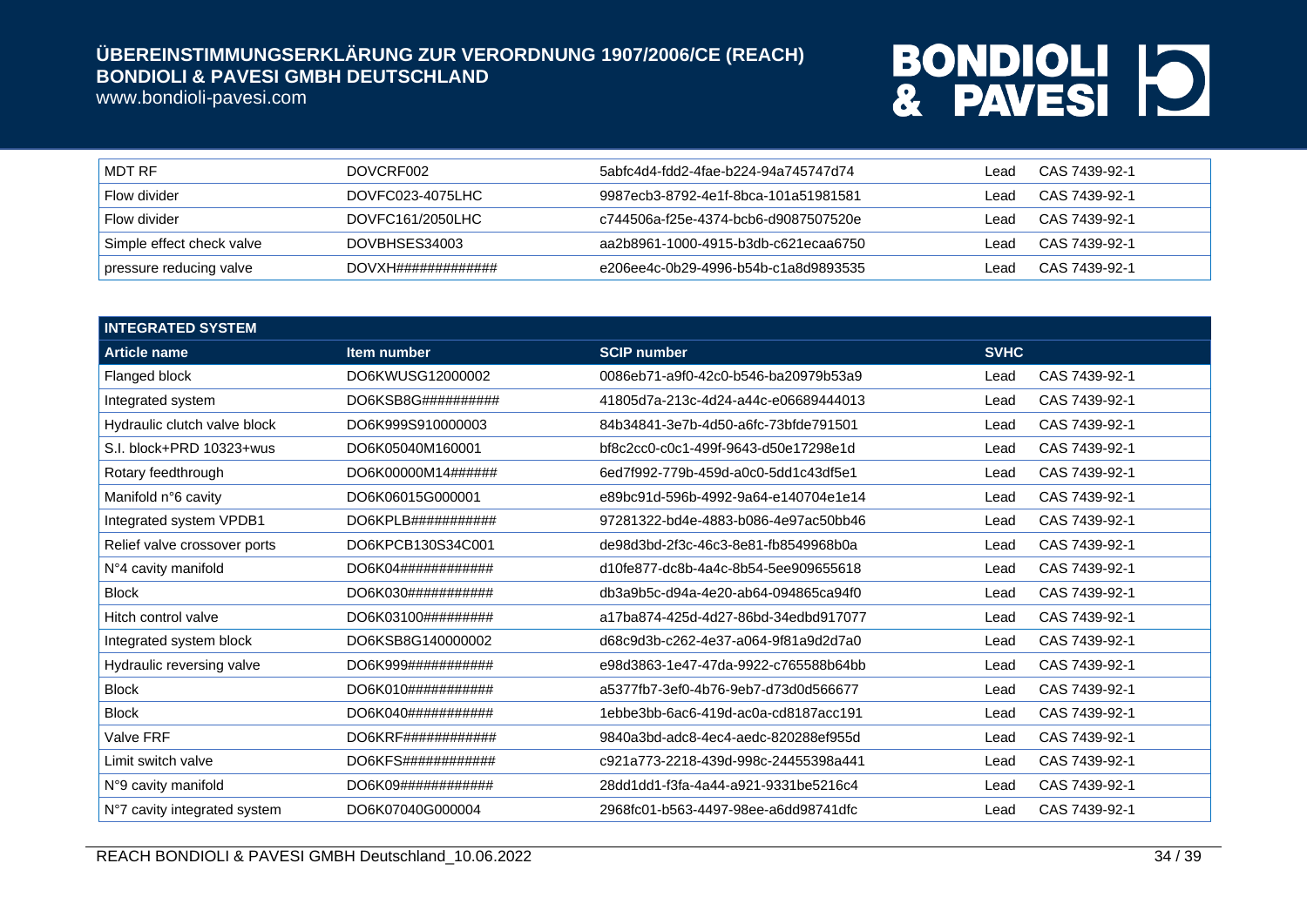### www.bondioli-pavesi.com

| N°3 cavity manifold                                | DO6K03#############          | a4509443-4263-409a-95ca-86550d09b562 | Lead | CAS 7439-92-1 |
|----------------------------------------------------|------------------------------|--------------------------------------|------|---------------|
| Integrated system block                            | DO6K01############           | 4bdca5f6-43f9-4f9c-ace9-63c60135e4a1 | Lead | CAS 7439-92-1 |
| Block n°2 cavity                                   | DO6K02############           | 26c867ff-547c-4005-8456-4e69845f0664 | Lead | CAS 7439-92-1 |
| Integrated system block SSD +<br>SVH <sub>08</sub> | DO6KSD8G380000001            | 202ca33d-5f30-4c7d-a572-b4e1664c545d | Lead | CAS 7439-92-1 |
| Integrated system block                            | DO6KSD0G120000001            | addb57c1-76f8-4854-81db-df9a47d6fc18 | Lead | CAS 7439-92-1 |
| Integrated system block SSD 10 +<br>I C4 + SVH     | DO6KSSDG120000001            | 4a2cdbbe-d92c-4850-85ec-72729bd3650a | Lead | CAS 7439-92-1 |
| Block n°5 cavity                                   | DO6K05100G340001             | e5be8513-f946-4e41-a119-8d7d195f85ae | Lead | CAS 7439-92-1 |
| Flow divider block                                 | DO6KRPT# # # # # # # # # # # | 115378a0-5695-433c-9fc5-44557311325d | Lead | CAS 7439-92-1 |
| <b>Block</b>                                       | DO6K050############          | 7e7b3890-5bd7-4036-bb61-43a15266281c | Lead | CAS 7439-92-1 |
| <b>Block</b>                                       | DO6K020###########           | da44c48d-2bce-4482-86d8-e0725af17625 | Lead | CAS 7439-92-1 |
| Integrated system block + bleeding<br>valve        | DO6KWFCG140000003            | a0b63dd2-8d6f-46f4-9910-2e33386e55ba | Lead | CAS 7439-92-1 |
| Cetop block                                        | DO6D001N990000002R           | a246b6f9-49db-419d-aa3f-ccf3f0fd50b4 | Lead | CAS 7439-92-1 |
|                                                    |                              |                                      |      |               |

| <b>COOLING CORES (NO ACCESSORIES)</b>                                      |              |                                      |             |               |  |
|----------------------------------------------------------------------------|--------------|--------------------------------------|-------------|---------------|--|
| <b>Article name</b>                                                        | Item number  | <b>SCIP number</b>                   | <b>SVHC</b> |               |  |
| COPPER OIL COOLING CORE                                                    | FR661####### | 13879f58-70ad-46e6-8d79-970fde8df95f | Lead        | CAS 7439-92-1 |  |
| COPPER WATER RADIATOR                                                      | FR454####### | 9e903e28-a979-46a6-a840-ed3a75b71fea | Lead        | CAS 7439-92-1 |  |
| COMBINED WATER-OIL-<br>INTERCOOLER HEAT<br><b>EXCHANGER WITHOUT SHROUD</b> | FR483####### | 389e446e-b439-42aa-b022-52100b88b11c | ∟ead        | CAS 7439-92-1 |  |
| ALUMINUM OIL COOLING CORE                                                  | FR686####### | 2826dd94-60b0-452f-b13d-e3108cc10fc1 | Lead        | CAS 7439-92-1 |  |
| ALUMINUM COMBINED COOLING<br><b>CORES</b>                                  | FR687####### | 7e867daa-7bf5-4d99-a1fa-bddd823c5354 | ∟ead        | CAS 7439-92-1 |  |

| <b>COOLING CORES (WITH ACCESSORIES)</b>  |              |                                      |                                                                           |  |
|------------------------------------------|--------------|--------------------------------------|---------------------------------------------------------------------------|--|
| <b>Article name</b>                      | Item number  | <b>SCIP number</b>                   | <b>SVHC</b>                                                               |  |
| I COPPER OIL COOLER WITH<br>I ELECTROFAN | FR653####### | 73982a2d-8cac-497e-842f-7b80b598dbef | CAS 7439-92-1<br>Lead<br>Lead monoxide CAS 1317-36-8<br>DMAc CAS 127-19-5 |  |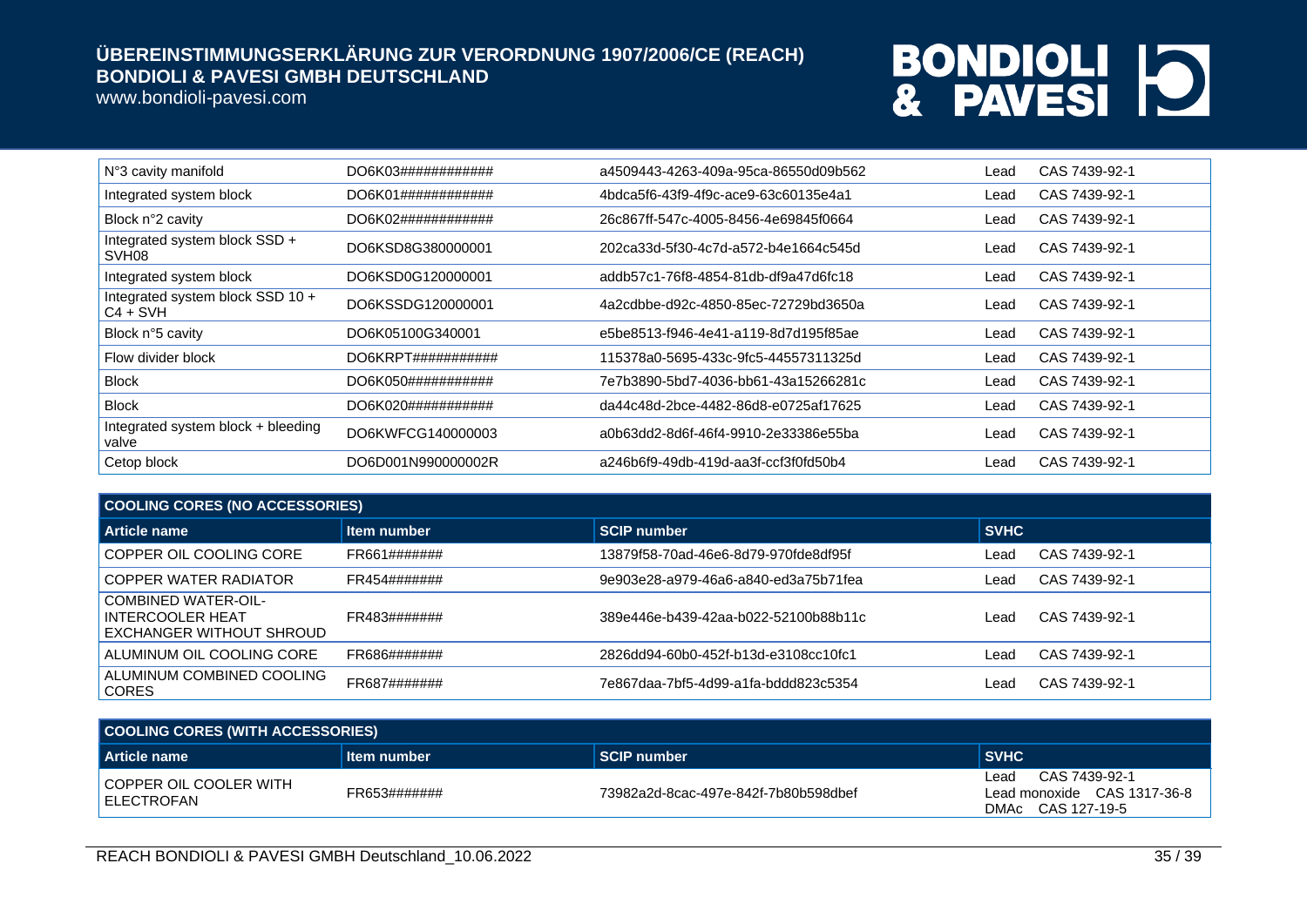www.bondioli-pavesi.com

| COPPER OIL COOLER WITH<br><b>HYDRAULIC MOTOR</b>                                                     | FR654####### | 4eac784a-d51a-4016-94a9-7b991db1dd62 | CAS 7439-92-1<br>Lead                                                               |
|------------------------------------------------------------------------------------------------------|--------------|--------------------------------------|-------------------------------------------------------------------------------------|
| <b>WATER RADIATOR WITH</b><br>ACCESSORIES (ALUMINUM-<br>COPPER)                                      | FR655####### | 9ba9bdf9-8dfc-4e5f-b439-eaf56ccf05b8 | CAS 7439-92-1<br>Lead<br>Lead monoxide CAS 1317-36-8<br>CAS 127-19-5<br><b>DMAc</b> |
| OIL HEAT EXCHANGER                                                                                   | FR674130000# | 9ee1ae06-3289-4616-9fe2-0dc8c3f42b27 | CAS 7439-92-1<br>Lead                                                               |
| <b>COPPER WATER COOLING CORE</b><br>+ STEEL FRAME                                                    | FR676####### | e6bee809-e2fd-4ccd-9753-e71d58a0367e | CAS 7439-92-1<br>Lead                                                               |
| <b>COPPER AND ALUMINUM</b><br>COMBINED HEAT EXCHANGERS +<br><b>ACCESSORIES</b>                       | FR685####### | 63d737d2-fff9-4df9-92f6-dba07041e4b8 | CAS 7439-92-1<br>Lead                                                               |
| COPPER WATER COOLING CORE<br>+ ACCESSORIES                                                           | FR682####### | 1c6705e1-6ec9-498c-98a0-1b4aa588404b | CAS 7439-92-1<br>Lead                                                               |
| KIT HEAT EXCHANGER +<br>DISMOUNTED ACCESSORIES                                                       | FR465####### | 0dc0e18a-0aef-4bb2-9901-53052f7a9151 | CAS 7439-92-1<br>Lead<br>Lead monoxide CAS 1317-36-8<br>DMAc CAS 127-19-5           |
| <b>COMBINED WATER-OIL-</b><br><b>INTERCOOLER HEAT</b><br><b>EXCHANGER WITH</b><br><b>ACCESSORIES</b> | FR481####### | 98a1dfa8-9088-4135-8305-0740ac56ac4c | CAS 7439-92-1<br>Lead                                                               |
| OIL COOLER WITH ELECTROFAN                                                                           | FR633####### | 83c8b803-6b3c-4366-aefe-36d7d12c5c04 | CAS 7439-92-1<br>Lead<br>Lead monoxide CAS 1317-36-8<br>CAS 127-19-5<br><b>DMAc</b> |
| OIL COOLER WITH HYDRAULIC<br><b>MOTOR</b>                                                            | FR634####### | a9dbc579-c197-4b65-a42b-e98e69c91e3c | CAS 7439-92-1<br>Lead                                                               |
| COMBINED HEAT EXCHANGER<br><b>WITH ELECTROFAN</b>                                                    | FR657####### | bc7e7862-e29c-4b7d-97c4-1140edca00b6 | CAS 7439-92-1<br>Lead<br>Lead monoxide CAS 1317-36-8<br>CAS 127-19-5<br><b>DMAc</b> |
| <b>INTERCOOLER WITH</b><br><b>ELECTROFAN</b>                                                         | FR659####### | c4d77614-40b6-470f-a98b-1780e0c9d631 | CAS 7439-92-1<br>Lead<br><b>DMAc</b><br>CAS 127-19-5                                |
| <b>COMBINED WATER-OIL-</b><br><b>INTERCOOLER</b> (accessories<br>included)                           | FR669####### | 1c9f9bf5-0a42-4c82-9167-eb5352774666 | CAS 7439-92-1<br>Lead                                                               |
| <b>URCA - Compact Autonomous</b><br><b>Cooling Package</b>                                           | FR670####### | c33026a4-2e8d-4fec-ac42-067e410a191b | CAS 7439-92-1<br>Lead                                                               |
| <b>GRA - Compact Autonomous</b><br>Cooling Package                                                   | FR675####### | f6398f11-fc52-4b0d-b52f-90a912710d8f | CAS 7439-92-1<br>Lead<br>Lead monoxide CAS 1317-36-8<br>CAS 127-19-5<br><b>DMAc</b> |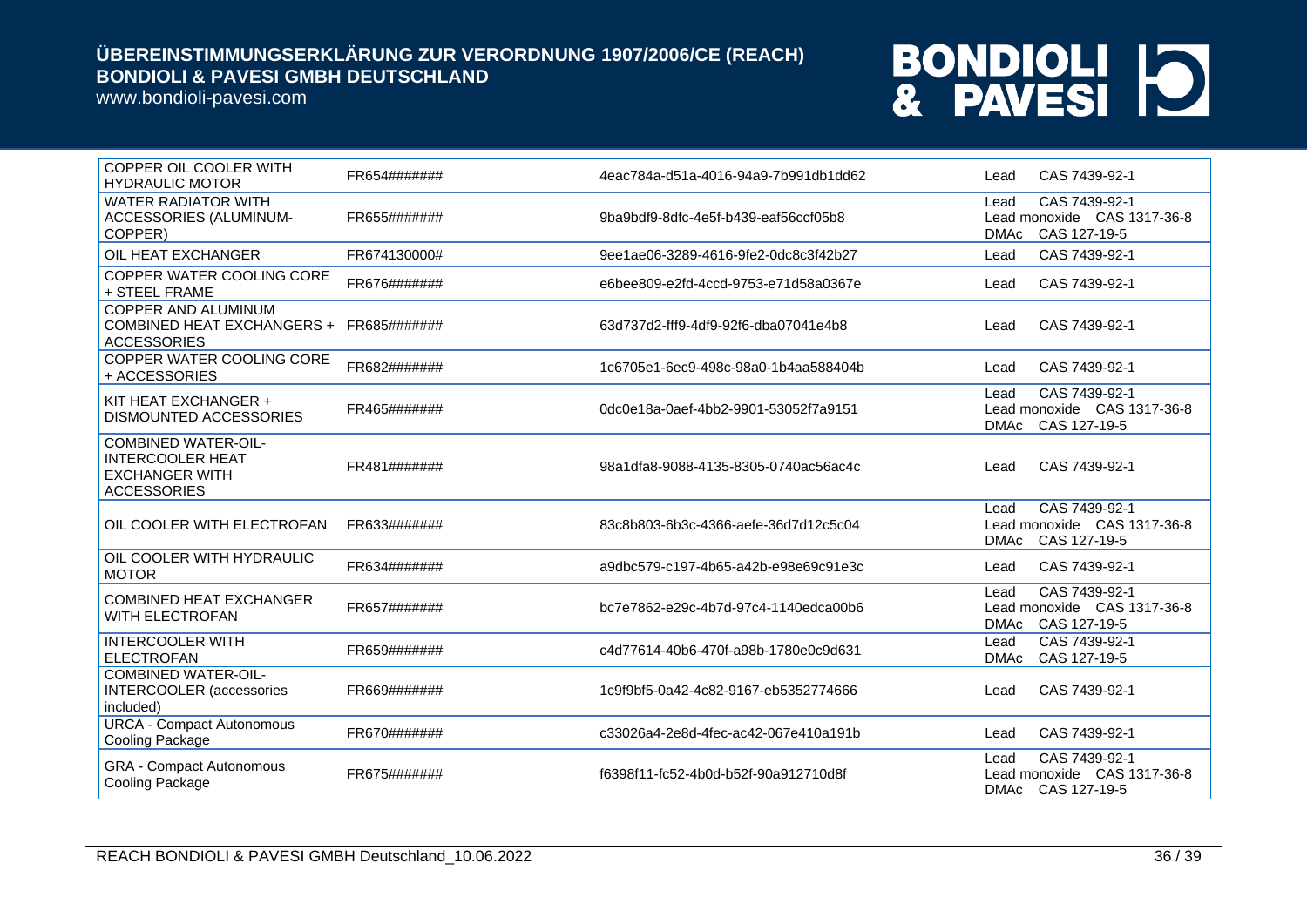www.bondioli-pavesi.com

| <b>GRA</b> - Compact Autonomous<br>Cooling Package Tested               | FR695386000# | 678dcd9a-01fe-4c5f-b818-e86648fd6b16 | Lead         | CAS 7439-92-1                 |
|-------------------------------------------------------------------------|--------------|--------------------------------------|--------------|-------------------------------|
| OIL HEAT EXCHANGER WITH<br><b>ELECTROFAN</b>                            | FR6732000001 | 92e920a1-90ba-4ac3-922b-1110058379c5 | Lead<br>DMAc | CAS 7439-92-1<br>CAS 127-19-5 |
| COPPER AND ALUMINUM<br>COMBINED HEAT EXCHANGERS +<br><b>STEEL FRAME</b> | FR679####### | eff6eb12-440c-419b-8509-978eb26870e1 | Lead         | CAS 7439-92-1                 |
| WATER RADIATOR + SHROUD                                                 | FR668####### | b97a1e4b-add9-4c85-b01c-777d91aea286 | Lead         | CAS 7439-92-1                 |
| WATER RADIATOR WITH<br>HYDRAULIC MOTOR                                  | FR656####### | 6d459717-3dbf-4920-9b26-819f26ba2fda | Lead         | CAS 7439-92-1                 |
| COMBINED HEAT EXCHANGER<br>WITH HYDRAULIC MOTOR                         | FR658####### | be5caf98-913b-4de5-9334-c460ff8ca77f | Lead         | CAS 7439-92-1                 |

| <b>ACCESSORIES</b>               |                    |                                      |                                                                              |
|----------------------------------|--------------------|--------------------------------------|------------------------------------------------------------------------------|
| <b>Article name</b>              | <b>Item number</b> | <b>SCIP number</b>                   | <b>SVHC</b>                                                                  |
| <b>BITELLI MODIFICATION KIT</b>  | FR4351300001       | 8e0ac363-20a9-4381-a985-3090374558fc | CAS 7439-92-1<br>Lead                                                        |
| FAN SHROUD (grille included)     | FR666#######       | a7bf9df1-6e53-4506-b552-921acb4be5c3 | CAS 7439-92-1<br>Lead                                                        |
| KIT EXPANSION TANK               | FR4072130001       | d5cd297c-b57d-4d6e-bc7d-e1890ac534d2 | CAS 7439-92-1<br>Lead                                                        |
| OIL TANK                         | FR4380127001       | 1bca11c4-1fcc-40a0-a2df-391dee16b155 | CAS 7439-92-1<br>Lead                                                        |
| <b>PAINTED PROTECTION GRILLE</b> | FR328######        | cc7c4e35-9765-4e79-8065-17e7aae4355e | CAS 7439-92-1<br>Lead                                                        |
| <b>PROTECTION GRILLE</b>         | FR327######        | 8121c93d-71c1-421a-bbb4-d7f302eaad37 | CAS 7439-92-1<br>Lead                                                        |
| <b>METAL EXPANSION TANK</b>      | FR433#######       | 9c87365a-9301-4b46-9c1b-327dd66719af | CAS 7439-92-1<br>Lead                                                        |
| <b>GEAR MOTORS</b>               | FR33203####        | 4e171758-4f81-4439-a9d9-5efa3f03ffea | CAS 7439-92-1<br>Lead                                                        |
| TERMOSTAT                        | FR361######        | bccfe5ee-ebf2-4342-8374-e9cba6c004d0 | CAS 7439-92-1<br>Lead                                                        |
| THERMOSTATIC BYPASS VALVE        | FR389002127        | d66bc6c2-1337-4429-be9f-2935246c2e4f | CAS 7439-92-1<br>Lead                                                        |
| ACCESSORY KIT GRILLE+AC FAN      | FR417#######       | ed276c7a-cc3d-4bb4-9086-2ca7a8a064a7 | CAS 7439-92-1<br>Lead<br>Lead monoxide CAS 1317-36-8<br>CAS 127-19-5<br>DMAc |
| ACCESSORY KIT GRILLE+FAN         | FR416#######       | 7210804d-0409-481e-b341-cff5487f3123 | CAS 7439-92-1<br>Lead                                                        |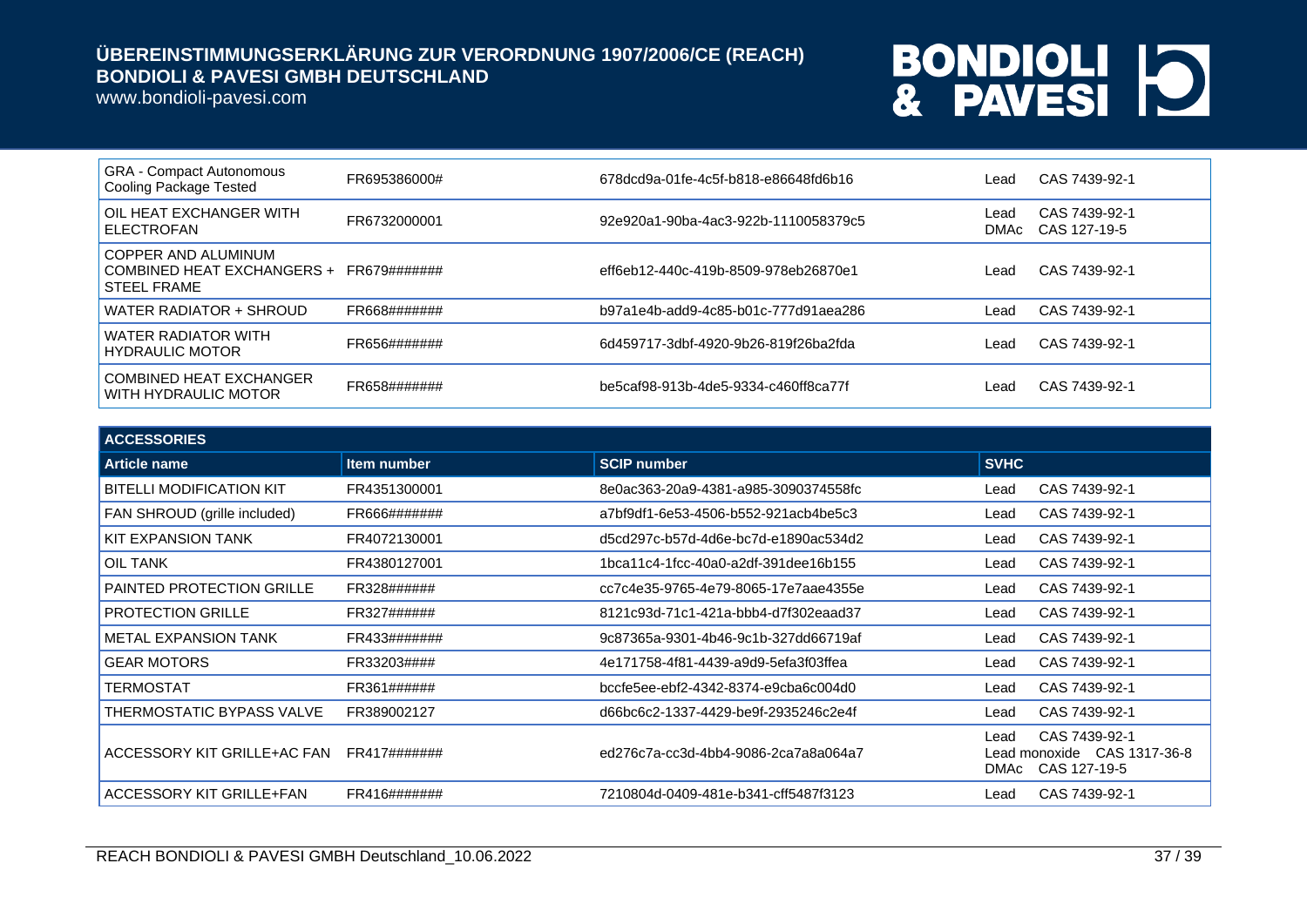www.bondioli-pavesi.com

| AC AXIAL FANS WITH<br><b>PROTECTION GRILLE</b>    | FR859######      | df8b646b-c265-4ab6-b45d-4fbcaa9d98c2 | CAS 7439-92-1<br>Lead<br>Lead monoxide CAS 1317-36-8<br>DMAc CAS 127-19-5   |
|---------------------------------------------------|------------------|--------------------------------------|-----------------------------------------------------------------------------|
| AC AXIAL FANS FOR SELLING                         | FR861######      | 0784d13b-98e7-4580-a5ea-9cf173c0820b | CAS 7439-92-1; Lead<br>Lead<br>monoxide CAS 1317-36-8; DMAc<br>CAS 127-19-5 |
| AC AXIAL FANS WITH<br><b>ACCESSORIES (WA)</b>     | FR861#######(WA) | 0784d13b-98e7-4580-a5ea-9cf173c0820b | CAS 7439-92-1<br>Lead<br>CAS 127-19-5<br>DMAc                               |
| AC AXIAL FANS HP WITH<br><b>PROTECTION GRILLE</b> | FR860######      | ebb7b312-2f23-4520-a5b9-d3d20db1eb96 | CAS 7439-92-1<br>Lead<br>CAS 127-19-5<br>DMAc                               |
| <b>CAPACITOR</b>                                  | FR39400#         | b98b87b3-e899-482f-a9a5-2e27fae7e202 | CAS 7439-92-1<br>Lead<br>CAS 1317-36-8<br>Lead monoxide                     |
| ELECTRONIC KIT                                    | FR350#######     | 3bc87f05-33b2-4731-aad4-ea300b73bfd3 | CAS 7439-92-1<br>Lead<br>CAS 1317-36-8<br>Lead monoxide                     |
| Level Sensor                                      | FR348#######     | 42c0f4b1-ee43-4064-8184-6fa6864b5187 | CAS 7439-92-1<br>Lead                                                       |

| <b>COMPONENTS</b>                           |              |                                      |             |               |
|---------------------------------------------|--------------|--------------------------------------|-------------|---------------|
| Article name                                | Item number  | <b>SCIP number</b>                   | <b>SVHC</b> |               |
| <b>BRASS TUBE</b>                           | FR116###     | fefe2701-2af4-49d1-9bd9-bcca4654f868 | Lead        | CAS 7439-92-1 |
| THREADED BAR                                | FR3750802    | 31768703-95a3-46b1-b050-62ca053667d6 | ∟ead        | CAS 7439-92-1 |
| <b>BRASS PIPE</b>                           | FR257####### | f3d9787e-c64c-45dd-8793-d4ee31edeb1b | ∟ead        | CAS 7439-92-1 |
| Magnetic oil-drain plug with copper<br>seal | FR346723008  | d9bda1bd-8051-4306-9400-f3d892f9aecc | _ead        | CAS 7439-92-1 |
| <b>HOSE CONNECTOR</b>                       | FR34661####  | 386974b8-9d1f-4ac0-9da7-e35dc7fd325e | _ead        | CAS 7439-92-1 |
| DOMED CAP NUT                               | FR316013###  | 07478f44-fb4a-4870-af38-d6b012b9ce3a | _ead        | CAS 7439-92-1 |